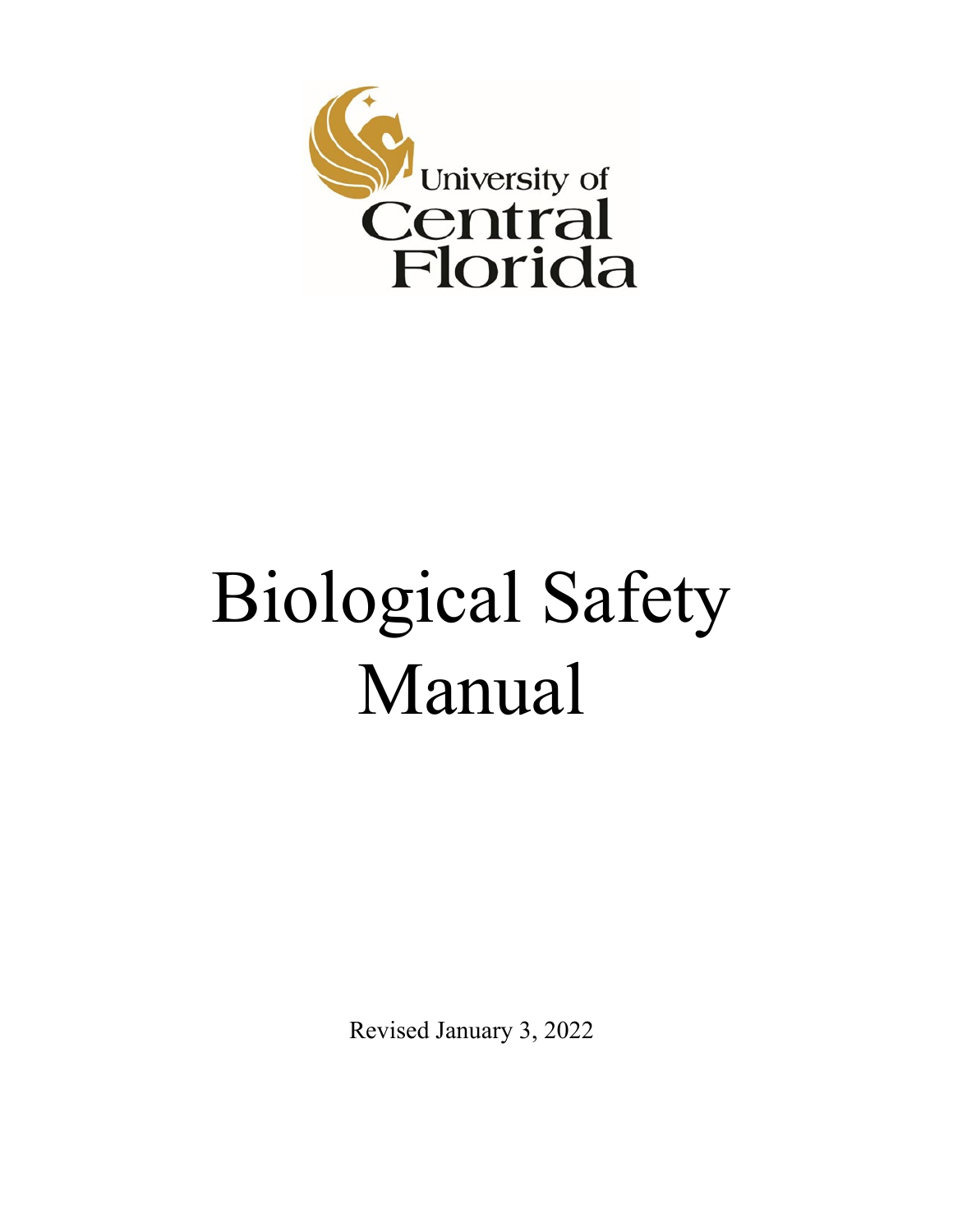# **Revision Table**

| <b>Date</b>  | Description of addition/modification                                                                                                      |  |  |
|--------------|-------------------------------------------------------------------------------------------------------------------------------------------|--|--|
| April 2016   | New Sections: Roles and Responsibilities, Training Requirements,<br>Emergencies, Dual Use Research of Concern, Medical Surveillance       |  |  |
| April 2016   | Registration Information for Researchers, Select Agent use<br>requirements, and Possession of Exempt Quantities of Select Agent<br>Toxins |  |  |
| April 2016   | Biological Safety Definitions, Biological Spill Kit contents                                                                              |  |  |
| June 2016    | Reformatted, Revised, Reissued                                                                                                            |  |  |
| August 2019  | Revised and reissued                                                                                                                      |  |  |
| October 2019 | Update to EHS Website Links                                                                                                               |  |  |
| January 2022 | Revised, reissued and weblinks updated                                                                                                    |  |  |
|              |                                                                                                                                           |  |  |
|              |                                                                                                                                           |  |  |
|              |                                                                                                                                           |  |  |
|              |                                                                                                                                           |  |  |
|              |                                                                                                                                           |  |  |
|              |                                                                                                                                           |  |  |
|              |                                                                                                                                           |  |  |
|              |                                                                                                                                           |  |  |
|              |                                                                                                                                           |  |  |
|              |                                                                                                                                           |  |  |
|              |                                                                                                                                           |  |  |
|              |                                                                                                                                           |  |  |
|              |                                                                                                                                           |  |  |
|              |                                                                                                                                           |  |  |
|              |                                                                                                                                           |  |  |
|              |                                                                                                                                           |  |  |
|              |                                                                                                                                           |  |  |
|              |                                                                                                                                           |  |  |
|              |                                                                                                                                           |  |  |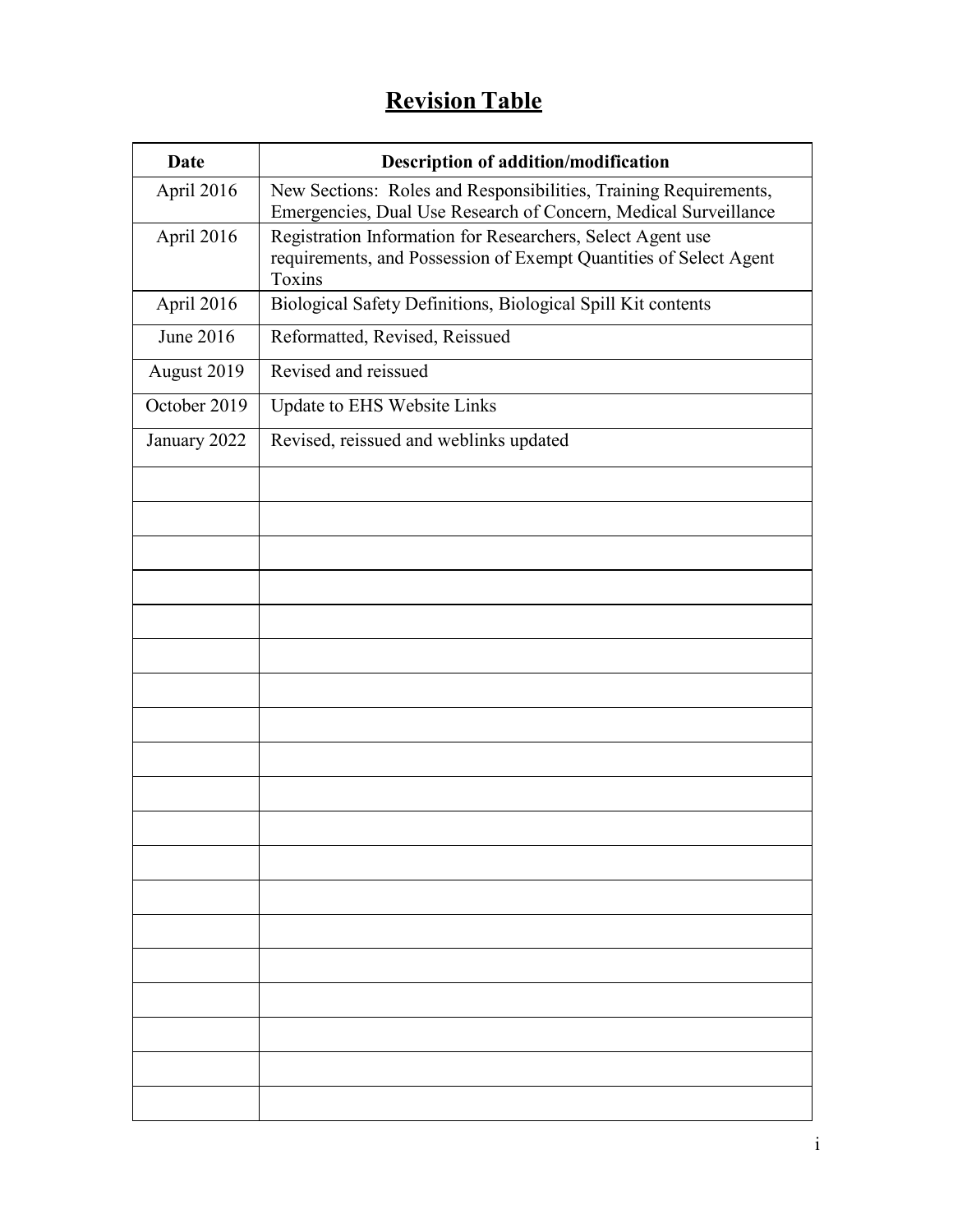# Required Signatures

I understand that the agents used in the laboratory are potentially hazardous. I have read, reviewed, and understand this manual. I agree to follow the stated policies and procedures contained herein.

| Name | Signature | Date |
|------|-----------|------|
|      |           |      |
|      |           |      |
|      |           |      |
|      |           |      |
|      |           |      |
|      |           |      |
|      |           |      |
|      |           |      |
|      |           |      |
|      |           |      |
|      |           |      |
|      |           |      |
|      |           |      |
|      |           |      |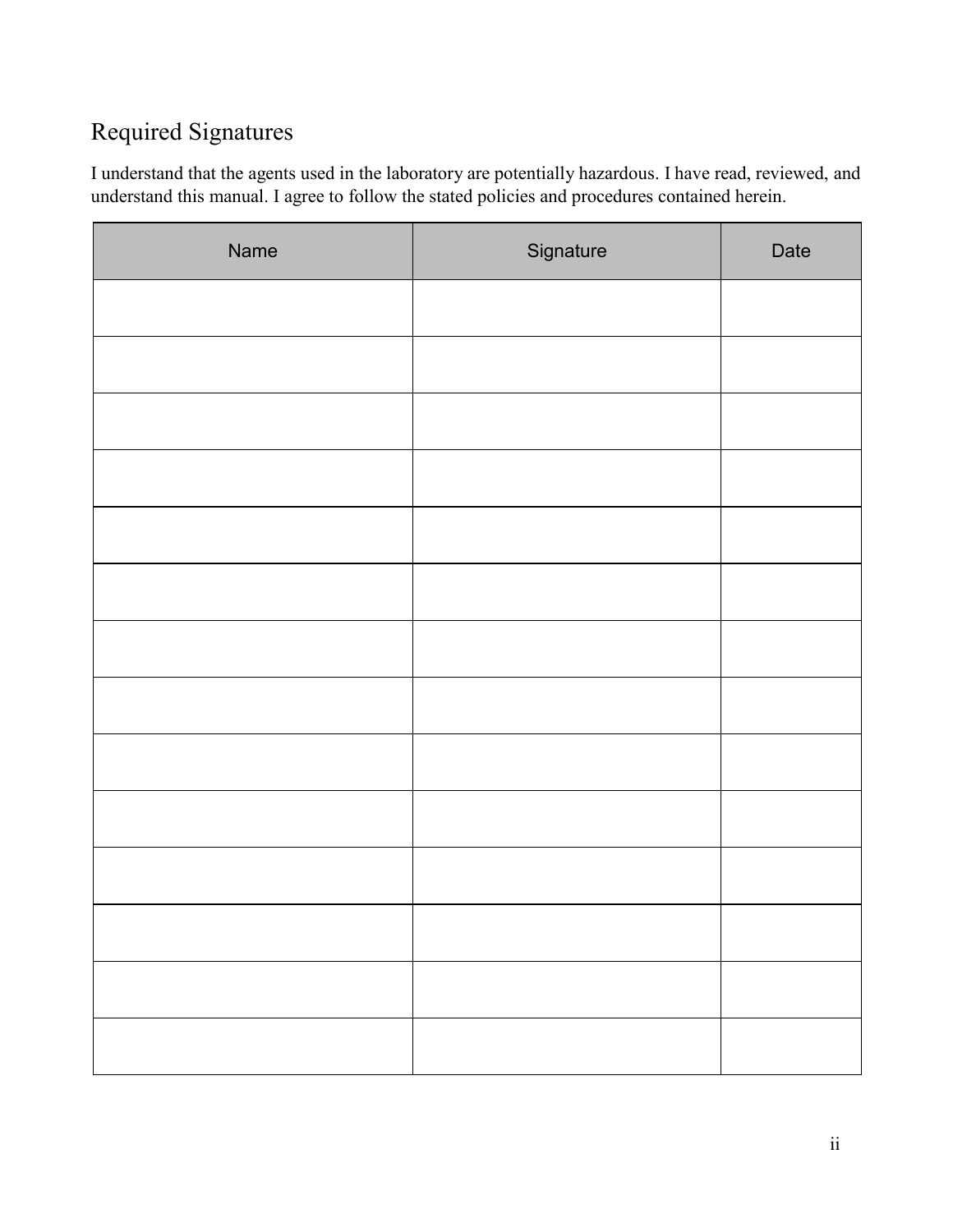# Table of Contents

| 1.0 |       |  |
|-----|-------|--|
| 1.1 |       |  |
|     | 1.2   |  |
| 1.3 |       |  |
|     | 1.4   |  |
| 1.5 |       |  |
| 2.0 |       |  |
| 2.1 |       |  |
| 2.2 |       |  |
| 2.3 |       |  |
| 2.4 |       |  |
| 2.5 |       |  |
|     | 2.5.1 |  |
|     | 2.5.3 |  |
|     | 2.5.4 |  |
|     | 2.5.5 |  |
|     | 2.5.6 |  |
|     | 2.6   |  |
|     | 2.7   |  |
|     | 2.8   |  |
|     | 2.8.1 |  |
|     | 2.8.2 |  |
|     | 2.8.3 |  |
|     | 2.8.4 |  |
|     | 2.8.5 |  |
| 3.0 |       |  |
| 3.1 |       |  |
| 3.2 |       |  |
| 3.3 |       |  |
| 3.4 |       |  |
| 3.5 |       |  |
| 3.6 |       |  |
| 4.0 |       |  |
|     | 4.1   |  |
|     | 4.1.1 |  |
|     | 4.1.2 |  |
|     | 4.1.3 |  |
|     | 4.1.4 |  |
|     | 4.1.5 |  |
|     | 4.1.6 |  |
|     | 4.1.7 |  |
|     | 4.1.8 |  |
|     |       |  |
|     | 4.2.1 |  |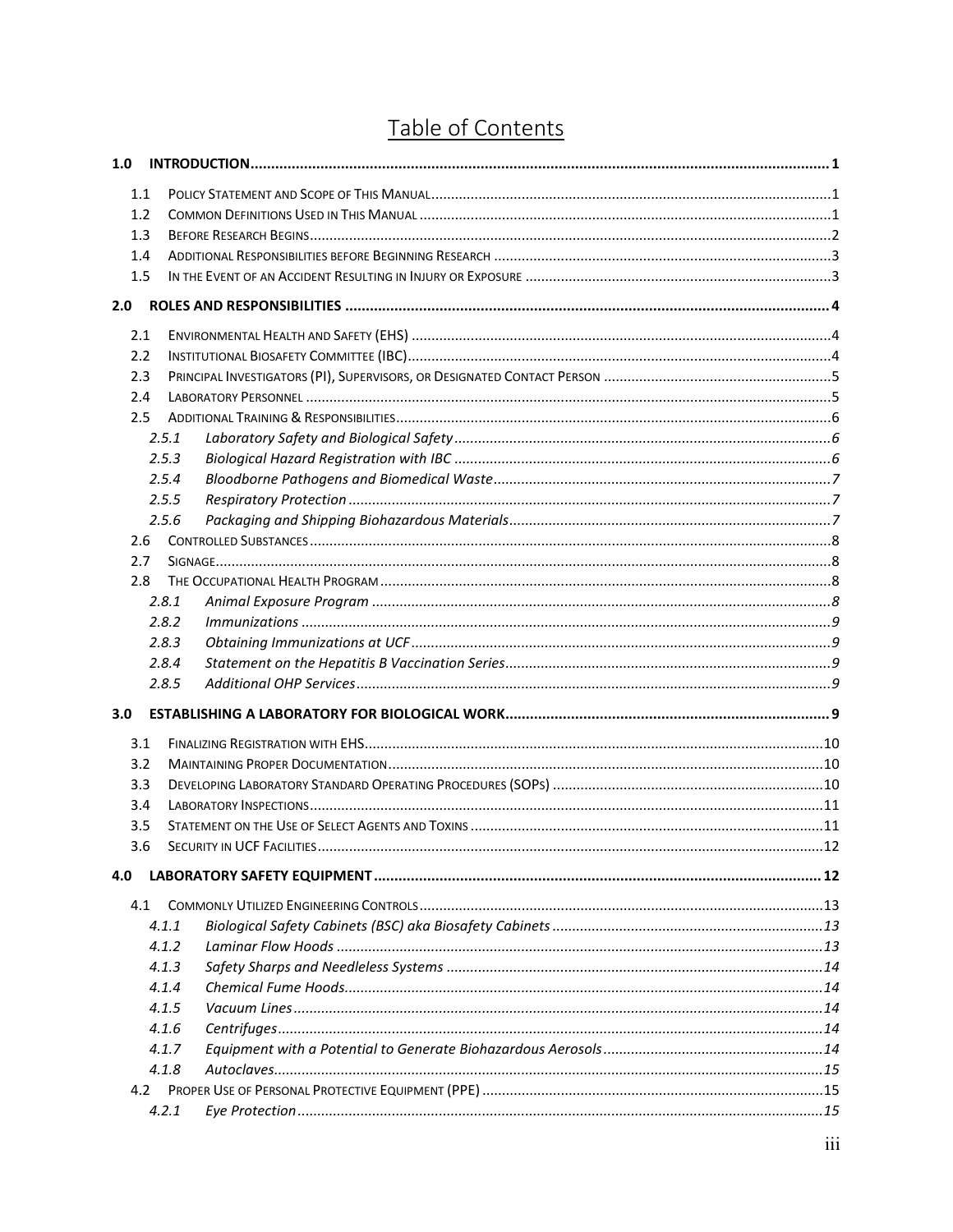|     | 4.2.2 |  |
|-----|-------|--|
|     | 4.2.3 |  |
|     | 4.2.4 |  |
|     | 4.2.5 |  |
| 5.0 |       |  |
| 5.1 |       |  |
| 5.2 |       |  |
| 5.3 |       |  |
|     | 5.3.1 |  |
|     | 5.3.2 |  |
| 5.4 |       |  |
| 5.5 |       |  |
| 5.6 |       |  |
| 5.7 |       |  |
| 6.0 |       |  |
| 6.1 |       |  |
| 6.2 |       |  |
| 6.3 |       |  |
| 6.4 |       |  |
| 6.5 |       |  |
| 6.6 |       |  |
|     |       |  |
| 6.7 |       |  |
| 7.0 |       |  |
| 7.1 |       |  |
|     | 7.1.1 |  |
| 7.2 |       |  |
| 7.3 |       |  |
| 7.4 |       |  |
| 7.5 |       |  |
|     |       |  |
|     |       |  |
|     |       |  |
|     |       |  |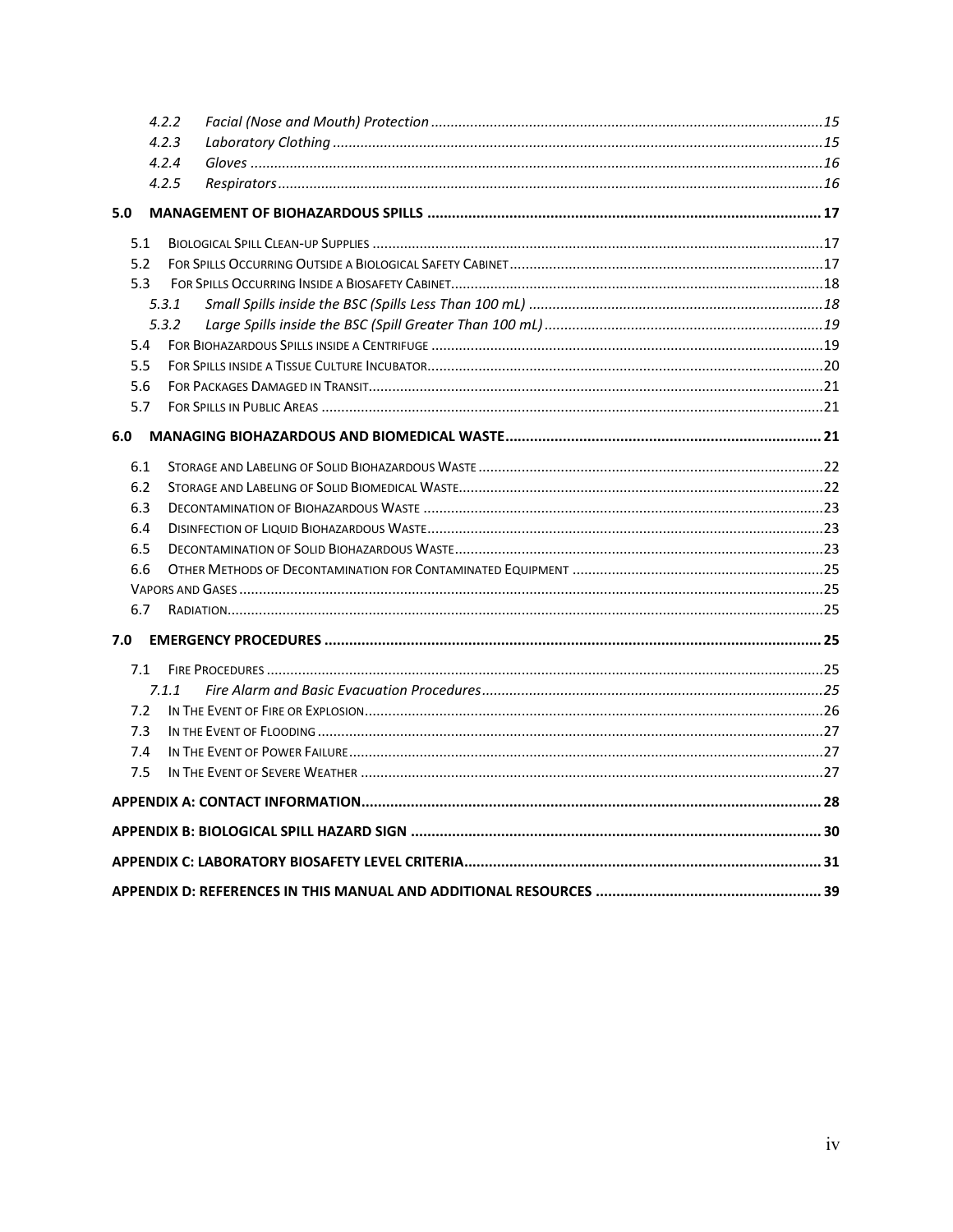# <span id="page-5-0"></span>**1.0 Introduction**

## <span id="page-5-1"></span>**1.1 Policy Statement and Scope of This Manual**

It is the policy of the University of Central Florida (UCF) to provide a safe environment for research and study. This manual has been developed for faculty, staff, students, and the greater community in order to minimize their risk of exposure or harm from biohazardous agents and materials from UCF research and teaching facilities. The guidelines and recommendations laid out in this manual are applicable to all personnel and students working with biohazardous agents and materials and may not be deviated from without prior approval from Environmental Health and Safety (EHS) department. This policy has been developed using the mandates, guidelines, and recommendations laid out in the 6th edition of the [Center for Disease Control's](http://www.cdc.gov/) (CDC) *[Biosafety](https://www.cdc.gov/labs/pdf/SF__19_308133-A_BMBL6_00-BOOK-WEB-final-3.pdf)  [in Microbiological and Biomedical Laboratories](https://www.cdc.gov/labs/pdf/SF__19_308133-A_BMBL6_00-BOOK-WEB-final-3.pdf)*(BMBL, 6th ed.), th[e American Biological Safety](http://absa.org/)  [Association](http://absa.org/) (ABSA), [National Institute of Health](https://www.nih.gov/) (NIH), the [Occupational Health and Safety](https://www.osha.gov/)  [Administration](https://www.osha.gov/) (OSHA), the [World Health Organization](http://www.who.int/csr/resources/publications/biosafety/Labbiosafety.pdf) (WHO), and the [Florida Department of](http://www.floridahealth.gov/)  [Health.](http://www.floridahealth.gov/) Links to these sources can be found in [Appendix D](#page-43-0) of this manual. By adhering to the procedures and policies laid out in this manual, UCF is creating a standardized metric for the proper usage, storage, and disposal of biological agents and the biohazardous materials and wastes associated with them.

If researchers or staff have questions about the policies in this manual or are uncertain how its mandate to properly handle, store, treat, or dispose of any biologically derived material is best implemented, they must contact EHS for assistance. The mishandling of biohazardous agents and materials could have serious health consequences for researchers, their staff, the environment, or the greater community. Failure to comply with the procedures and policies laid out in this manual can result in disciplinary action on behalf of the university.

## <span id="page-5-2"></span>**1.2 Common Definitions Used in This Manual**

#### **Biosafety**

Biosafety is the combination of principles and practices employed to protect laboratory personnel and the environment from exposure while working with biological agents and contaminated materials (biohazards). An important part of this concept is the proper use of engineering controls along with appropriate personal protective equipment (PPE), which will be addressed extensively in this manual.

#### **Biosafety Level**

Established guidelines based upon the type of safety equipment required, the lab practices and procedures that are needed to work with an agent safely, and the requirements of the physical facility in which you are working to handle the agent of concern with minimal risk to you, your colleagues, and the environment.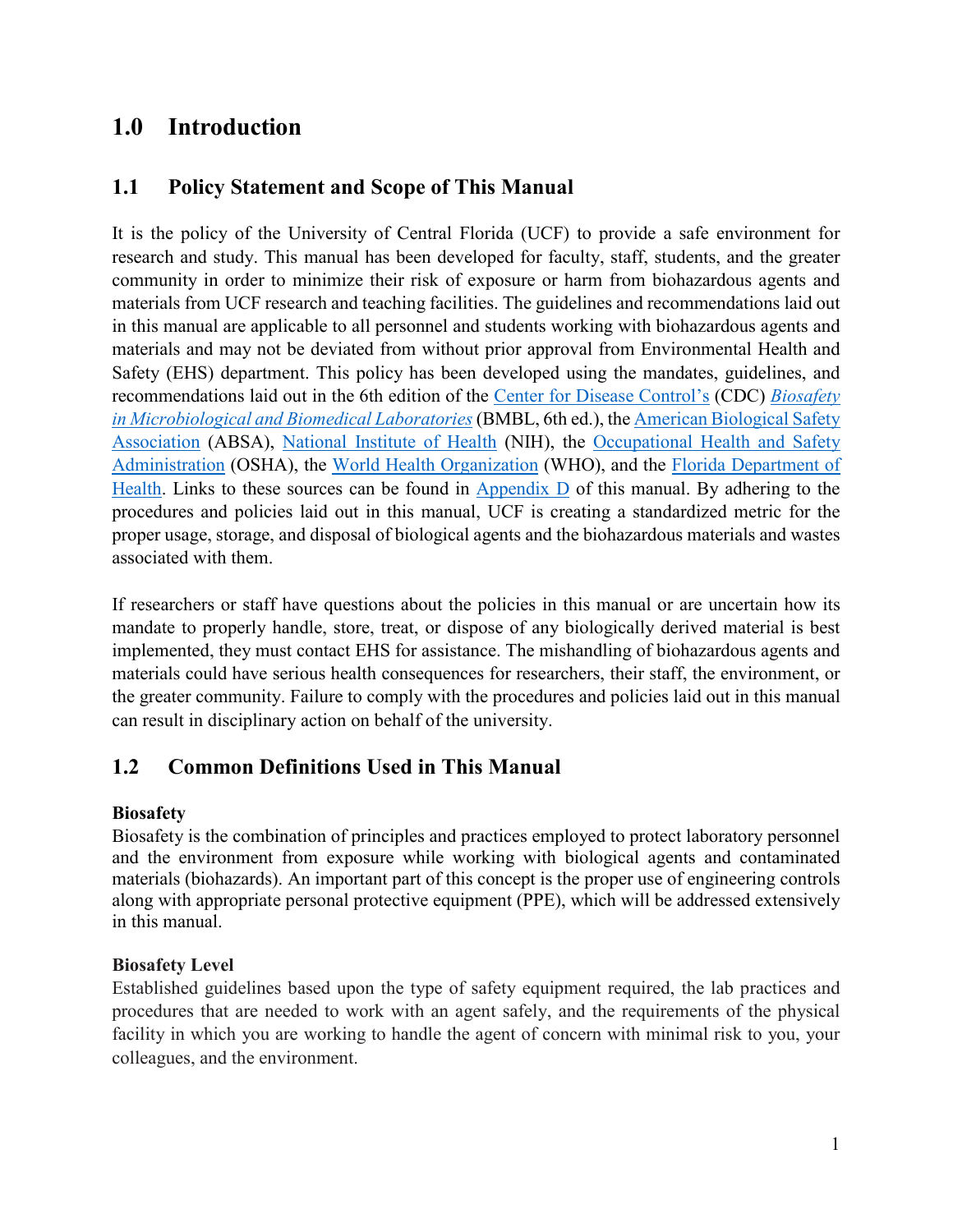#### **Biological hazards**

Organisms or contaminated materials posing a risk to humans, animals, plants, and the environment. Some examples of these organisms include, but are not limited to:

- Bacterial, Viral, Fungal, Parasitic, and Algal Agents
- Various Mycoplasma spp.
- Immortalized Cell Cultures, i.e. 293T, CHO, MDCK Cell Lines
- Biological Toxins Derived from Animal, Plant, Fungal, and Bacterial Origins
- Human and Non-Human Primate Blood, Blood Products, Bodily Secretions, Tissues, and Cell Lines (referred to as Biomedical Waste)
- [Recombinant DNA](https://osp.od.nih.gov/biotechnology/biosafety-and-recombinant-dna-activities/https:/osp.od.nih.gov/biotechnology/biosafety-and-recombinant-dna-activities/) of Biological and Synthetic Origin
- Genetically Modified Organisms, Especially Those Modified with Properties of Antibiotic Resistance, Increased Virulence, or Novel Functions

#### **Risk Assessment**

A process used to identify the hazardous characteristics of a known infectious or potentially infectious agent or material, the activities that can result in a person's exposure to an agent, the likelihood that such exposure will cause a laboratory-acquired infection (LAI), and the probable consequences of such an infection.

#### **Risk Group**

Systems of classification established by the NIH and the World Health Organization (WHO) organizing biological agents by severity and ability to cause harm, using such metrics as the ability to infect susceptible organisms and virulence of disease, available controls and treatments, and the characteristics of transmission. An agent's risk group is not to be confused with the recommend biosafety level at which that organism should be handled.

# <span id="page-6-0"></span>**1.3 Before Research Begins**

Before any research involving biohazardous agents or materials may be conducted in UCF facilities, or before any alterations to approved experimental procedures are implemented, principal investigators (PIs) must seek approval from the Institutional Biosafety Committee (IBC). This committee consists of research faculty and members of EHS who will conduct a risk assessment of the proposed research and offer corrections and/or recommendations to ensure the research is conducted responsibly and within all applicable guidelines. To begin this process, the PI must complete the [Biological Agent Registration Application](https://ehs.ucf.edu/wp-content/uploads/sites/3/2021/10/BARA.2021_MK-1.pdf) located on the EHS website and submit it before the next IBC meeting. A committee member of the IBC will review the application, and your proposal will be discussed and submitted for approval at the next IBC general meeting. Research may not begin until this approval is given, and any violations of the IBC guidelines or approvals may be subject to disciplinary action.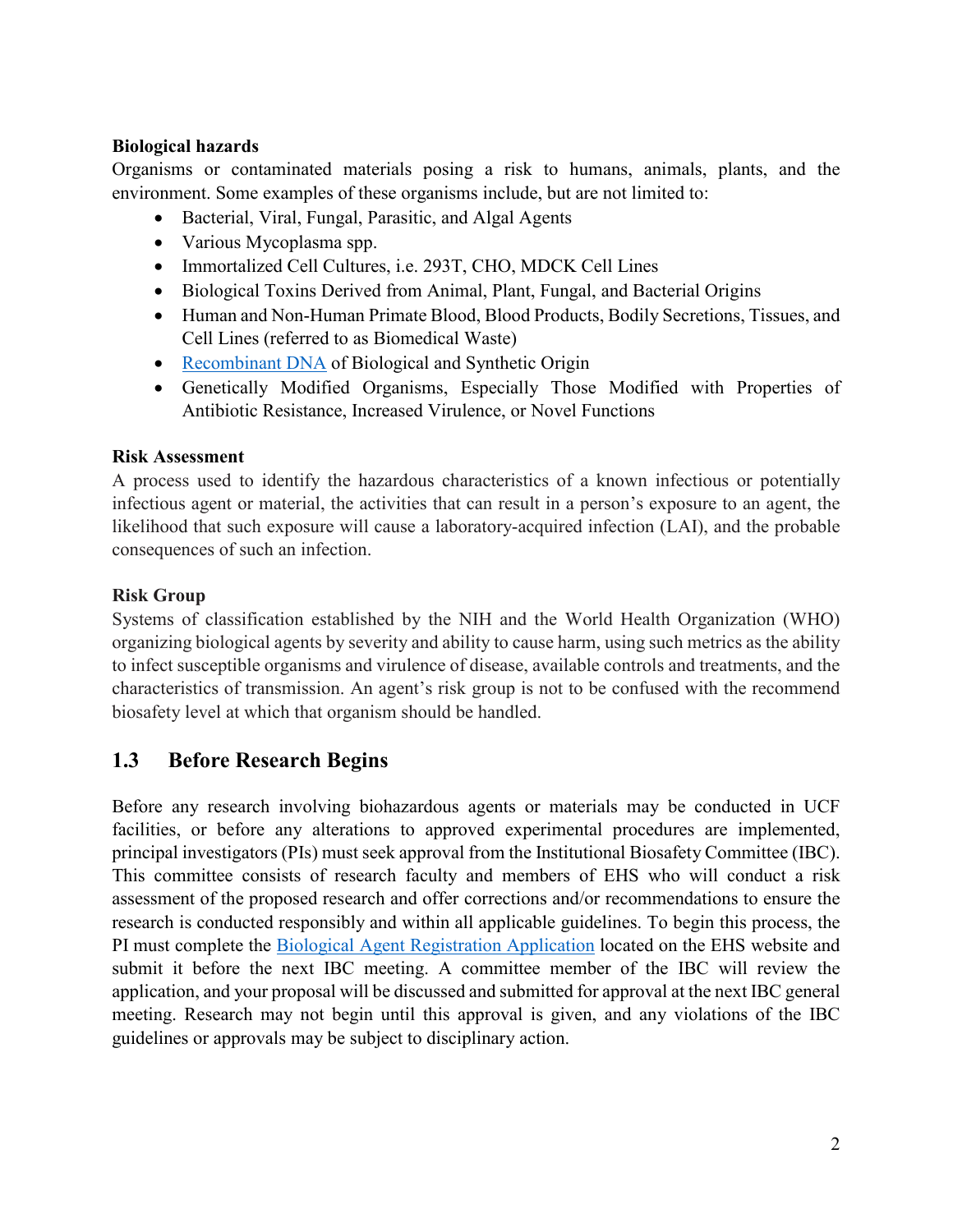## <span id="page-7-0"></span>**1.4 Additional Responsibilities before Beginning Research**

It is the responsibility of the PI to identify and ensure that all regulations and policies relevant to the research are reviewed and any necessary training, permits or registrations are completed and filed prior to beginning the research. In addition, it is the responsibility of the PI to ensure that all lab members are registered with EHS, that they read and sign off on the Biological Safety Manual, and that they have completed all required training and are proficient with all duties or assignments related to handling or manipulating biological hazards or any materials or waste which may be contaminated by contact with biological hazards. Lists of personnel must be kept current and updated with EHS at least annually. Researchers are also reminded that they are responsible for completing and remaining up to date on all additional applicable training material and official manuals, including the [Laboratory Safety Manual.](https://ehs.ucf.edu/wp-content/uploads/sites/3/2021/08/Laboratory-Safety-Manual-2018.pdf) Researchers are responsible for seeking approval and remaining in close communication with other committees and regulatory bodies tasked with oversight responsibilities for their particular field of research, i.e. the Institutional Review Board (IRB), Radiation Safety Committee (RSC), and Institutional Animal Care and Use Committee (IACUC).

## <span id="page-7-1"></span>**1.5 In the Event of an Accident Resulting in Injury or Exposure**

UCF takes workplace safety very seriously. In the event of an incident or biohazardous exposure, the PI must notify the Biosafety Officer within 24 hours of an incident occurring. Students who are injured in UCF research or teaching labs should seek treatment at [UCF's Health Services.](https://studenthealth.ucf.edu/) Staff or university employees who are injured should notify the Dept. of Human Resources as soon as possible to begin the process of submitting workers compensation claims. Additionally, they should contact [AmeriSys](http://www.amerisys-info.com/) (1-800-455-2079) as soon as possible to initiate post-exposure evaluations and seek treatment. EHS also requires the incident be documented using the Incident Report Form available on the EHS website. These must be completed and submitted to the Biosafety Officer within 24 hours of an incident occurring. Upon submission, the Biosafety Officer will contact you and a follow-up of the incident will be conducted.

UCF offers first aid and wilderness first aid classes through the [Recreation and Wellness Center.](http://rwc.sdes.ucf.edu/programs/risk-management/cpr-first-aid) Researchers are encouraged to take advantage of this opportunity to be better prepared in the event a non-life threatening accident should occur.

**IN THE EVENT OF A LIFE THREATNING EMERGENCY YOU MUST IMMEDIATELY CALL 911. DO NOT ATTEMPT TO MOVE ANY INJURED PERSON AT THE SCENE OF AN ACCIDENT UNLESS A DANGEROUS SITUATION CALLS FOR YOU TO DO SO. YOU SHOULD INFORM FIRST RESPONDERS OF ANY POTENTIAL THREATS TO THEIR SAFETY, INCLUDING THE PRESENCE OF HAZARDOUS MATERIALS OR ANY BIOHAZARD(S) OR AGENTS PRESENT.**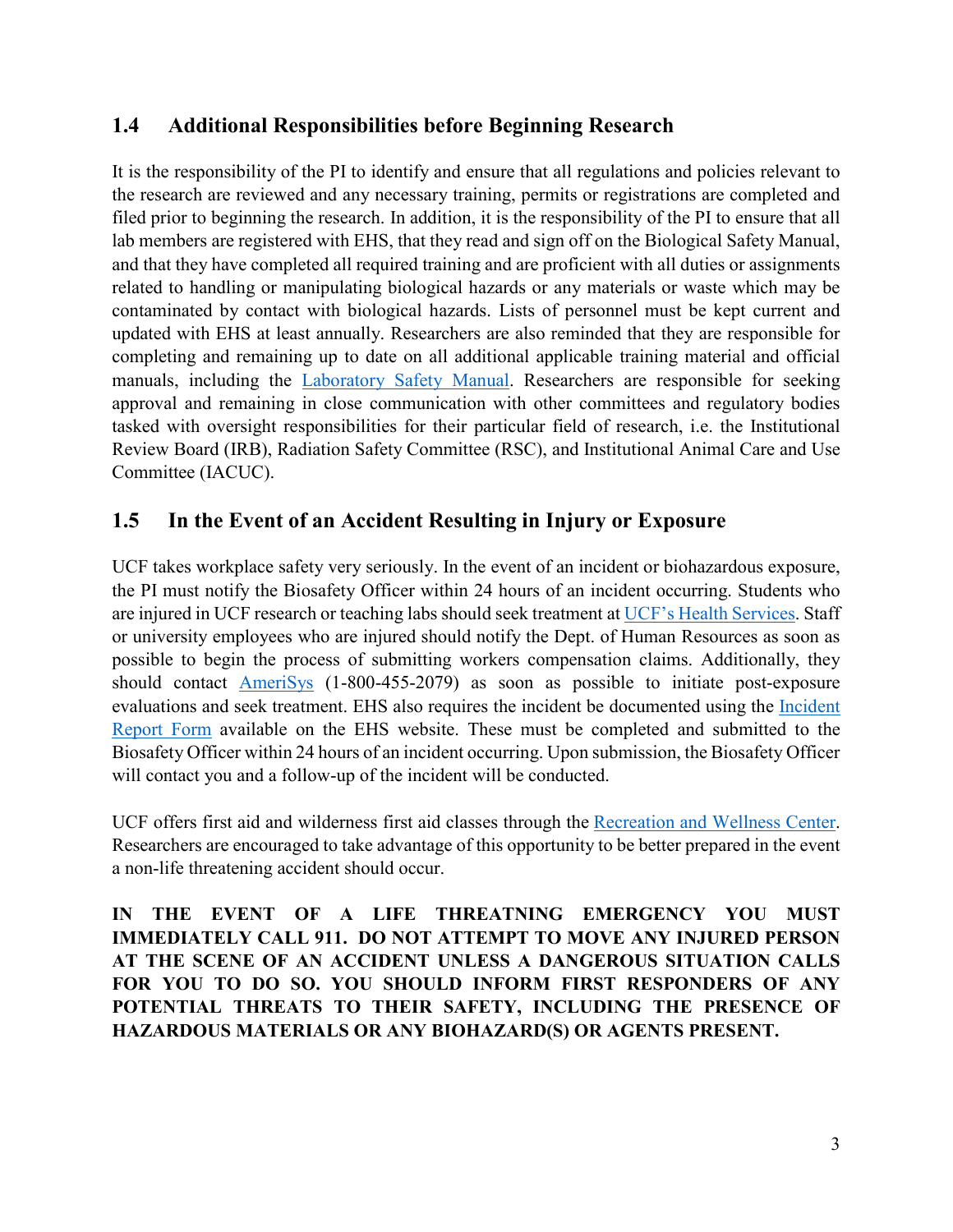# <span id="page-8-0"></span>**2.0 Roles and Responsibilities**

# <span id="page-8-1"></span>**2.1 Environmental Health and Safety (EHS)**

Environmental Health and Safety department is responsible for the following:

- Will implement and update the Biosafety Program at UCF, including the Biosafety Manual;
- Will register and monitor research utilizing biohazardous agents and materials through the Institutional Biosafety Committee (IBC);
- Shall provide training to PIs and their staff regarding safe work practices with biohazardous agents and materials;
- Will evaluate and provide guidance on the proper practices and procedures for PIs and their staff working with biohazardous agents and materials;
- Will facilitate emergency response through the UCF Police Department and Work Control;
- Shall conduct annual assessments of work groups falling under the scope of the Biosafety Program and, when necessary, enforce corrective actions;
- Will administer the Occupational Health Program (OHP) and retain non-medical records for authorized personnel;
- Shall implement and maintain deadline-enforcement improvement plans for work spaces demonstrating issues with repeat non-compliance, repeat incident reports, or for failure to make necessary improvements identified during inspections; and
- In the event of willful non-compliance with university policy and/or directives of the Institutional Biosafety Committee, and in situations immediately dangerous to life and health, EHS shall enforce the suspension of research and denial of access to the laboratory space.

# <span id="page-8-2"></span>**2.2 Institutional Biosafety Committee (IBC)**

Institutional Biosafety Committee is responsible for the following:

- Will approve and monitor all research activity at UCF involving the use of hazardous biological agents and materials;
- Shall conduct a thorough risk assessment of all proposed research activities with biohazardous agents and materials, offering recommendations and alterations to proposed work practices in order to minimize risk of exposure or harm;
- Will assist UCF Police Department and EHS department with emergency response;
- Shall advise EHS to all necessary OHP requirements of proposed research projects; and
- Shall enforce its directives and research safety compliance through the suspension of access privileges or research projects for violations of its policies, procedures, or recommendations.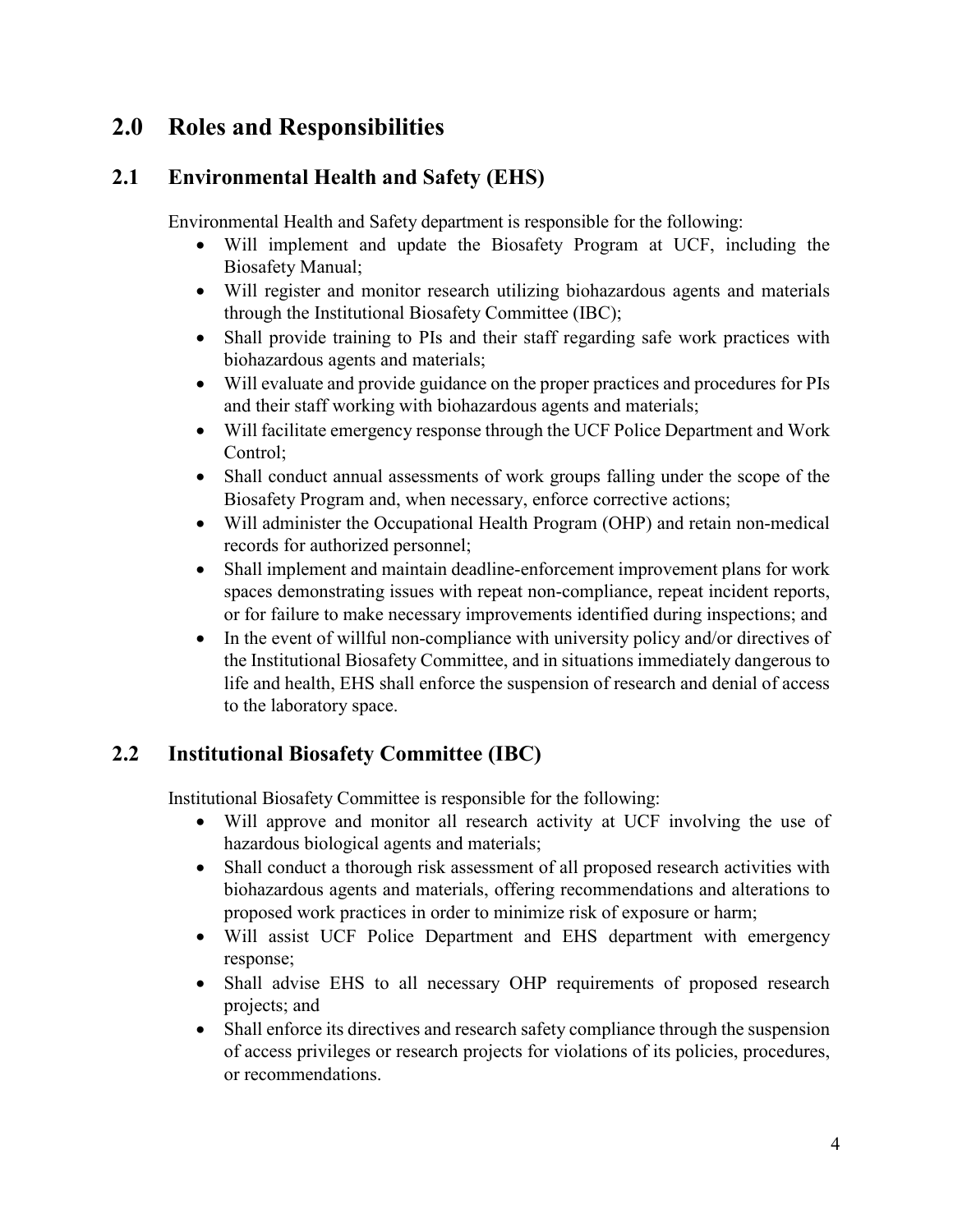# <span id="page-9-0"></span>**2.3 Principal Investigators (PI), Supervisors, or Designated Contact Person**

Principal Investigators (PI), Supervisors, or Designated Contact Person are responsible for the following:

- Are required to be knowledgeable and compliant with all federal, state and local regulations involving their research and to adhere to UCF policies and procedures regarding the safe conduct of that research;
- Shall supervise staff and ensure compliance with all UCF policies and procedures described in this manual;
- Must register and gain approval for research projects and amendments with the IBC for the possession or use of any hazardous biological material;
- Shall train and inform staff and visitors of potential hazards and practices to minimize risk of exposure or harm;
- Shall conduct risk assessments with EHS and the IBC to determine best working practices for procedures involving hazardous biological materials;
- Must promptly notify IBC and EHS of all exposures, injuries, and medical emergencies which occur in the laboratory or associated with any UCF sponsored research;
- Must ensure they, their staff, and students remain compliant with all required trainings and demonstrate competence in the handling and use of hazardous agents and materials in their facilities;
- Shall purchase and maintain personal protective equipment and contamination control supplies approved by EHS for use in UCF facilities, providing it to staff and visitors;
- Shall develop, as needed, EHS compliant SOPs governing the proper operation of the laboratory and ensure safe working conditions; and
- Shall comply with EHS assessments of workplace safety and implement EHS recommendations and/or corrective actions to reduce risk in their work spaces.

# <span id="page-9-1"></span>**2.4 Laboratory Personnel**

Laboratory Personnel are responsible for the following:

- Are required to read and sign the biosafety manual, and in so doing agree to adhere to its guidelines and requirements;
- Are required to remain compliant with all mandatory trainings and prerequisites to work in their assigned laboratory spaces;
- Shall participate in the OHP, if required to do so;
- Shall conduct themselves professionally at all times, adhere to all established SOPs, and practice good situational awareness to minimize their risk while working with biohazardous agents and materials; and
- Shall report major spills, accidents, injuries, exposures, releases, safety hazards, near misses, or loss/theft of materials to their PI and UCF Work Control (407- 823-5223).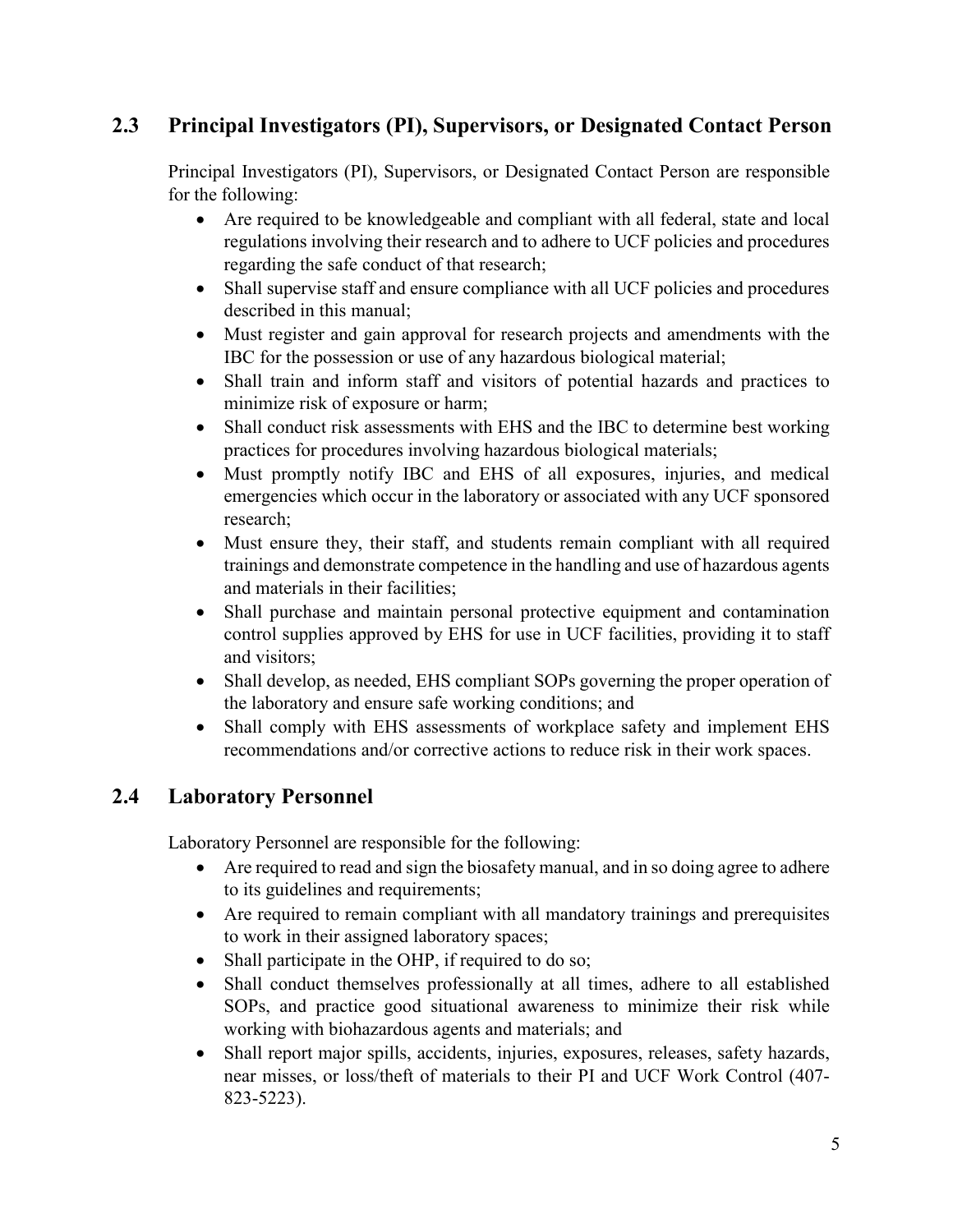# <span id="page-10-0"></span>**2.5 Additional Training & Responsibilities**

#### <span id="page-10-1"></span>**2.5.1 Laboratory Safety and Biological Safety**

All UCF personnel and visitors who work in laboratory spaces are required to take the Laboratory Safety Orientation (EHS201) and Biological Safety Orientation (EHS102) online training series prior to beginning their work. These courses consist of online learning modules designed to inform you of the risks you may encounter while working with biohazardous agents and materials and the steps you must take to minimize your risk. Additionally, you may be required to register for an additional practical session to demonstrate competency in these subjects (either EHS202, EHS103 or EHS116). Completion of this training must be documented with EHSA. Upon completion, refresher training shall be required annually.

#### **2.5.2 NIH Guidelines for the Use of Recombinant or Synthetic Nucleic Acids in Research**

All UCF personnel and visitors with access to or are involved in research involving recombinant or synthetic nucleic acids are required to take the EHS administered NIH Guidelines for the Use of Recombinant or Synthetic Nucleic Acids in Research online training prior to beginning their work with any recombinant or synthetic nucleic acid materials. This course consists of an online learning module designed to inform you of the regulations and risks concerning research with recombinant or synthetic nucleic acids and the steps you must take to minimize your risk. Completion of this training must be documented with EHS and upon completion, refresher training shall be required on a biannual basis.

#### <span id="page-10-2"></span>**2.5.3 Biological Hazard Registration with IBC**

All principal investigators utilizing research laboratory spaces at UCF are required to register the following biological hazards for storage or use in their laboratories using the Biological Agent Registration Application (BARA) form.

- Recombinant or synthetic nucleic acid molecules capable of replication in a prokaryotic or eukaryotic organism, whether acquired from commercial vendors or created by the PI at UCF.
- Risk Group 2 or Risk Group 3 agents and novel or exotic infectious agents which may be detrimental to either the indigenous or domesticated plants or animals if released to the environment. Risk Group 4 agents are **NOT** allowed to be stored or used in UFC facilities.
- Biological toxins including Select Agents and Toxins listed toxins at below threshold levels.
- Human or non-human primate blood, bodily fluids, tissues or cells (including cell lines) not otherwise registered in an UCF Institutional Review Board (IRB) protocol.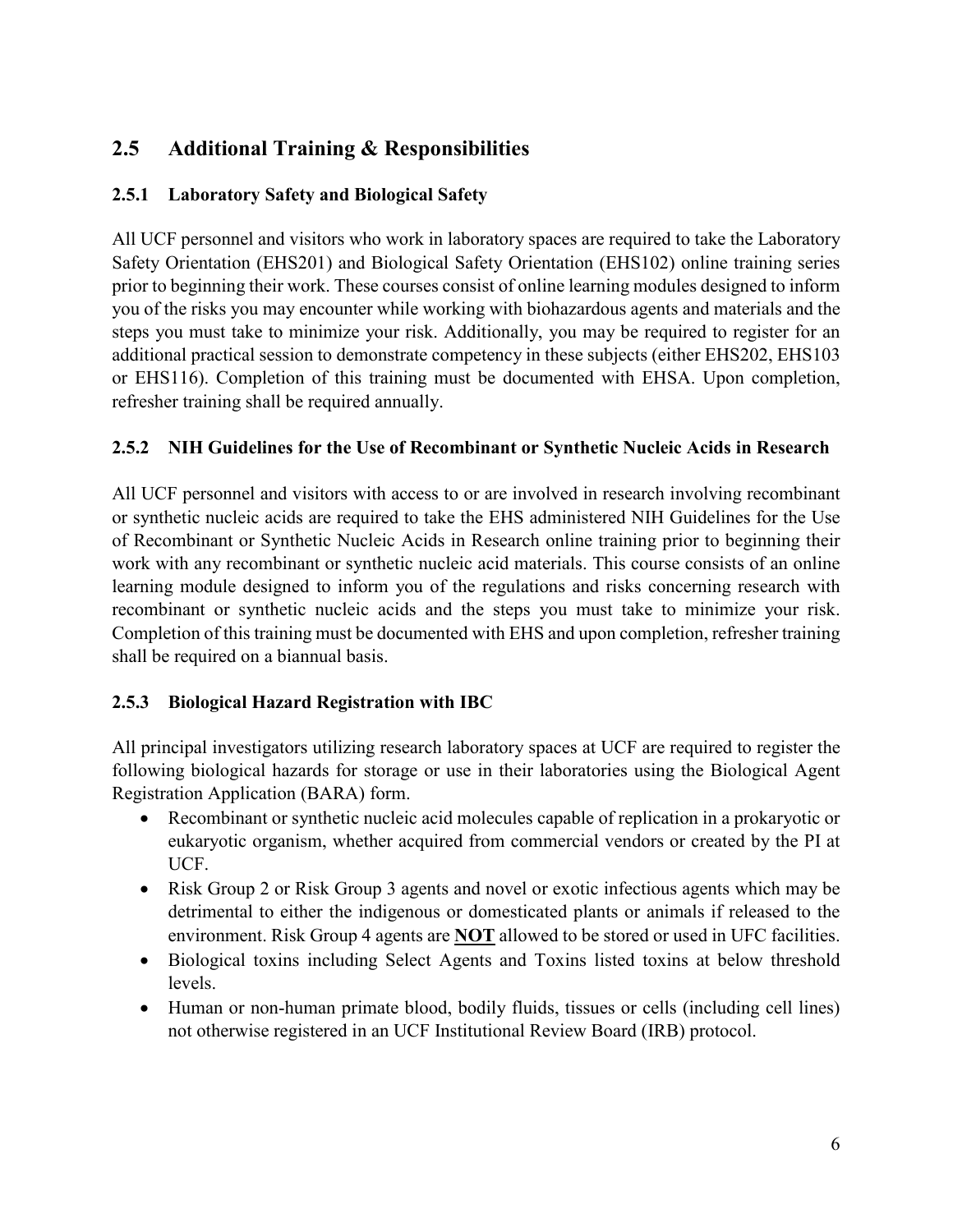#### <span id="page-11-0"></span>**2.5.4 Bloodborne Pathogens and Biomedical Waste**

All UCF personnel working with human blood, body fluids, tissues, human cell lines, or other potentially infectious materials of human or non-human primate origin are at a higher risk of encountering bloodborne pathogens (BBP) in their work. Special safety training is required in these circumstances and will be provided by EHS along with annual refresher training. Additionally, all personnel falling under this category must read and sign UCF's [Bloodborne](https://ehs.ucf.edu/wp-content/uploads/sites/3/2019/10/UCF-BBP-ECP_8-26-2019.approved.pdf)  [Pathogen Exposure Control Plan.](https://ehs.ucf.edu/wp-content/uploads/sites/3/2019/10/UCF-BBP-ECP_8-26-2019.approved.pdf) No personnel falling under this category may begin their work without completing training and signing off on this manual, documenting their compliance with EHS upon completion.

#### <span id="page-11-1"></span>**2.5.5 Respiratory Protection**

All UCF personnel using respirators as part of their PPE requirements for working safely with biohazardous agents and materials are required to undergo medical clearance and fit testing before using this equipment in their work or implementing any substantial change to their work procedures or environment. Additional training requirements along with annual refresher training are required by EHS, and all personnel utilizing respirators must be documented with EHS.

#### <span id="page-11-2"></span>**2.5.6 Packaging and Shipping Biohazardous Materials**

All UCF personnel shipping or transporting biohazardous agents and materials are required by federal mandate to comply with all Hazardous Materials Shipping and Transportation requirements. These materials fall under the regulation of the US [Department of Transportation](https://www.transportation.gov/) (DOT) and the [International Air Transport Association](http://www.iata.org/Pages/default.aspx) (IATA). Prior to receiving or sending biohazardous agents and materials, all UCF personnel are required to complete **Shipping Biological Substances and Dry Ice** online training modules. The online training modules clearly explain the requirements and regulations for shipping these kinds of materials, and completion of this training must be documented with EHS. For more information regarding the rules and regulations of shipping hazardous materials, refer to the [UCF Laboratory Safety Manual.](https://ehs.ucf.edu/wp-content/uploads/sites/3/2021/08/Laboratory-Safety-Manual-2018.pdf) **Personnel are reminded that dry ice constitutes a hazardous material when shipping biologicals**. EHS provides additional training on the proper methods for shipping dry ice with samples, and under no circumstances should personnel ship dry ice who have not received proper training be permitted to ship dry ice. Biologicals may fall under the jurisdiction of the USDA, FDA, or other governmental agencies and may require special [APHIS](https://www.aphis.usda.gov/aphis/home/) documentation and permits. It is the responsibility of the researcher to know these requirements and seek assistance from EHS if needed.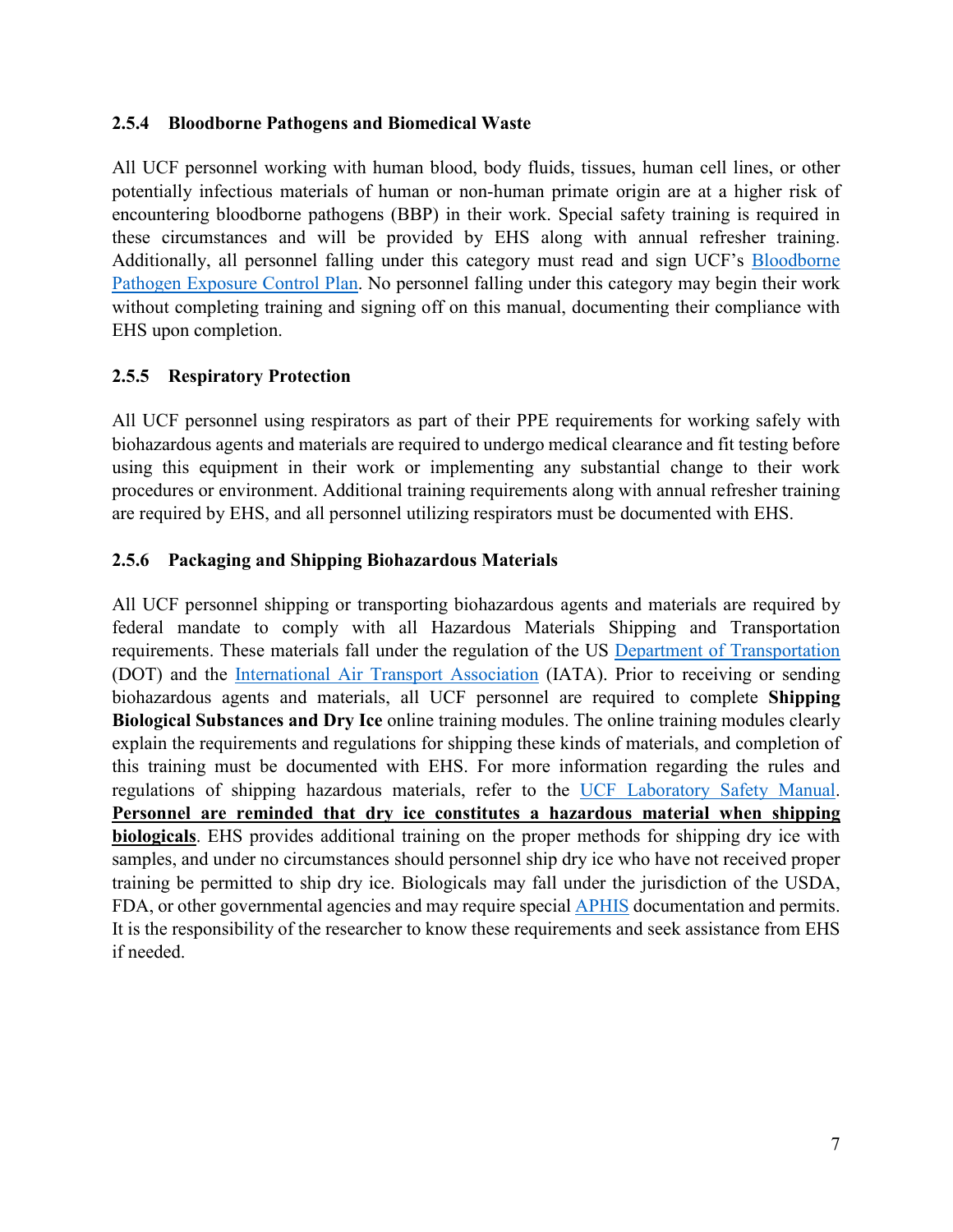## <span id="page-12-0"></span>**2.6 Controlled Substances**

University research may require the possession of restricted or experimental materials that fall under the [Controlled Substances Act.](https://www.dea.gov/drug-information/csa) UCF requires all researchers to adhere strictly to all applicable federal, state, and local regulations regarding these substances and their use in research. EHS has specific procedures for research falling under these policies, and it is the responsibility of PIs and research personnel to ensure they comply at all times. Non-compliance can incur severe institutional, state, or federal penalties including fines and criminal prosecution.

# <span id="page-12-1"></span>**2.7 Signage**

All UCF facilities where biohazardous agents and materials are manipulated or stored must have hazard signage at their entrances with biohazard labeling, the biosafety level and description of hazards present, and emergency contact information. EHS issues this signage and must be contacted for new issuance or updates to existing placards.

# <span id="page-12-2"></span>**2.8 The Occupational Health Program**

UCF has instituted an Occupational Health Program (OHP) as a preventative measure for the early identification of conditions that could pose a risk for adverse health effects related to certain tasks. This program is coordinated through EHS, and PIs who wish to enroll personnel in the program should contact EHS to begin the process. For the services provided by the OHP, EHS partners with AdventHealth Centra Care, located on University Blvd and Lake Nona. These facilities are available for consultation with physicians, to perform diagnostic testing, provide necessary immunizations, and to have monitoring done as needed. Participation in this program is a job requirement for certain types of work. Although some personnel may not be required to participate in this program, it is highly recommended that they enroll. It is the responsibility of the PI to ensure strict compliance with this program for all personnel. In most cases, these services are provided free of charge when offered as part of occupational health. EHS is available to discuss any concerns about cost.

#### <span id="page-12-3"></span>**2.8.1 Animal Exposure Program**

All personnel whose job requirements bring them into contact with animals in UCF facilities or as part of their field research are required to enroll in the UCF Animal Exposure Program and complete the EHS administered online training course EHS180 Animal Exposure in a Research Setting before their research tasks may begin. It is the responsibility of the PI or the research supervisor to ensure that all staff required to enroll and trained in this program do so. Contact EHS to begin the enrollment process.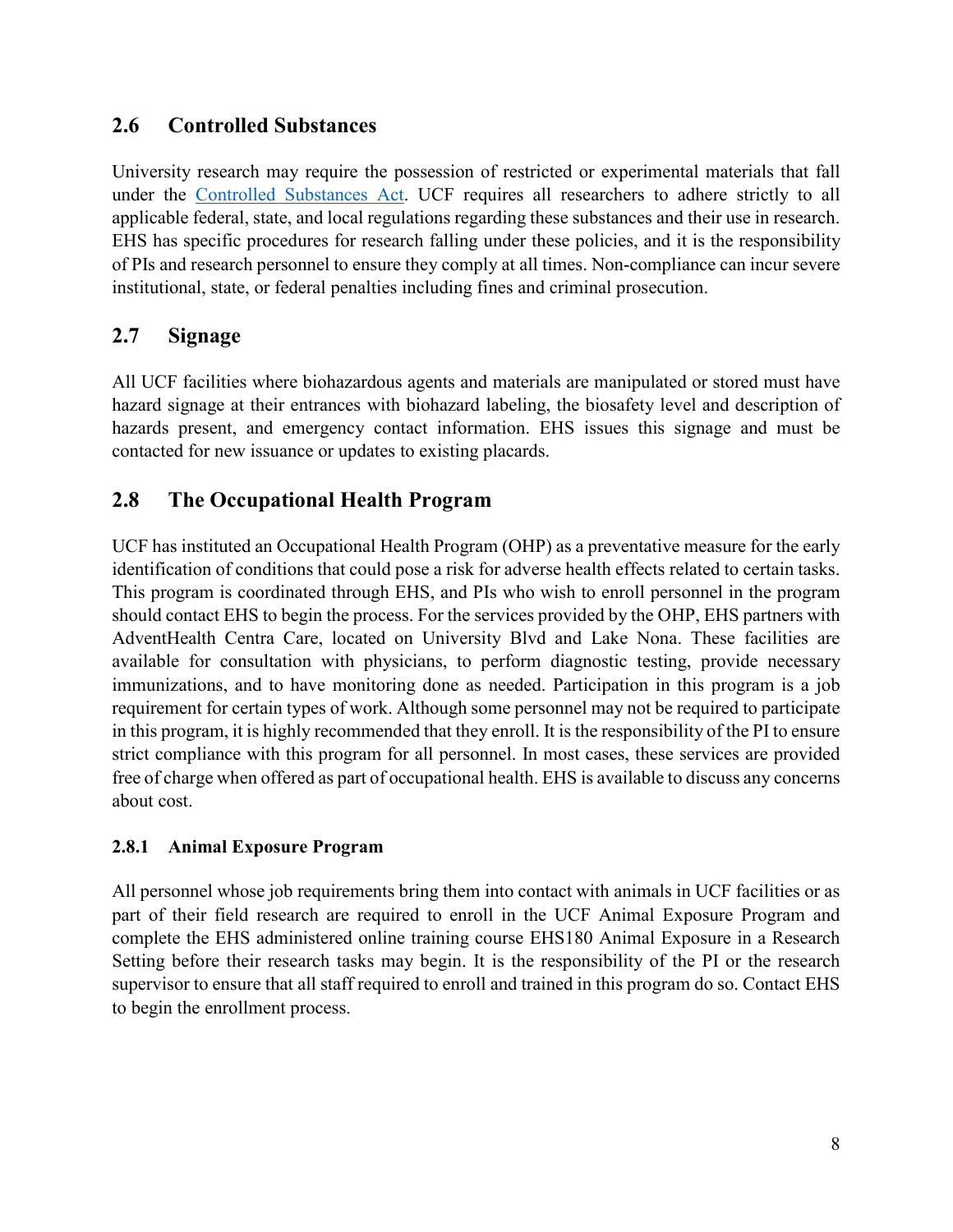#### <span id="page-13-0"></span>**2.8.2 Immunizations**

All personnel working in laboratory facilities at UCF where there is a risk of encountering a bloodborne pathogen or another pathogenic organism for which effective vaccination is available are encouraged take these immunizations. In some instances, the internal bodies governing the scope of research at UCF may require personnel to receive these vaccinations before they are allowed to work in these spaces or as a prerequisite to approving research projects.

#### <span id="page-13-1"></span>**2.8.3 Obtaining Immunizations at UCF**

To request immunizations for personnel in UCF facilities, PIs should request an Occupational Health Exam Request Form from EHS and instruct staff to complete it. UCF's occupational health services provider will be contacted to set up immunizations and speak with staff who may have health concerns or questions regarding immunizations.

#### <span id="page-13-2"></span>**2.8.4 Statement on the Hepatitis B Vaccination Series**

All personnel working in facilities where bloodborne pathogens are present should be current on the hepatitis B vaccination series. If any personnel wish to decline this vaccination series, they are free to do so but must sign required documentation stating it is their wish to decline vaccination. This form must remain on file with both the research supervisor and the EHS department.

#### <span id="page-13-3"></span>**2.8.5 Additional OHP Services**

Additional OHP services include: Respirator Program Evaluation, Spirometry/Pulmonary function testing, audiometry, and evaluation for occupational exposure to certain chemical contaminants.

# <span id="page-13-4"></span>**3.0 Establishing a Laboratory for Biological Work**

Environmental Health and Safety is available to assist any PI establishing a laboratory for biological work at UCF. New PIs moving to the university must first register their spaces and personnel with EHS before work begins. A more detailed explanation of this process is found in the [Laboratory Safety Manual.](https://ehs.ucf.edu/wp-content/uploads/sites/3/2021/08/Laboratory-Safety-Manual-2018.pdf) In addition to submitting a completed chemical inventory, emergency contact information, and a Laboratory Hazard Assessment Tool (LHAT), PIs working with hazardous biological materials must also complete the following additional items:

- The [Biological Agent Registration Application f](https://ehs.ucf.edu/wp-content/uploads/sites/3/2021/10/BARA.2021_MK-1.pdf)or the IBC (Note: any hazardous biological or material requiring a MTA for transfer to UCF must have that agent or material registered with the IBC for approval of the MTA);
- Application for any import/export permits falling under APHIS;
- Licensing and applications for use with any controlled substances;
- Registration with EHSA;
- Initial safety orientations with the Laboratory Safety Coordinator;
- All applicable additional trainings and practical sessions;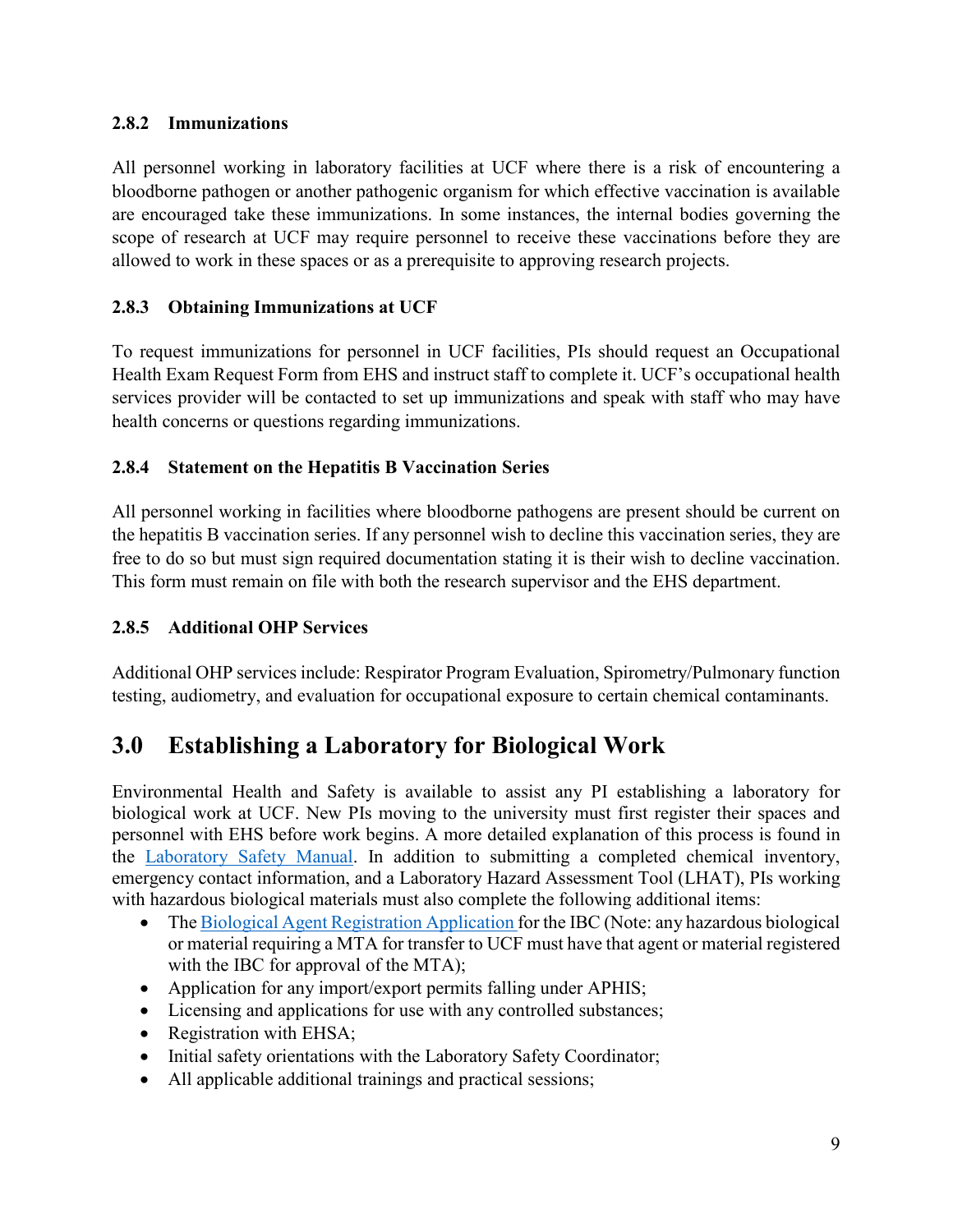- Required applications and documentation for other governing bodies related to research, specifically the Institutional Review Board (IRB), Radiation Safety Committee (RSC), and the Institutional Animal Care and Use Committee (IACUC); and
- An established laboratory-specific decontamination protocol.

# <span id="page-14-0"></span>**3.1 Finalizing Registration with EHS**

As part of registering new laboratory space at UCF, EHS will schedule a visit to the space with the PI to survey the area and ensure that it is suited to the nature of the work being proposed. EHS will also evaluate any concerns raised during the hazard assessment and check the location of equipment. During this time, it may be necessary to submit work order requests, either minor or major, to bring the space into compliance with the PI's needs, or perform maintenance in the space if any areas need attention. Upon ensuring that the area is ready to begin operations, EHS will have the PI complete the [signage request form](https://ehs.ucf.edu/lab-sign-request) for all rooms requiring registration.

# <span id="page-14-1"></span>**3.2 Maintaining Proper Documentation**

It is required by EHS that researchers maintain certain documentation not only for reference, but to provide to EHS, inspectors and regulators, or emergency responders upon request. This documentation may consist of physical copies as well as digital information. Keeping this documentation centrally located also allows laboratory personnel to easily access it when needed. Some of this documentation includes, but may not be limited to, the following items:

- A physical copy of the Laboratory Safety Manual and the Biological Safety Manual, signed by personnel working in the space,
- Training records for personnel,
- A completed chemical inventory for the work space,
- Laboratory-specific SOPs (see Section 3.3 Developing Laboratory Standard Operating Procedures (SOPs)),
- Safety Data Sheets (SDSs) for Hazardous Materials,
- Copies of permits and licenses,
- Equipment maintenance records, and
- Shipping invoices.

# <span id="page-14-2"></span>**3.3 Developing Laboratory Standard Operating Procedures (SOPs)**

PIs are responsible for developing laboratory-specific SOPs using the guidelines laid out in this manual for acceptable use of equipment, engineering controls, and PPE in UCF facilities. Many of these guidelines were developed using the *6th edition of Biosafety in Microbiological and Biomedical Laboratories*. The relevant sections of this manual are included in Appendix C. Laboratory-specific SOPs should contain the following information:

- The PI's name and work spaces where this SOP applies,
- PPE required for this SOP,
- Potential hazards and risk mitigation strategies, and
- Justification for any proposed deviation from required PPE or engineering controls, with approval granted by EHS.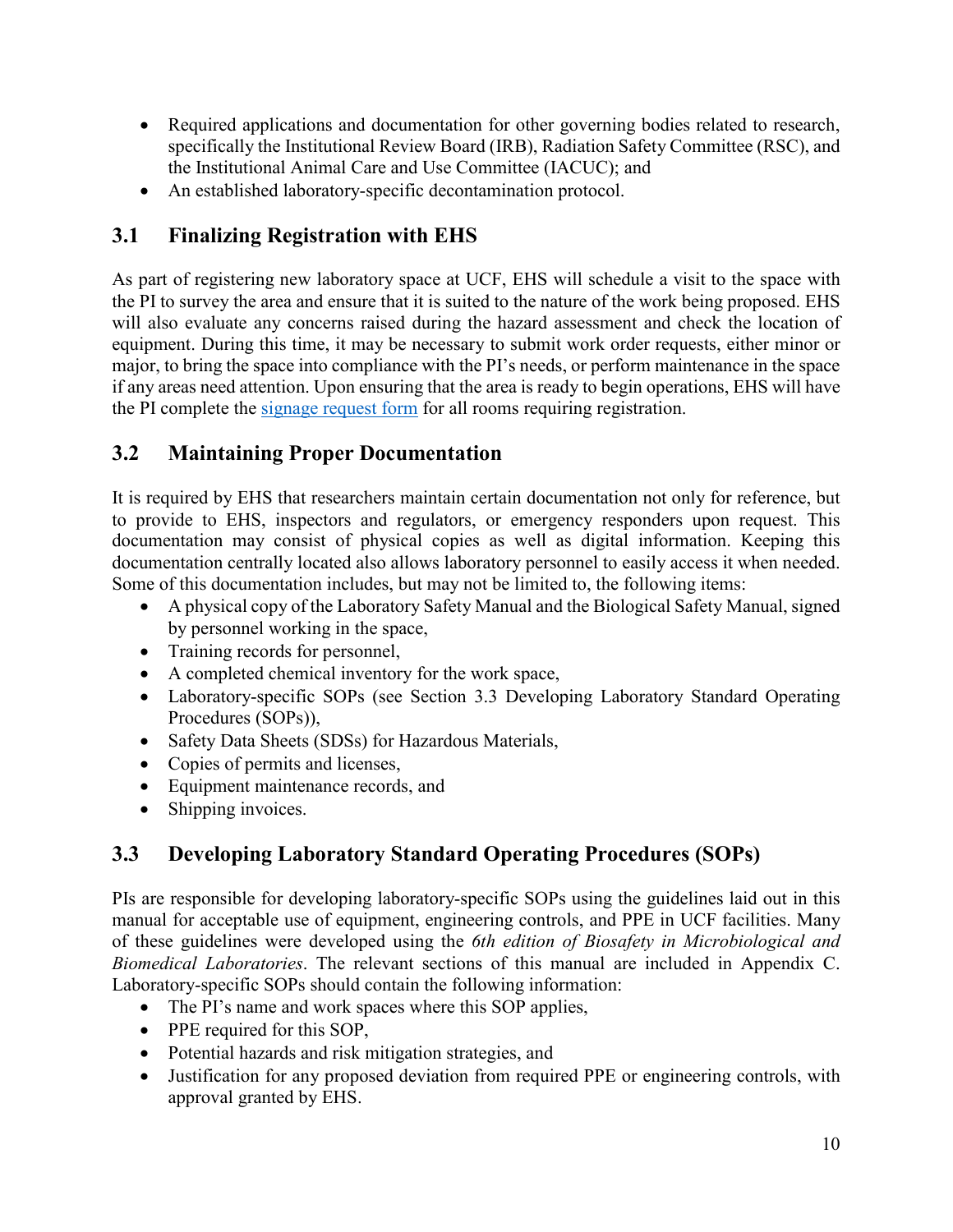In addition to the information that should be contained in laboratory-specific SOPs, each laboratory group should have the following SOPs on file:

- A laboratory-specific decontamination plan,
- A detailed plan for the management of (bio)hazardous waste,
- An SOP detailing the location of safety supplies and devices, and
- A laboratory evacuation plan, posted at the exit to the work space (see the Departmental Emergency Evacuation Plan).

# <span id="page-15-0"></span>**3.4 Laboratory Inspections**

EHS regularly inspects laboratories on UCF property to ensure compliance with federal, state, and local regulations. These inspections follow a standardized set of focus areas, and upon completion of the inspection, the PI is sent a copy of the inspection report detailing areas of workplace safety or practice needing improvement. EHS is available to consult with the PI whose inspections show the need for improvement in work practices. As stated in the Roles and Responsibilities section of this manual, PIs and research personnel are required to comply with EHS inspections and implement recommended changes. Failure to do so may result in disciplinary actions against the university. A list of scheduled inspections can be found on the EHS website. Laboratory inspections are divided into the following categories:

- CBRL (Chemical, Biology, Radiation, and Laser), performed annually
- RGS (Radiation and General Safety), performed quarterly
- Fume hood Inspection, performed biannually
- Chemical Inventory Inspection, as needed

In addition to the above inspections covered by EHS, certain pieces of equipment such as biosafety cabinets require annual re-certification, which can only be performed by licensed technicians who work for the equipment manufacturer. The PI or the department is responsible for the cost. It is the responsibility of the PI to ensure that equipment to be inspected on a regular basis is serviced accordingly and that records of this service are kept.

# <span id="page-15-1"></span>**3.5 Statement on the Use of Select Agents and Toxins**

The [Federal Select Agent Program](https://www.selectagents.gov/) was created to provide guidance and oversight to entities utilizing particularly high risk agents and toxins. It is a joint effort of the [Centers for Disease](http://www.cdc.gov/)  [Control and Prevention](http://www.cdc.gov/) (CDC) and the [US Department of Agriculture](https://www.usda.gov/) (USDA) [Animal and Plant](https://www.aphis.usda.gov/aphis/home/)  [Health Inspection Services](https://www.aphis.usda.gov/aphis/home/) (APHIS). It is the goal of this program to promote laboratory safety and ensure the integrity of these agents. This program regularly inspects approved entities and works closely with the [Federal Bureau of Investigation](https://www.fbi.gov/) (FBI) to ensure that unauthorized individuals do not gain access to these materials. The agents and toxins falling under this program are reviewed every two years.

The University of Central Florida does not have current approval for a program where researchers may use [Select Agents and Toxins.](https://www.selectagents.gov/sat/list.htm) EHS is available to assist any PI whose scope of research may expand into this area. Establishing an approved Federal Select Agent Program at UCF is a lengthy but rewarding process, and there should be proper planning on the part of the PI regarding the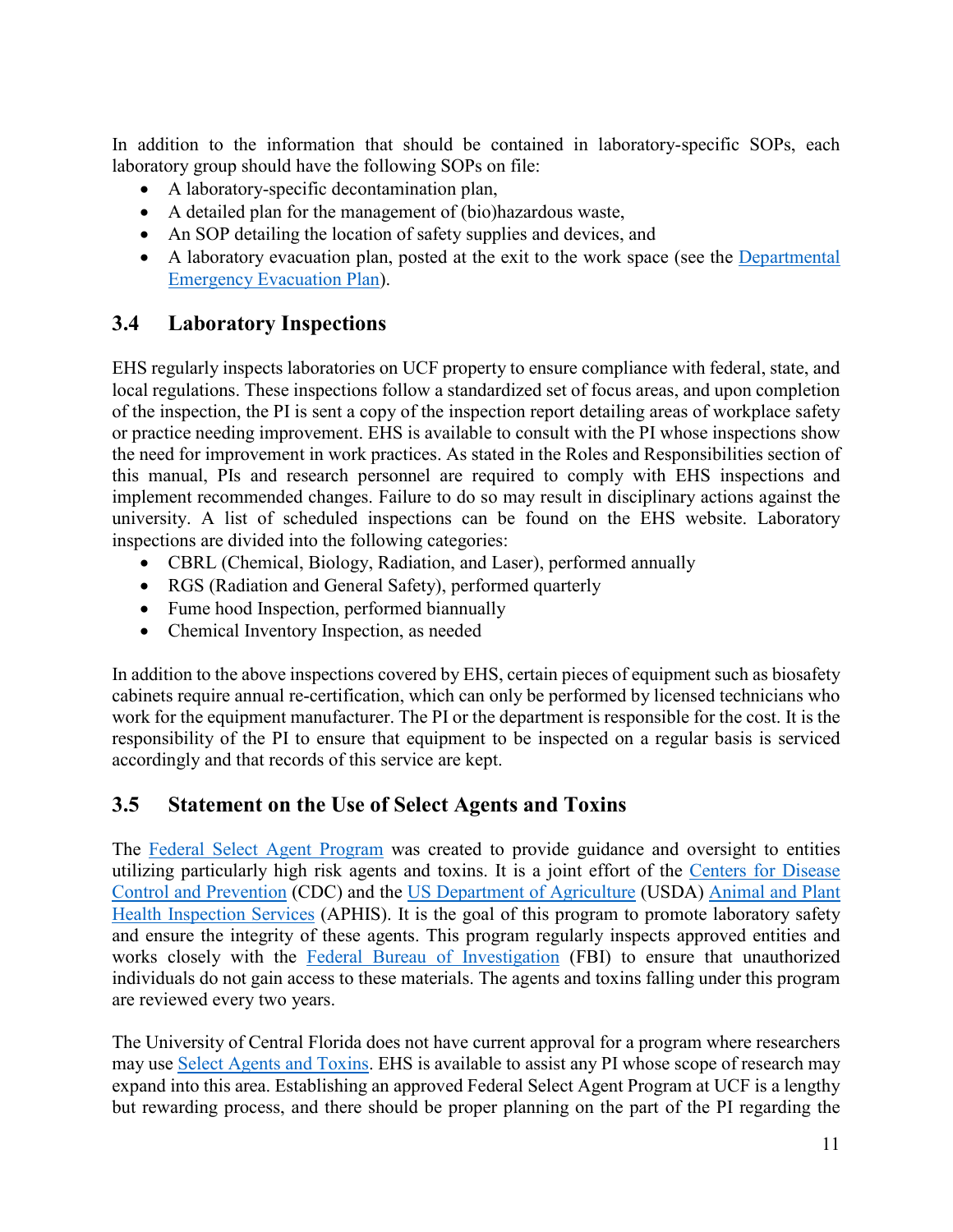nature of the approval process and the operation of a select agent program. Exempt quantities of select agents and toxins require registration with and approval through the IBC, an SOP for use and inactivation of the toxin, and inventory records.

# <span id="page-16-0"></span>**3.6 Security in UCF Facilities**

UCF takes the security of its facilities seriously. Personnel working in laboratory spaces should take the following precautions to safeguard their work spaces and research from theft, loss, or misuse:

- Keep laboratory spaces locked and do not leave them open when workers are not present.
- Do not prop open locking doors or emergency exits. Do not tamper with security enhancements to buildings such as alarms or surveillance equipment.
- Never leave electronic equipment unsecured or bring it outside designated work spaces.
- Do not grant unauthorized access to any individuals seeking to enter UCF facilities or leave visitors unescorted in work areas.
- Keep an inventory of biohazardous agents and toxins used in the laboratory.
- Avoid working after hours. If necessary, utilize the buddy system.
- Report missing equipment, electronics, notebooks, biological stocks, controlled or hazardous substances, and materials with the potential for misuse (i.e. needles, syringes, etc.) to the PI immediately.
- Utilize good situational awareness. Report suspicious persons or activity immediately to UCF Police at 407-823-5555. **Do not attempt to confront any unauthorized person caught attempting to break into UCF facilities and laboratory spaces**.
- For emergency situations, refer to the [EHS Policies and Procedures](http://www.ehs.ucf.edu/policies) page and the section of this manual titled "Emergency Procedures."

# <span id="page-16-1"></span>**4.0 Laboratory Safety Equipment**

This section of the manual provides guidelines for what constitute approved safety equipment when working with biohazardous agents or materials at UCF. In any laboratory working with these materials, the primary means utilized to minimize risks are engineering controls and the proper use of personal protective equipment. These types of safety equipment shall be used properly and at all times when working in areas where biohazards are present. Researchers are reminded that the use of engineering controls is not a substitute for the proper use of PPE and vice versa. Rather, the use of PPE is meant to supplement the use of proper engineering controls to minimize risks. If a researcher has developed any SOPs requiring a variation or exception to the accepted use of engineering controls or PPE, EHS must be contacted and approve this variance before it is implemented.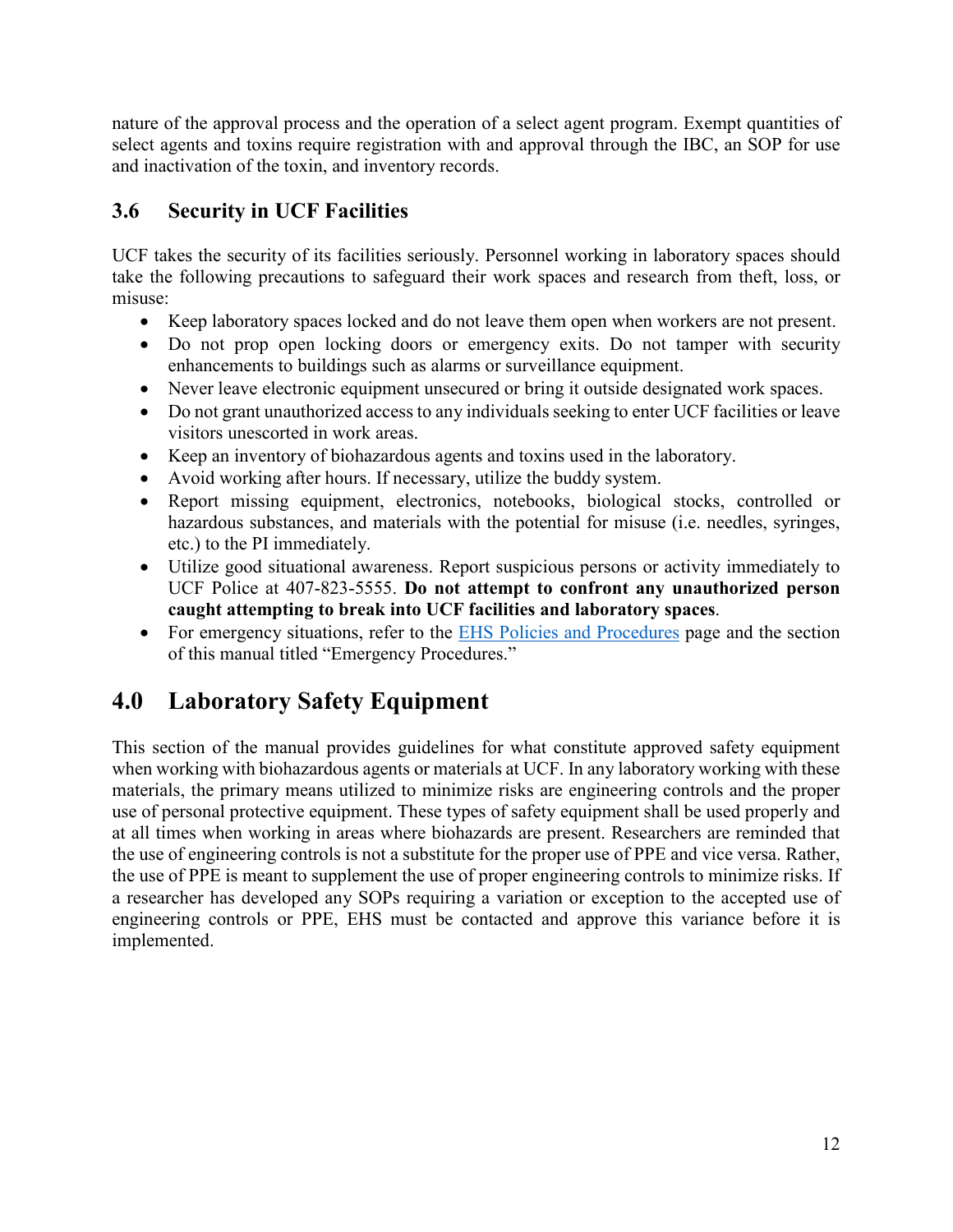# <span id="page-17-0"></span>**4.1 Commonly Utilized Engineering Controls**

#### <span id="page-17-1"></span>**4.1.1 Biological Safety Cabinets (BSC) aka Biosafety Cabinets**

The BSC is designed to provide personal, environmental, and product protection (Class II & III) when used correctly and according to the manufacturer's instructions. All BSCs in use at UCF must be certified by a licensed technician before they are put into active use and recertified at least annually thereafter. If moved, the BSC must be recertified before it can return to service. For information on the different types of BSCs and the protections they offer, and which type of BSC is appropriate for a particular application, consult Appendix A of the BMBL. It is the responsibility of the PI to ensure that the BSCs in the laboratory space are functioning adequately and are approved for their particular needs in research, and that all staff are trained and competent in their proper usage. The following practices shall be observed when using BSCs at UCF:

- The BSC will only be used according to the manufacturer's instructions.
- Use of open flame in a BSC is not permitted.
- Materials which release or generate hazardous gases or vapors may not be used in BSCs where the air recirculates into the laboratory space.
- The BSC will be kept free of clutter and unnecessary materials when not in use.
- The metal gratings shall remain unobstructed to ensure the proper flow of air through the cabinet.
- The BSC shall be kept clean and properly decontaminated before and after each use. Spills must be cleaned and not allowed to dry on the surface of or under the metal grille. The space underneath the metal grille must not be obstructed with any materials.
- Chlorinated disinfectants are a corrosion hazard to the BSC. When using these compounds for decontamination, surfaces must be washed with a 70% ethanol solution or equivalent immediately thereafter to prevent damage to units.
- The BSC will not be used for storage of any kind or as an alternative for a chemical fume hood.
- The ultraviolet (UV) light in the BSC shall not be used as the primary form of decontamination of the work space in the BSC. Liquid disinfectants must be used as the primary surface decontaminates inside the BSC. In order to be used for decontamination, the UV source must be kept clean and used properly. It is the responsibility of the PI to ensure that the UV light maintains the necessary intensity needed to provide decontamination of the work space inside the BSC and all items must be emptied from the BSC to eliminate any shadowed areas which will not be disinfected by the UV source.

#### <span id="page-17-2"></span>**4.1.2 Laminar Flow Hoods**

Laminar flow hoods are used only in specific instances to protect the product being used, such as pouring agar plates or creating clonal cuttings of plant tissue. They do not protect researchers or the environment from biohazards, and for this reason are rarely utilized at UCF. At no time shall a laminar flow hood be used for manipulating or storing any infectious agents or biohazardous materials. All laminar flow hood in use at UCF must be certified by a licensed technician before they are put into active use and recertified at least annually thereafter.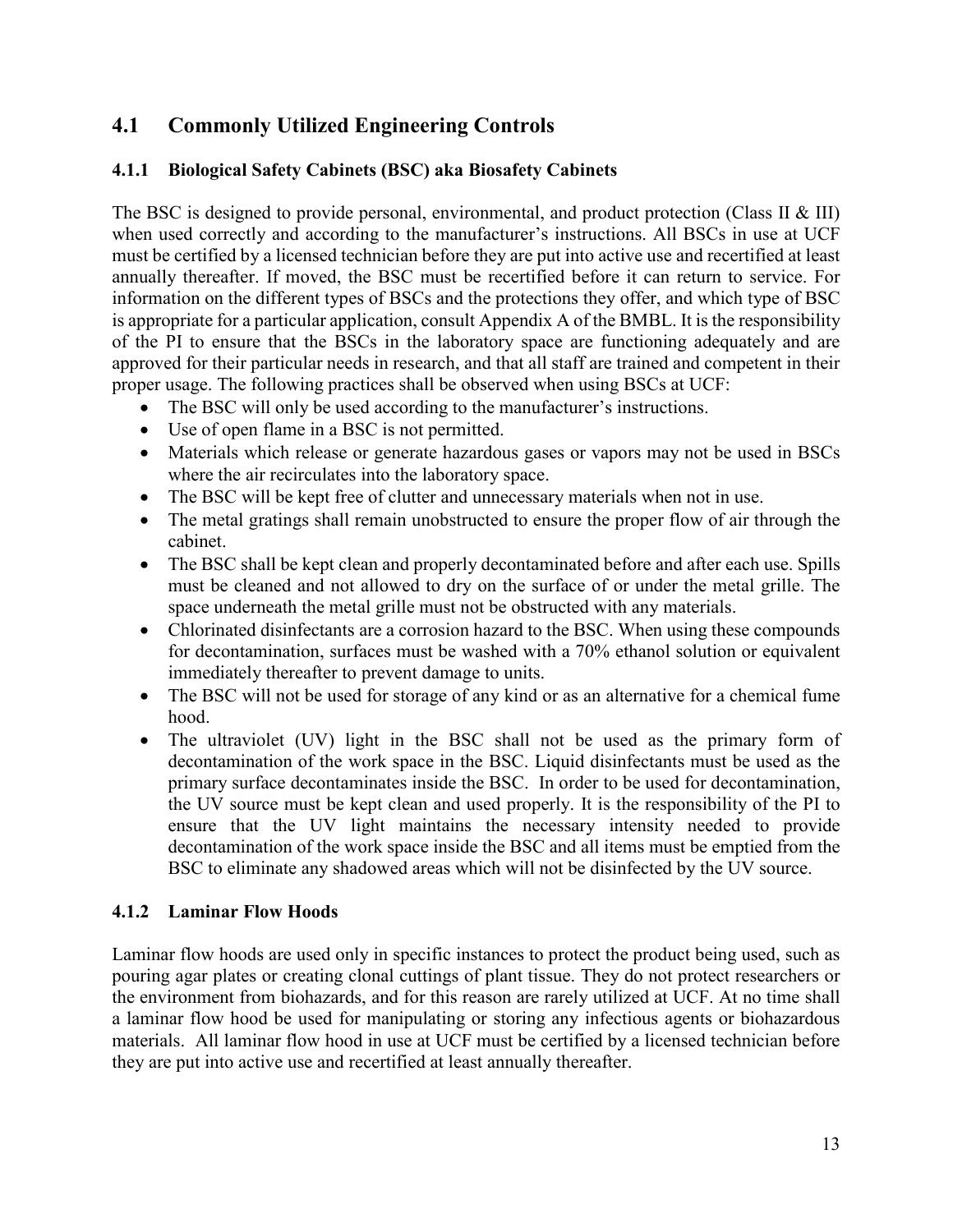#### <span id="page-18-0"></span>**4.1.3 Safety Sharps and Needleless Systems**

The use of sharps such as needles, intravenous delivery devices, scalpels and surgical tools, and other materials such as razor blades present a high risk for exposure when misused or mishandled in any laboratory where biohazardous agents and materials are present. Researchers are strongly recommended to utilize safety sharps, such as devices with retractable needles or sheathing, whenever possible. Sharps must always be disposed of in the properly designated sharps containers, and sharps not in use must always be properly sheathed or remain in their original packaging.

#### <span id="page-18-1"></span>**4.1.4 Chemical Fume Hoods**

Chemical fume hoods present in the laboratory are not to be used for the manipulation or storage of any biohazardous agents or materials whatsoever.

#### <span id="page-18-2"></span>**4.1.5 Vacuum Lines**

In some laboratories, vacuum suction may be utilized for certain procedures, such as aspiration. To prevent contamination of the work space or inhalation of hazardous aerosols, vacuum lines should be equipped with a liquid waste trap containing bleach or agent-appropriate disinfectant and a HEPA filter to protect the vacuum line.

#### <span id="page-18-3"></span>**4.1.6 Centrifuges**

At all times, centrifuge rotors shall be properly balanced and used according to the manufacturer's instructions to minimize the risk of mechanical failures and generation of biohazardous aerosols. It is highly recommended that personnel utilize safety bucket lids with centrifuge rotors and properly load/unload these buckets inside of BSCs to ensure containment of any biohazardous materials. In the event an accidental spill or breakage occurs in a centrifuge, consult the section of this manual titled ["Management of Biohazardous Spills.](#page-21-0)"

#### <span id="page-18-4"></span>**4.1.7 Equipment with a Potential to Generate Biohazardous Aerosols**

Certain types of laboratory equipment such as blenders, ultrasonic disrupters, tissue grinders, and lyophilizers have the potential to generate significant amounts of aerosols. It is the responsibility of all research personnel to limit the use of this equipment to specific tasks, and not to use them outside of containment when there is a risk of generating biohazardous aerosols, especially biohazardous aerosols that may contain infectious material. These devices should only be used according to the manufacturer's instructions for their intended purposes. **Research personnel are reminded to refine their work practices to minimize the overall generation of aerosols in laboratory spaces, and to keep all biohazardous aerosols contained inside a biosafety cabinet**.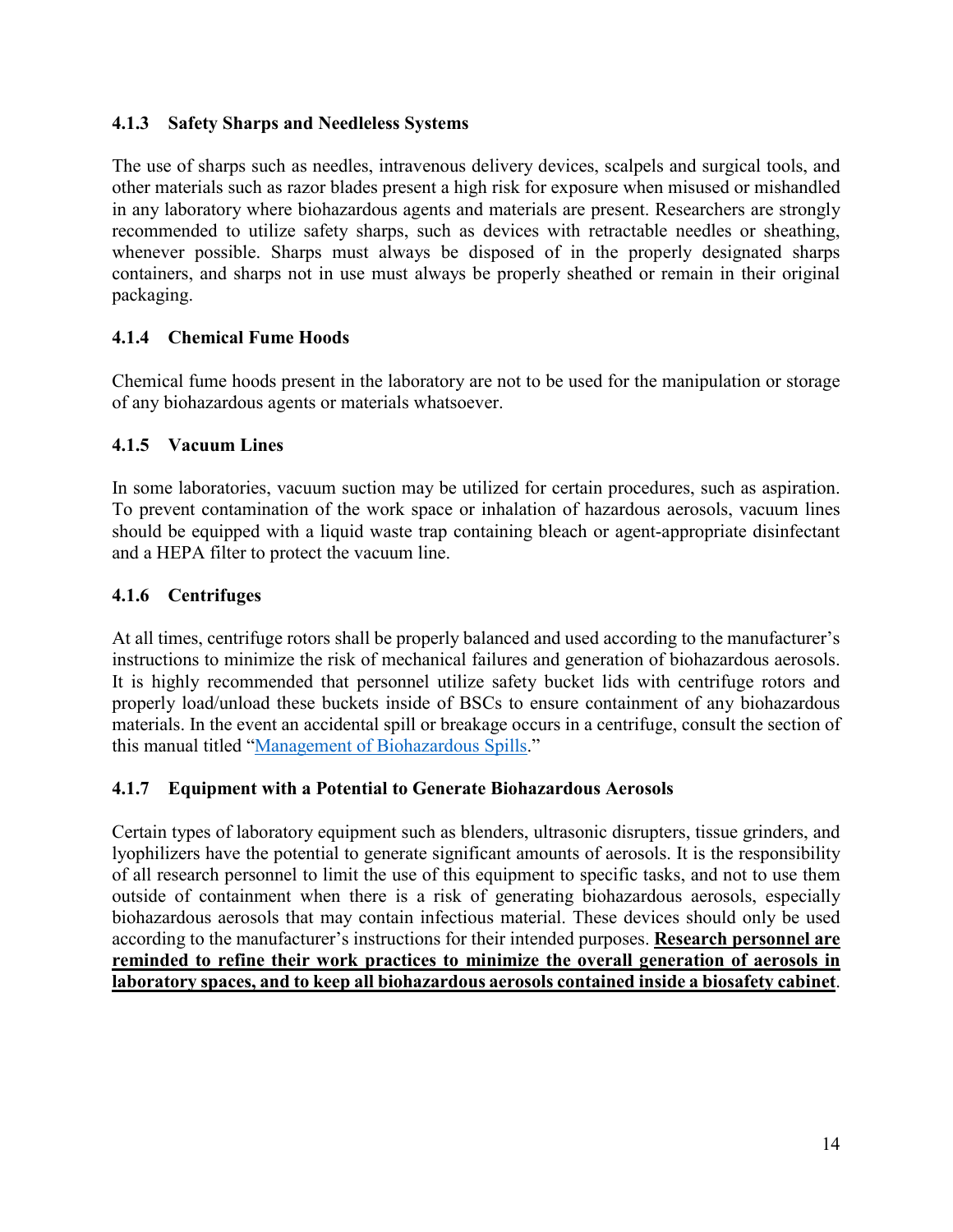#### <span id="page-19-0"></span>**4.1.8 Autoclaves**

There are many different types of autoclaves in use at UCF. Each working group must have specific SOPs in place for their usage and access to the manufacturer-specific operating manual. It is the responsibility of PIs to ensure that their staff are properly trained and can demonstrate competence in the use of these devices. Autoclaves shall never be used for purposes contrary to the manufacturer's instructions. For the autoclaving of biohazardous materials for the purpose of decontamination, consult the section of this manual titled ["Decontamination of Biohazardous and](#page-27-0)  [Biomedical Waste.](#page-27-0)"

# <span id="page-19-1"></span>**4.2 Proper Use of Personal Protective Equipment (PPE)**

Personal Protective Equipment (PPE) is an important part of working in any laboratory where potential biohazards are present, and is designed to keep personnel from coming into contact with biohazardous materials or these materials from contaminating other areas in the work space. Using PPE effectively minimizes the risk of harm due to biohazards present in your work space, but they are only effective provided personnel dress properly for work in the laboratory environment. The UCF Laboratory Personal Protective Equipment Policy can be found in Appendix Z of the UCF Laboratory Safety Manual. At all times, personnel working in any laboratory environment at UCF where biohazardous agents and materials may be present shall observe the following PPE requirements:

#### <span id="page-19-2"></span>**4.2.1 Eye Protection**

**Safety glasses with side shields conforming to ANSI standard Z87.1 must be worn at all times in UCF laboratories**. Splash goggles shall be worn when the risk of splash with biohazardous materials is significant. Wearers of contact lenses shall wear appropriate eye covering and face protective devices in a hazardous environment. In certain situations, chin-length face shields may substitute for safety glasses or splash goggles. This is at the discretion of the supervising researcher.

#### <span id="page-19-3"></span>**4.2.2 Facial (Nose and Mouth) Protection**

In the event that small splashing or splattering may occur during work, surgical masks must be worn along with the approved eye protection. Surgical masks are not an appropriate substitution for work in a BSC, and do not protect against infectious or other hazardous aerosols. At the discretion of the research supervisor, chin-length face shields may substitute for surgical masks in certain situations.

#### <span id="page-19-4"></span>**4.2.3 Laboratory Clothing**

Laboratory clothing includes such items as lab coats, smocks, scrub suits, and tissue culture gowns. These articles of clothing should have sleeves long enough to cover the skin and prevent contamination. The following guidelines shall be observed for laboratory clothing:

- Laboratory clothing must not leave the laboratory work space.
- Sleeveless shirts, shorts, and open-toed shoes are prohibited in the work areas.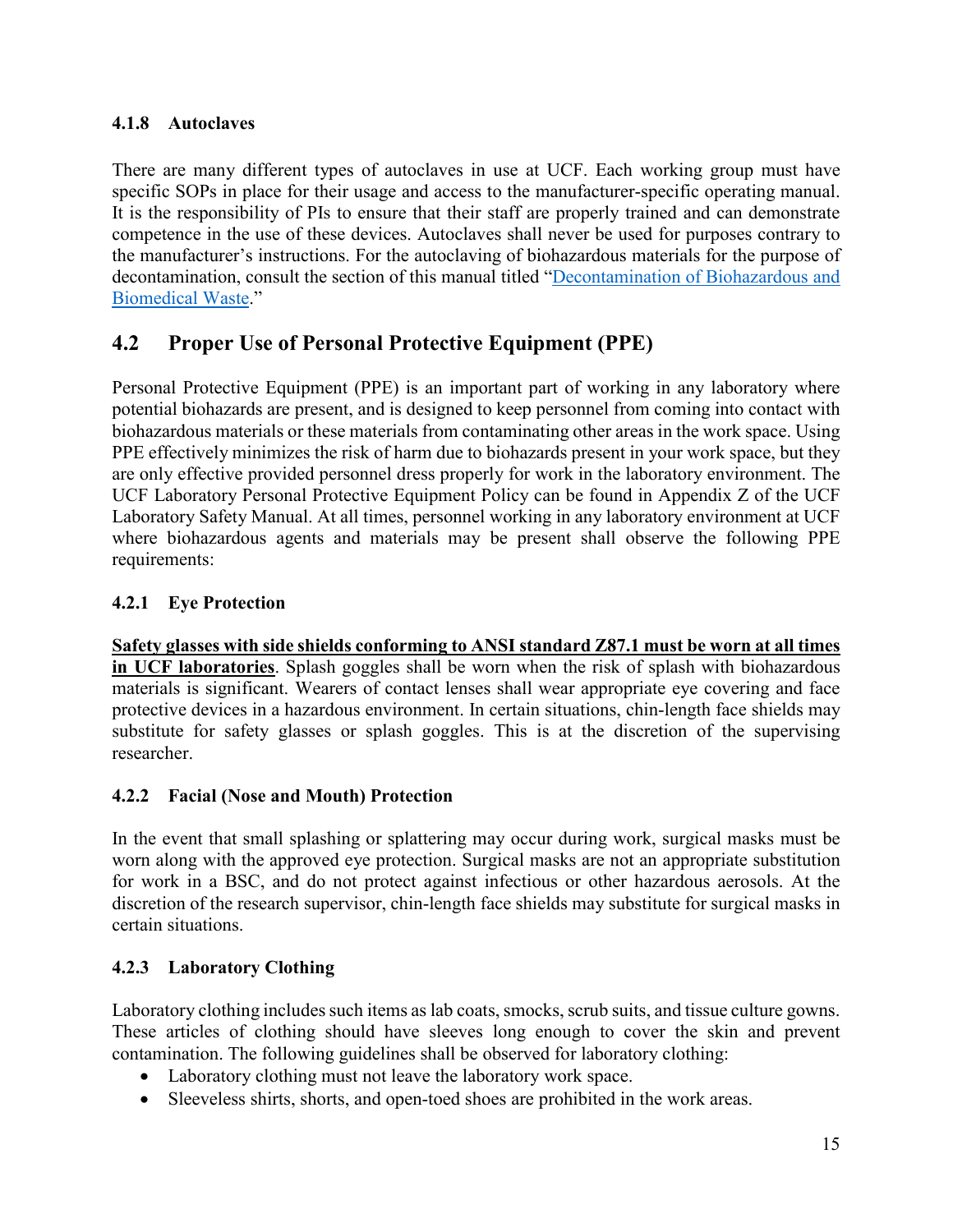- If work involves liquids or splashing is anticipated, the laboratory clothing worn must be water-resistant.
- Laboratory clothing that is not disposable must be capable of withstanding sterilization by autoclaving. Laboratory clothing that becomes contaminated must be immediately removed and disposed of, or replaced if it can be sterilized and laundered.
- Any personal clothing that becomes contaminated must remain in the laboratory and be laundered by trained UCF staff. Personnel and students must never take contaminated clothing home with them to launder personally.
- For PPE designed to prevent penetration, researchers should consult the manufacturer's recommendation on ASTM results for blood penetration (ASTM-21) and virus penetration (ASTM-22) on gowns used as PPE.

#### <span id="page-20-0"></span>**4.2.4 Gloves**

Gloves are a requirement when working in any space where biohazardous agents and materials may be present. To prevent penetration or exposure, the kind of glove worn must be appropriate to the circumstances of the work being carried out in the laboratory space. The PI is responsible for ensuring that staff are using the appropriate gloves for their work and that gloves are being used correctly. PIs are responsible to provide adequate substitutions for personnel who are unable to wear certain types of gloves due to medical issues such as latex allergies. Questions about which gloves are appropriate to which task can be found in Appendix N of the Laboratory Safety Manual.

#### **Gloves should never be worn outside the designated work space and disposable gloves shall never be washed and reused**. When wearing gloves, the following guidelines apply:

- Only wear gloves of the appropriate size. Gloves that are too big or too small may constrain the motion of work or may fail unexpectedly while working with biohazardous agents or materials.
- Gloves must not be worn outside of the laboratory in common use areas such as hallways, offices or break areas.
- Wounds or cuts on hands must be bandaged properly before donning gloves. Jewelry must not be worn under gloves to avoid stretching or cutting into the material.
- Gloves must be disposed of properly and replaced as soon as they become contaminated.
- Gloves must be donned/doffed using proper techniques.
- Hand washing is required after doffing gloves and before leaving the laboratory.

#### <span id="page-20-1"></span>**4.2.5 Respirators**

For some work procedures or in certain situations where biohazardous aerosols are a particular risk of concern, personnel are required to wear respirators when engineering controls do not sufficiently mitigate potential hazards. All personnel who require respirators must be on file in EHS as participants in the [UCF Respiratory Protection Program.](https://ehs.ucf.edu/wp-content/uploads/sites/3/2019/08/Respiratory-Protection-Procedure.pdf) Participation in this program may require personnel to undergo a medical evaluation and fit testing. Respirators should not be used before approval is given to do so. More information about the use of respirators in UCF facilities can be found in the Laboratory Safety Manual.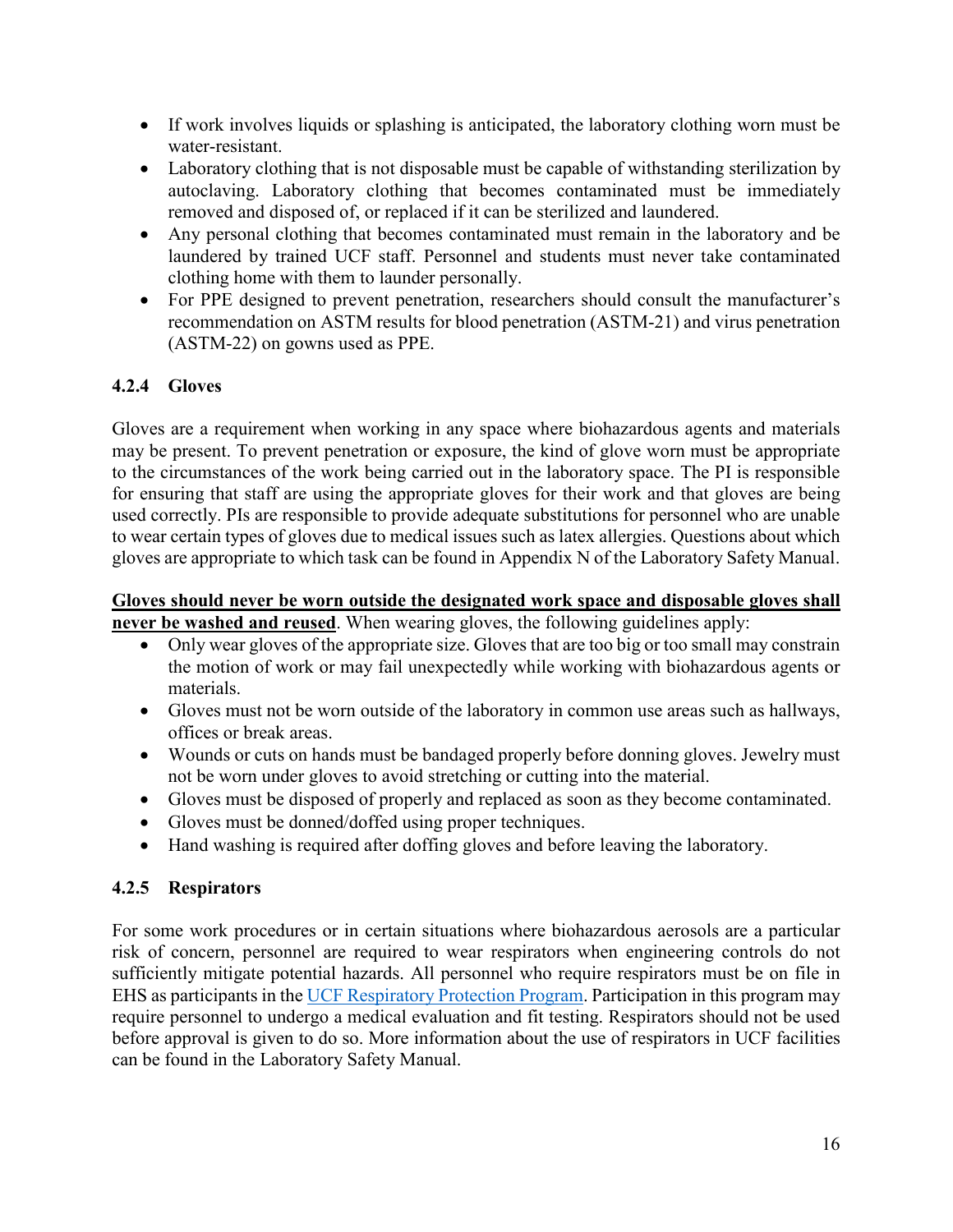# <span id="page-21-0"></span>**5.0 Management of Biohazardous Spills**

In the event of a large biohazardous spill  $(>1$  Liter), the PI of the work group must be notified as soon as possible, and EHS must be contacted immediately through UCF Work Control at 407-823- 5223. Each laboratory group must have group-specific SOPs in place to deal with the decontamination of biohazardous spills specific to their work. The following are suggestions for preparing spill kits. Each work group is encouraged to tailor spill kits to their needs with agentappropriate disinfectants and additional supplies that may be required.

# <span id="page-21-1"></span>**5.1 Biological Spill Clean-up Supplies**

Biohazardous spills occurring in UCF facilities must be immediately treated and cleaned. Each group working with biohazardous agents and materials is required to maintain the necessary supplies to clean-up a biological spill in the laboratory. The following spill clean-up supplies should be available in the laboratory:

- Group-specific SOPs for decontamination of biohazardous spills;
- Pair of safety glasses;
- Several pairs of disposable gloves;
- Lab coat or disposable gown;
- Pair of disposable booties (shoe covers);
- Container of undiluted bleach (less than six months old) or an agent-specific disinfectant;
- Absorbent Materials:
- Tongs or dust pan for collecting broken glass;
- Container for broken glass;
- Autoclavable biohazardous waste bags; and
- N95 respirator (if applicable).

# <span id="page-21-2"></span>**5.2 For Spills Occurring Outside a Biological Safety Cabinet**

For biohazardous spills occurring outside a BSC, the PI of the work group must be notified as soon as possible, and EHS must be contacted through UCF Work Control at 407-823-5223. An Incident Report must be filed with EHS within 24 hours. Should such a spill occur, take the following steps:

- Notify others of the spill and instruct the people in the area to leave while keeping clear of the spill.
- Doff PPE properly and wash hands before leaving the area as long as it is safe to do so. If the spill blocks access to handwashing, use hand sanitizer and perform handwashing at another sink as quickly as possible.
- **Do not bring any contaminated clothing outside the lab**. Any articles of clothing that become contaminated must be removed and remain in the space until they can be laundered by the facility, or they must be disposed of as contaminated waste.
- Wash exposed skin or shower if necessary. If exposure was significant or involved spilled materials in open wounds or mucous membranes, medical evaluation may be required.
- Place the Biohazardous Spill Warning on the door to the work area. This sign is found in [Appendix B](#page-34-0) of this manual.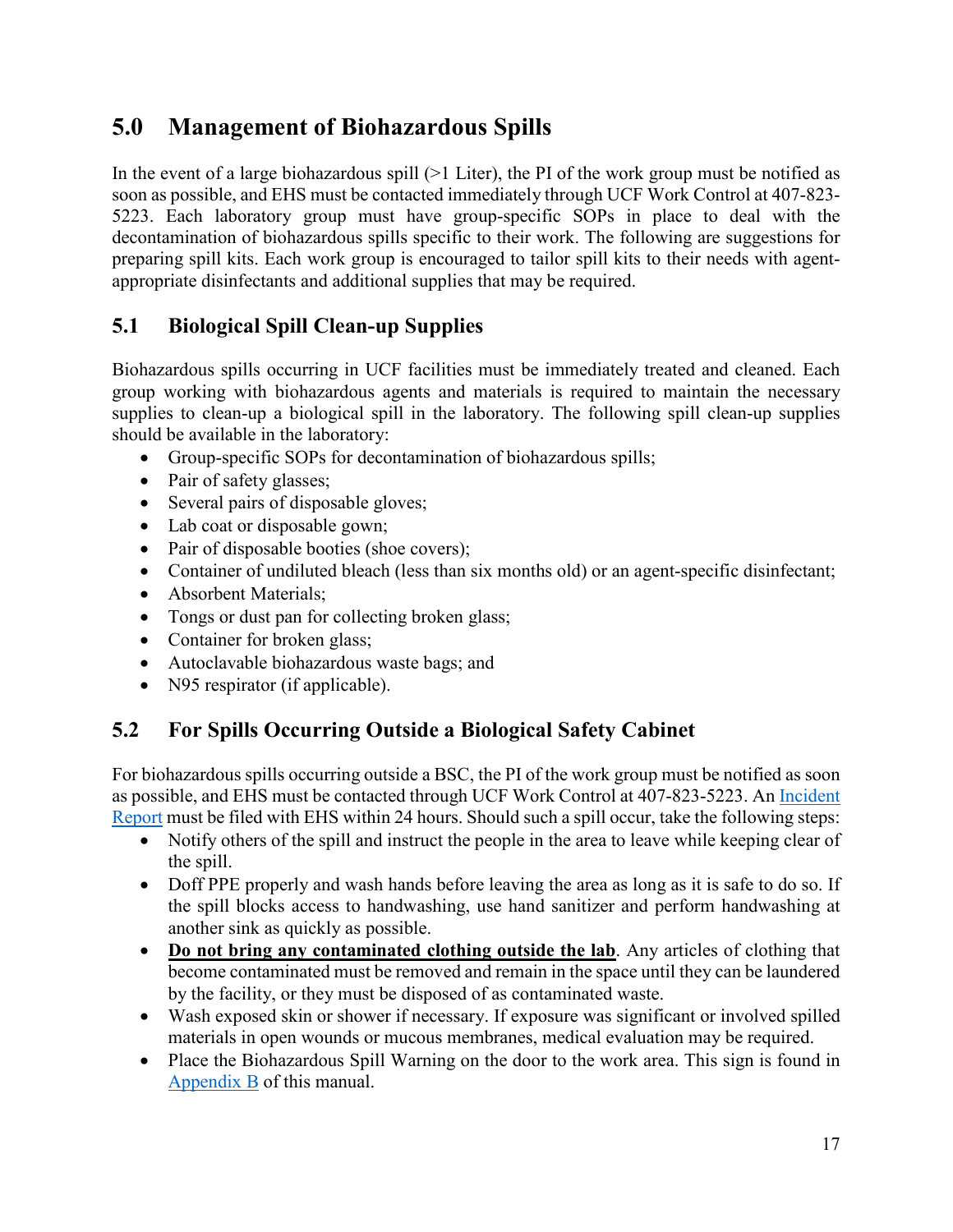- Allow 30 minutes to elapse for any potential aerosols to settle in the room. Ensure that no injuries are present, and use this time to alert the PI of the work group of the incident.
- After 30 minutes have elapsed and your supervisor approves, don new PPE and enter the affected area with the spill kit.
- Cover the spill with absorbent material and saturate the spill with the appropriate disinfectant, starting from the outside of the spill and moving inwards. Allow for 20 minutes of contact time.
- **If broken glass or sharps are present, do not clean the spill with your hands**. Using the tongs or dustpan provided, dispose of these sharps into an appropriate container. Discard the absorbent material into the autoclavable biohazardous waste bag. Wet a paper towel with more of the disinfectant and wipe the area down again. Dry with additional material and dispose of these and your gloves in the biohazardous waste bag.
- Store the biohazardous waste properly until it can be decontaminated and disposed according to UCF policies.
- File an incident report with EHS within 24 hours of an incident.

# <span id="page-22-0"></span>**5.3 For Spills Occurring Inside a Biosafety Cabinet**

For spills within a BSC, the spill is considered contained as long as no fluid leaves the cabinet. Before cleanup begins, the cabinet should be allowed to operate for a minimum of 10 minutes to filter out any potentially hazardous aerosols that may have been generated by the spill. The type of BSC in use in your workplace may have different requirements and air flow rates. It is the responsibility of the researcher to be aware of these different requirements and adjust the aerosol clearance time accordingly.

## <span id="page-22-1"></span>**5.3.1 Small Spills inside the BSC (Spills Less Than 100 mL)**

In the event a small volume of biohazardous material is spilled in the BSC, use the following procedures:

- Do not continue working in the BSC and leave it running. Leave contaminated gloves in the cabinet and allow the air flow to operate normally for the time required to clear the space of hazardous aerosols (usually about 10 minutes.)
- Don new PPE.
- Place absorbent material on the spill and saturate the material with the agent-appropriate disinfectant, working from the outside of the spill inwards. Allow for the appropriate amount of contact time as stated in the manufacturer's instructions. For freshly prepared 10% bleach, the contact time is 20 minutes.
- **If any broken glass or potential sharps are present, do not attempt to clean up the spill with your hands**. Use tongs or forceps to place all sharps materials into the appropriate disposal box.
- Place absorbent materials into a biohazardous waste bag inside the BSC. Wipe the spill again with absorbent material and dispose of this in the biohazardous waste bag.
- Remove gloves and dispose of them in the biohazardous waste bag.
- Allow the BSC to run for another 10 minutes.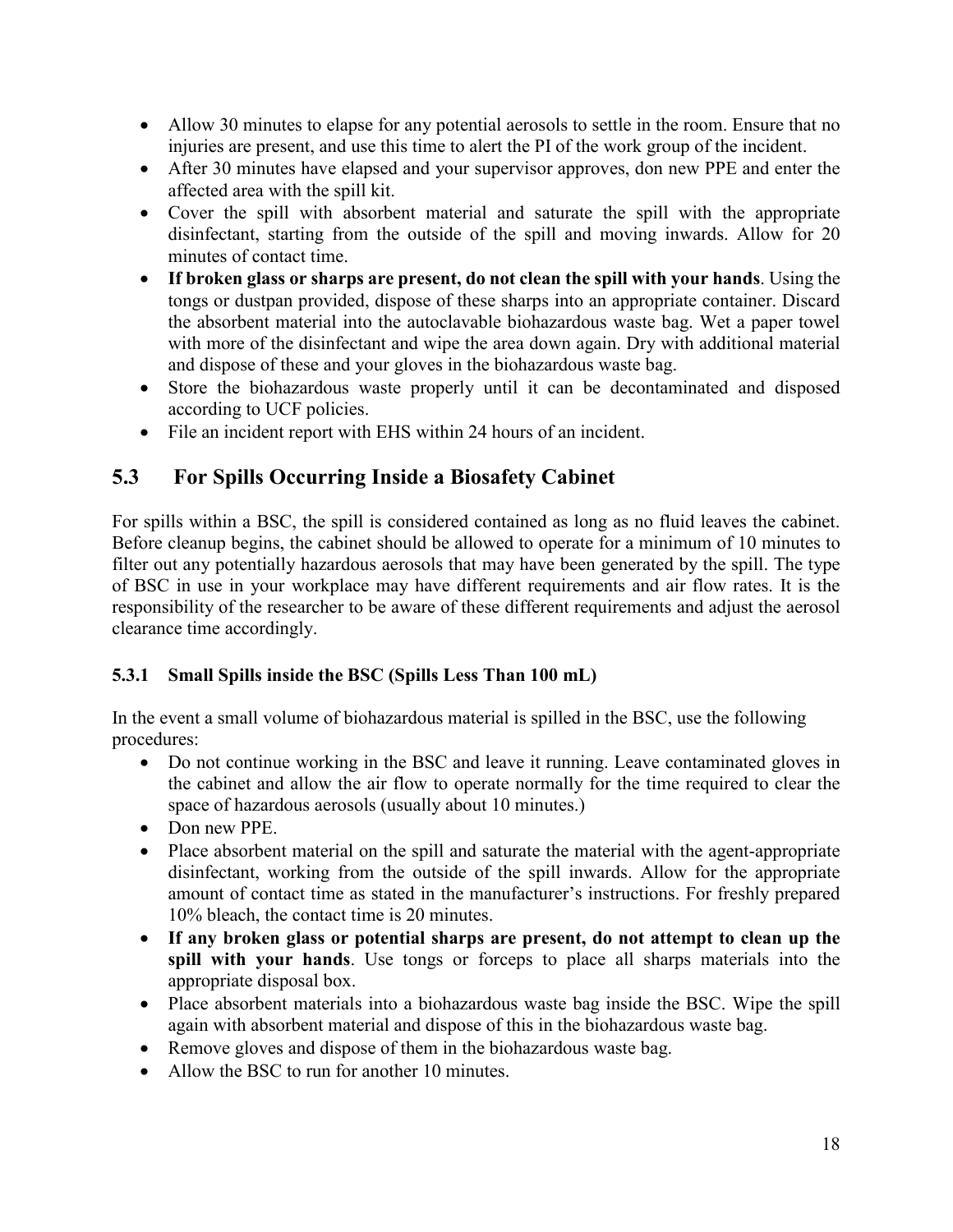- Don new PPE and close the bag. Remove the biohazardous waste bag and store it properly until it will be decontaminated.
- Inspect the hood for any sharps or unattended areas of the spill that may be left behind before returning to work.

#### <span id="page-23-0"></span>**5.3.2 Large Spills inside the BSC (Spill Greater Than 100 mL)**

Large spills or spills in which biohazardous material spills through the grating and into the underside of the BSC require more care and attention to detail to properly clean. In the event of a large spill inside a BSC, the following procedures shall be used:

- Do not continue working in the BSC and leave it running. Leave contaminated gloves in the cabinet and allow the flow of air inside to clear any infectious aerosols present (usually about 10 minutes).
- Place the Biohazardous Spill Warning sign located in  $\Delta$ ppendix  $\overline{B}$  at the entrance to the work space to alert personnel not to enter the room and risk exposure during the cleanup of the spill.
- Don new PPE and decontaminate the working area of the BSC as outlined in the procedures above. Remove all items from the inside of the BSC.
- Pour agent-appropriate disinfectant down the grating of the BSC and allow for 30 minutes of contact time.
- Remove the top grille of the BSC and soak up the spill with absorbent material. Discard this material into a biohazardous waste bag.
- Using additional absorbent material soaked with disinfectant, then clean and dry the area. Doff gloves and dispose of these as biohazardous waste.
- Inspect and ensure that the spill has been completely cleaned.
- Replace the top grille in the BSC and allow the air flow to continue uninterrupted for at least 10 minutes.

# <span id="page-23-1"></span>**5.4 For Biohazardous Spills inside a Centrifuge**

Spills or breakage of containers inside of an operating centrifuge pose a serious potential for exposure due to the creation of aerosols. In the event a primary container was broken in a centrifuge without a closed rotor or bucket, the following procedures shall be used:

- Immediately suspend use and do not perform actions that could further generate any biohazardous aerosols (opening safety buckets, etc.).
- Notify personnel working in the room that a spill has occurred inside the centrifuge and instruct them to doff PPE. Exit the laboratory following exit procedures.
- If the PI is not aware of the spill, alert the PI of the incident and contact EHS through UCF Work Control at 407-823-5223.
- Place the biohazardous spill sign located in  $\Delta$ ppendix  $\overline{B}$  on the door as you leave and allow a minimum of 30 minutes to elapse before re-entering the room in order for aerosols to settle.
- After 30 minutes have elapsed, don new PPE and enter the room. **Be careful not to spread the spill. Use secondary containment in transport so potentially biohazardous liquids**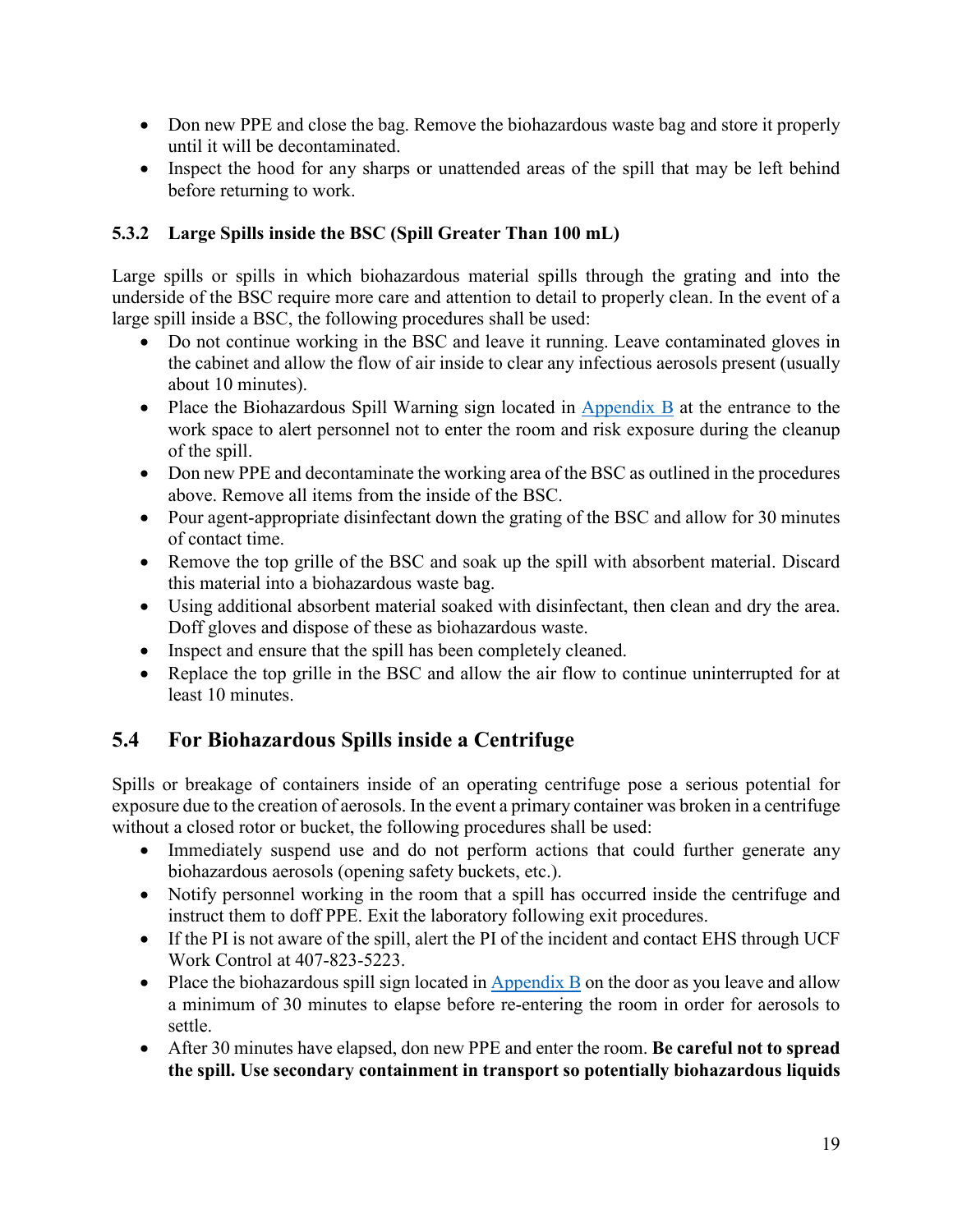**do not spill on the floor. Be aware of any sharps that may be present in the centrifuge and do not reach with hands if sharps present**.

- After the centrifuge has been properly cleaned, don new PPE and begin cleaning the buckets and rotor inside a BSC. Open the buckets carefully and use tongs or forceps to remove any broken glass or sharps, placing them in the appropriate waste container.
- Inspect and verify that all sharps materials have been removed.
- Soak the buckets, bucket lids, and rotors in the agent-appropriate disinfectant for a minimum contact time of 30 minutes.
- Rinse the rotor and buckets with a mild detergent and clean with 70% ethanol. Allow these components to air dry.
- Verify that the centrifuge and its components are fully dry before beginning operation. Arrange for an equipment inspection if uncertain that the centrifuge can safely return to service.
- An incident report must be filled out and submitted to the EHS within 24 hours of the incident.

# <span id="page-24-0"></span>**5.5 For Spills inside a Tissue Culture Incubator**

Tissue culture incubators are particularly sensitive to corrosive damage from chemical treatment because the stainless-steel plating inside them is constantly exposed to a warm and humid environment. It is not recommended to clean with bleach or other disinfectants, which present a corrosion hazard to steel. Rather, select an agent-appropriate disinfectant designed for use on these kinds of surfaces. When a spill occurs inside a tissue culture incubator, the following procedures should be used:

- Immediately suspend use and do not perform actions that could further generate any biohazardous aerosols.
- Turn off the incubator and notify personnel working in the room that a spill has occurred inside the incubator and instruct them to doff PPE. Exit the laboratory following exit procedures.
- If the PI is not aware of the spill, alert the PI of the incident and contact EHS through UCF Work Control at 407-823-5223.
- Place the biohazardous spill sign located in [Appendix B](#page-34-0) on the door as you leave and allow a minimum of 30 minutes to elapse before re-entering the room in order for aerosols to settle. This spill must be treated as if it occurred outside a BSC.
- After 30 minutes have elapsed, don new PPE and re-enter the area.
- Add an appropriate amount of agent-appropriate disinfectant to the water tray. If there are any flasks or plates in the incubator that can be transferred, remove them and wipe them with absorbent material soaked with disinfectant before transfer. **Do not allow potentially biohazardous materials to drip onto the floor. Do not touch any broken glass or sharps with your hands**.
- Inspect the incubator during the initial contact time. If biohazardous spills or dried spills are observed on the incubator grating, place absorbent material on these areas and soak in the agent-appropriate disinfectant. Allow for 20 minutes of contact time.
- Clean up the absorbent material and dispose of it in a biohazardous waste bag. If broken glass or sharps are present, use tongs or forceps to dispose of this material into the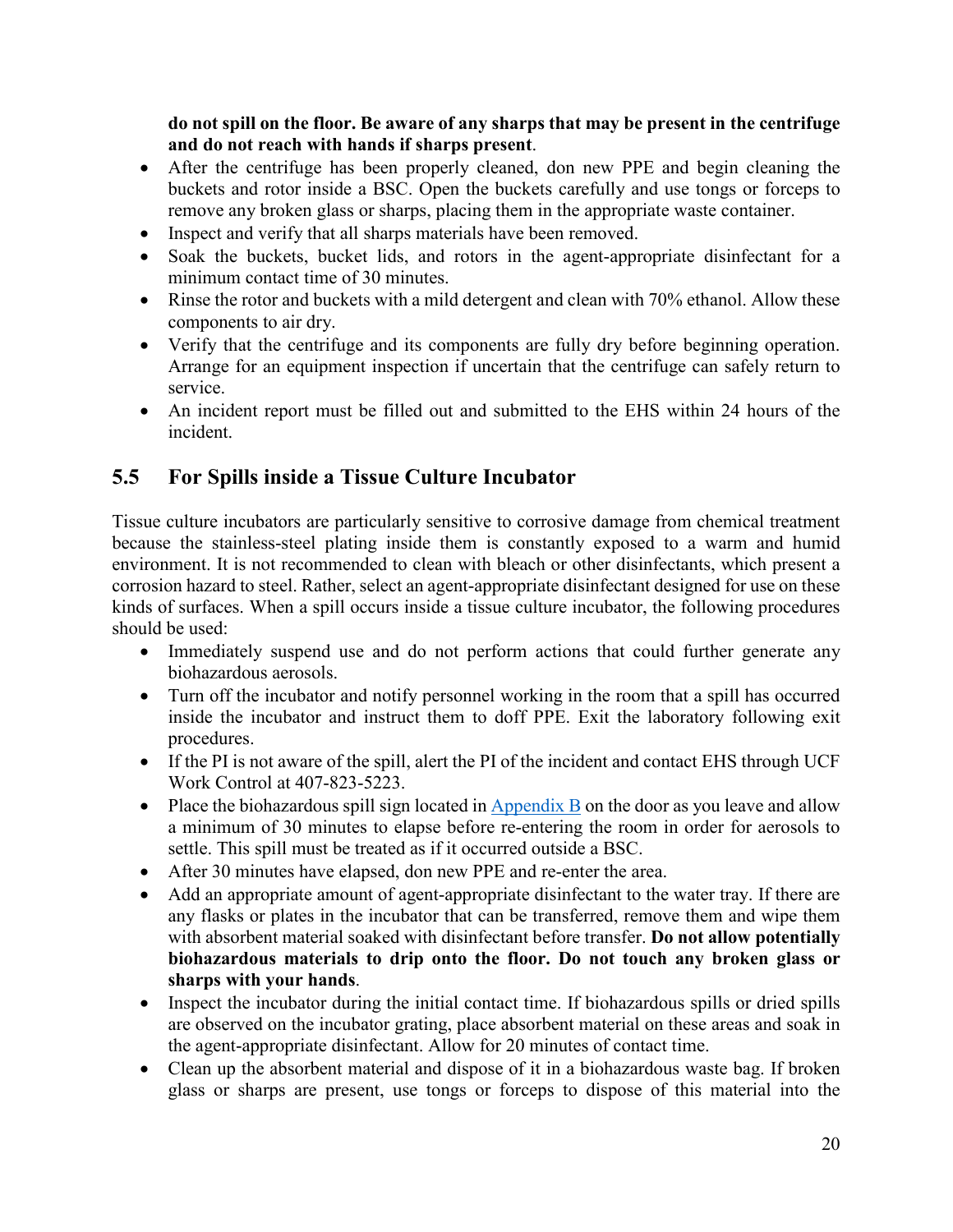appropriate container. Soak additional absorbent material in disinfectant and wipe down the incubator. Dry the surfaces and dispose of this material along with gloves as biohazardous waste.

- Some incubators have their own decontamination cycles using distilled water and heat. If the incubator in question has this option, it should be performed after cleanup and the incubator started normally the following day.
- An incident report should be filled out and submitted to the EHS no later than 24 hours after the occurrence.

# <span id="page-25-0"></span>**5.6 For Packages Damaged in Transit**

Packages containing biohazardous materials that arrive damaged and/or leaking should not be opened under any circumstances. Place the package in secondary containment and contact EHS through UCF Work Control immediately at 407-823-5223.

# <span id="page-25-1"></span>**5.7 For Spills in Public Areas**

It is a UCF policy that all biological materials be transported in sturdy, leak-proof secondary containment, to which a clearly visible orange red sticker is attached containing the international symbol for biohazardous materials and the word "BIOHAZARD". Material should be transported using reliable carts with raised edges to contain any potential spills or leaks. Prevent accidents by planning transport ahead of time and being aware of any difficulties that may be encountered. If a spill were to occur in any public area while transporting biological materials, the following procedures should be used:

- Keep the affected area clear of the public and, if possible, cordon off the spill.
- Contact EHS through UCF Work Control immediately at 407-823-5223.
- Under no circumstances shall anyone attempt to clean the spill without the proper PPE.
- Be available to inform any responders of potential hazards they may encounter.
- An incident report must be submitted to EHS within 24 hours of the incident.

# <span id="page-25-2"></span>**6.0 Managing Biohazardous and Biomedical Waste**

Work spaces dealing with biohazardous agents and materials inevitably generate biohazardous waste. This section of the manual creates a university-wide metric by which all researchers working with biohazardous agents and materials must label, store, and dispose of waste. As stated in the definitions section of this manual, this type of waste is referred to as biomedical waste if it contains human or non-human primate products or materials infectious to humans. Biomedical waste must be treated differently than conventional biohazardous waste. When dealing with biomedical waste, UCF falls under the scope of the [State of Florida Department of Health](http://www.floridahealth.gov/) (FDH) regulations Chapter 64E-16. These regulations outline the way biomedical waste must be labeled and stored in addition to the acceptable methods of disposal. Personnel are encouraged to take steps to minimize the amount of biohazardous and biomedical waste generated in their spaces at all times and never to dispose of these wastes improperly.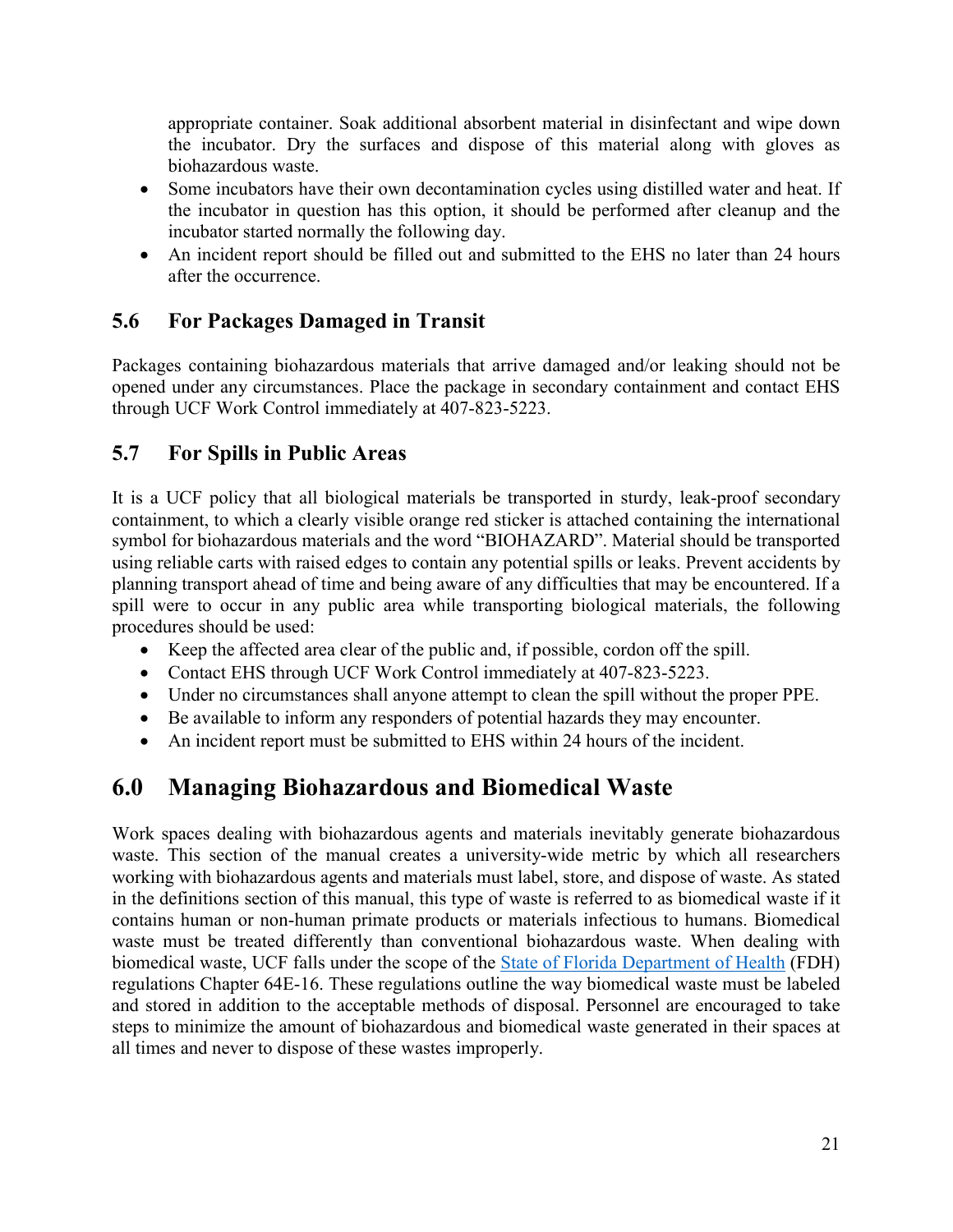## <span id="page-26-0"></span>**6.1 Storage and Labeling of Solid Biohazardous Waste**

UCF requires that all biohazardous waste always be segregated from regular trash at its point of origin and properly labeled as soon as it is generated. Biohazardous waste includes the actual biological materials in addition to disposable laboratory items used to contain or handle them. This may include such items as tissue culture flasks, plastic serological pipettes, and gloves worn while handling potential biohazards. All solid biohazardous waste must be double-bagged only in the approved red bags labeled with the international symbol for biohazards and the words "BIOHAZARD" clearly visible. In addition to this label, each bag of biohazardous waste must be labeled legibly with the following:

- The University's Full Name: **University of Central Florida**
- Point of Generation: **Building #** and **Room #**
- Point of Contact: **PI's Name** and **Phone Number**

These bags must never be overfilled or filled with liquid or chemically hazardous products. Store in sturdy secondary containment labeled properly with a clearly visible sticker containing the international symbol for biohazards on a red or orange-red background along with the word "BIOHAZARD." Biohazardous waste should be stored where it cannot be accessed by unauthorized personnel and stored for a period no longer than 30 days before disposal. When not in use, secondary waste containers for all biohazardous wastes must be covered.

**Sharps generated as part of biohazardous or biomedical waste must never be placed in these bags or any other trash in the work space**. These must be placed only in the approved and properly labeled sharps receptacles. Needles should never be recapped before disposal in these containers nor items such as disposable scalpels re-sheathed unless these are part of the item's safety features.

## <span id="page-26-1"></span>**6.2 Storage and Labeling of Solid Biomedical Waste**

As defined in the Florida Department of Health, biomedical waste is referred to as:

*"Any solid or liquid waste which may present a threat of infection to humans, including non-liquid tissue, body parts, blood, blood products, and body fluids from humans and other primates; laboratory and veterinary wastes which contain human disease-causing agents; and discarded sharps."* 

This definition is also extended to absorbent materials and disposable materials contaminated with these products. For collection and disposal, UCF contracts with a licensed transporter to haul away biomedical waste. This contractor supplies appropriately labeled bags and secondary storage containers to work facilities at UCF. As with the above guidelines, these bags must not be overfilled or filled with liquid or chemically hazardous products. They must be stored in an area inaccessible to unauthorized personnel, and they may not be stored for more than 30 days from the point at which they begin collecting material. When not in use, these receptacles must remain covered at all times. There are spaces on these bags and containers for the appropriate contact information to be included as outlined above.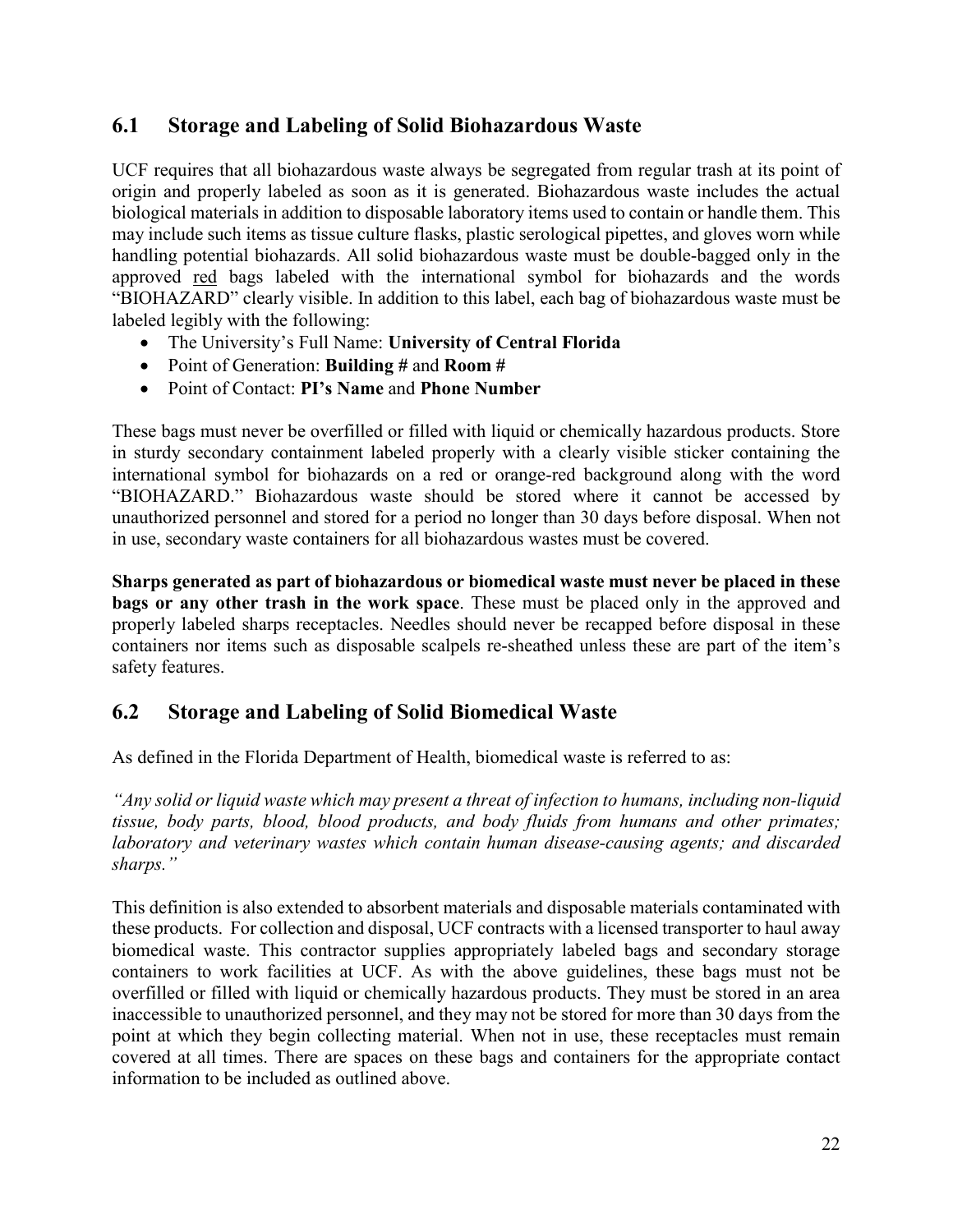If the provided containment is not adequate to store all the waste generated in a work area in a given time, researchers may store additional biomedical waste as outlined, only in the bag types approved by the Department of Health Chapter 64E-16.004. Biomedical waste bags are available through many research supply vendors and already conform to these specifications, but it is the responsibility of the researcher to ensure that they comply. Additionally, secondary containment must be labeled visibly and legibly with the international symbol for biohazards and "BIOHAZARD." As of 2016, the color of this label must be red and must be at least 6 inches in diameter on bags larger than 19" x 14" or one inch in diameter on bags smaller than this size. For questions on how to properly contain biomedical waste, refer directly to [FDH regulations](https://www.flrules.org/gateway/ChapterHome.asp?Chapter=64E-16) or contact EHS for assistance.

Remember that sharps are never to be disposed of in any container except the approved, red puncture-proof containers that have been appropriately labeled. Do not dispose in regular trash or non-approved biomedical waste containers.

# <span id="page-27-0"></span>**6.3 Decontamination of Biohazardous and Biomedical Waste**

There is no safe level of biohazardous waste that may be released from any UCF facility. It is the policy of UCF that all biohazardous waste not hauled away by a licensed transporter be rendered harmless for disposal through disinfection or autoclaving. Each lab group must have groupspecific SOPs in place dealing with the decontamination of biohazardous materials specific to their work.

# <span id="page-27-1"></span>**6.4 Disinfection of Liquid Biohazardous Waste**

Liquid wastes must be rendered harmless through chemical disinfection before disposal. There are a variety of commercial disinfectants, including freshly prepared 10% bleach solution, which can be used for this purpose. It is the responsibility of the researcher to ensure that the type of disinfectant used is appropriate for the type of waste being disposed and that this disinfectant is used exactly according to the manufacturer's instructions. Any questions regarding the proper use of chemical disinfectants should be directly addressed to the manufacturer. **At no time shall any disinfected biohazardous waste containing additional hazardous or radioactive materials be disposed down the drains**. Disinfected biohazardous waste may require additional pH balancing before disposal. Consult the [Laboratory Safety Manual](https://ehs.ucf.edu/wp-content/uploads/sites/3/2021/08/Laboratory-Safety-Manual-2018.pdf) for any questions regarding hazardous material disposal and the [Bloodborne Pathogens Exposure Control Plan](https://ehs.ucf.edu/wp-content/uploads/sites/3/2019/10/UCF-BBP-ECP_8-26-2019.approved.pdf) for questions regarding material infectious to humans.

## <span id="page-27-2"></span>**6.5 Decontamination of Solid Biohazardous Waste**

Biohazardous waste must never be disposed of before it has been properly decontaminated. The preferred method for properly decontaminating biohazardous waste is through autoclaving on a liquid cycle. There are a variety of different autoclaves throughout UCF from a number of different manufacturers. It is the responsibility of the researcher to know which type of autoclave can be used for this purpose. PIs are responsible for ensuring that their staff know which autoclaves their work spaces utilize, the types of autoclaves available to the work space, and that staff are trained and can demonstrate competency when using the autoclave. A copy of the autoclave's operational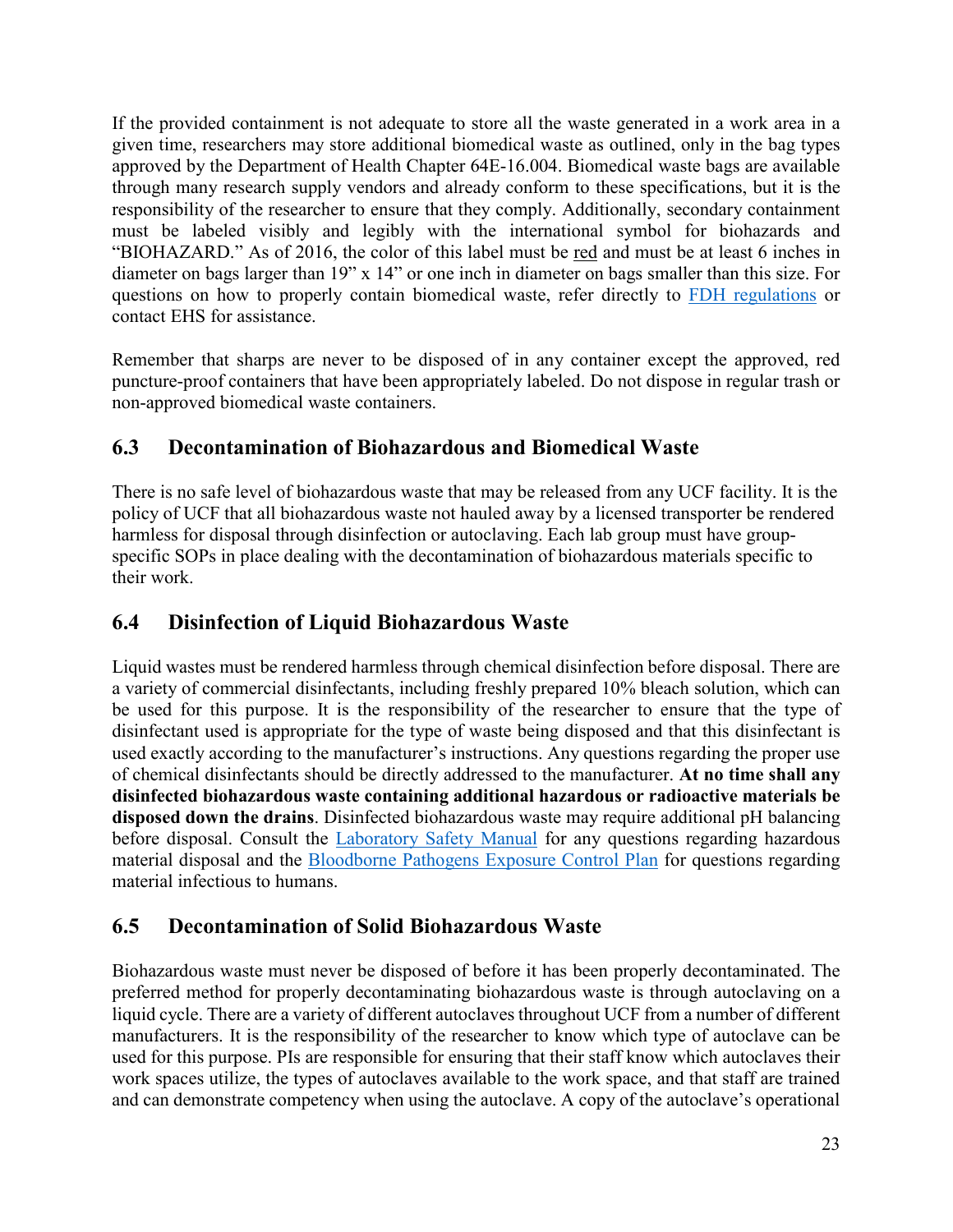manual should always be available. When using any autoclave at UCF, the following guidelines shall be observed:

- **Autoclaving hazardous materials is strictly prohibited and highly dangerous. The explosion risk and resulting exposure to biohazardous materials could seriously harm you, your colleagues, or the surrounding community. Always refer to the Safety Data Sheet (SDS) to know the potential hazards of any chemical or material before you autoclave it.**
- **Researchers are prohibited from autoclaving radioactive material or any biohazardous waste contaminated with radioactivity.**
- **Verify that the autoclave being used is appropriate for biohazardous waste.**
- Each autoclave unit will have its own written SOP detailing its proper operation and necessary exposure times and temperatures to achieve decontamination of the specified materials.
- Personnel must wear proper PPE when using autoclaves. In addition to eye protection and lab coats, personnel must use heat resistant gloves and a face shield over their safety glasses.
- All biohazardous waste shall be placed in secondary containment before autoclaving. This containment must be able to withstand the autoclaving process.
- Biohazardous waste must not be in sealed bags. Bags should be closed in such a way that steam can penetrate the bags during the cycle.
- All biohazardous waste must include a temperature indicator to ensure that the proper decontamination temperature was reached.
- Bottles and tubes must be loosely sealed or unsealed to prevent explosions of the material.
- Check on the autoclave periodically during use to ensure that it is recording the proper temperature and pressure.
- Do not jolt or move any material that is bubbling or boiling.
- Maintain a log of autoclaved biohazardous waste. Be sure to include:
	- o The date, time, and operator name;
	- o The type and approximate amount of waste treated; and
	- o Whether the indicator showed that the proper temperature was reached.
- Autoclaves must be verified monthly through the use of a biological indicator. If personnel are unfamiliar with the proper use of biological indicators for autoclaves, contact EHS for assistance.
- Maintenance logs on autoclaves shall be kept for a minimum of one year.
- If an autoclave is malfunctioning or does not achieve the appropriate temperature/pressure, do not continue to use the unit. The unit must be tagged out of service to alert others. A work ticket to the building's facilities personnel must be submitted as soon as possible. Do not resume using the unit until it is cleared to return to service.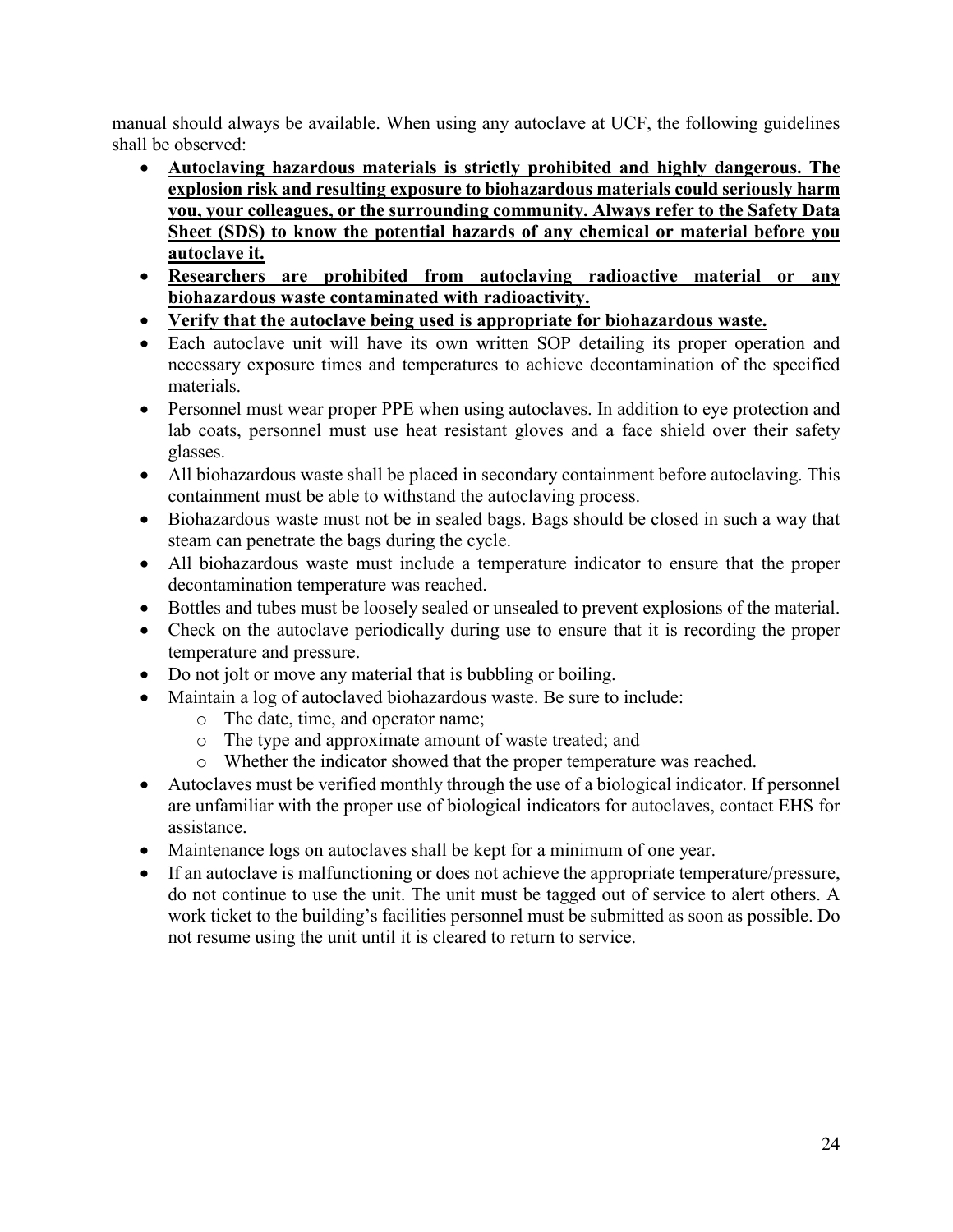# <span id="page-29-1"></span><span id="page-29-0"></span>**6.6 Other Methods of Decontamination for Contaminated Equipment Vapors and Gases**

Vapors and gases are primarily used to decontaminate biological safety cabinets and associated systems, bulky or stationary equipment not suited to liquid disinfectants, instruments, electronics, or optics, which might be damaged by other decontamination methods. Rooms, buildings and associated air-handling systems can be decontaminated by this method as well. Examples of gases used for this purpose are vaporized hydrogen peroxide and ethylene oxide. Special precautions must be taken during use because of the hazardous nature of many of these compounds. **PIs and laboratory personnel may not use these methods themselves**. Many are vendor specific services and use outside contractors. Contact EHS for assistance.

# <span id="page-29-2"></span>**6.7 Radiation**

Ultraviolet radiation (UV) can be used for the disinfection of BSCs when used according to the manufacturer's instructions. It is the responsibility of the researchers to ensure that UV bulbs are kept clean and inspected regularly to maintain the intensity needed to work properly.

# <span id="page-29-3"></span>**7.0 Emergency Procedures**

In the event of an emergency at UCF facilities where building evacuations are required, each working group will have a designated site away from the facility where all personnel are required to report for a head count. All work groups are required to have a completed Departmental Emergency Evacuation Plan.

## <span id="page-29-4"></span>**7.1 Fire Procedures**

In the event of a fire, alerting others to the danger as quickly as possible and knowing what to do could save lives. All personnel who work in UCF facilities should be aware of their surroundings, noting the location of fire alarm pulls and fire extinguishers.

#### <span id="page-29-5"></span>**7.1.1 Fire Alarm and Basic Evacuation Procedures**

In the event of a fire alarm, all personnel must evacuate the building immediately in an orderly manner using stairs if they reside in upper levels of the building. During a fire alarm, elevators are never to be used. The official EHS policy covering building evacuation can be found on the [EHS](https://ehs.ucf.edu/fire-safety)  [Fire Safety](https://ehs.ucf.edu/fire-safety) page. The following procedures should be followed:

- As soon as the fire alarm goes off, immediately stop working and secure work. Quickly shut off electrical equipment and hazardous processes. Cover lids on open cultures or containers in use, but leave BSCs running to secure biologicals.
- Use normal procedures for doffing any PPE and exit the laboratory in an orderly manner as long as it is safe to do so.
- Evacuate the building in a calm and orderly manner, taking stairs to the ground floor and avoiding elevators.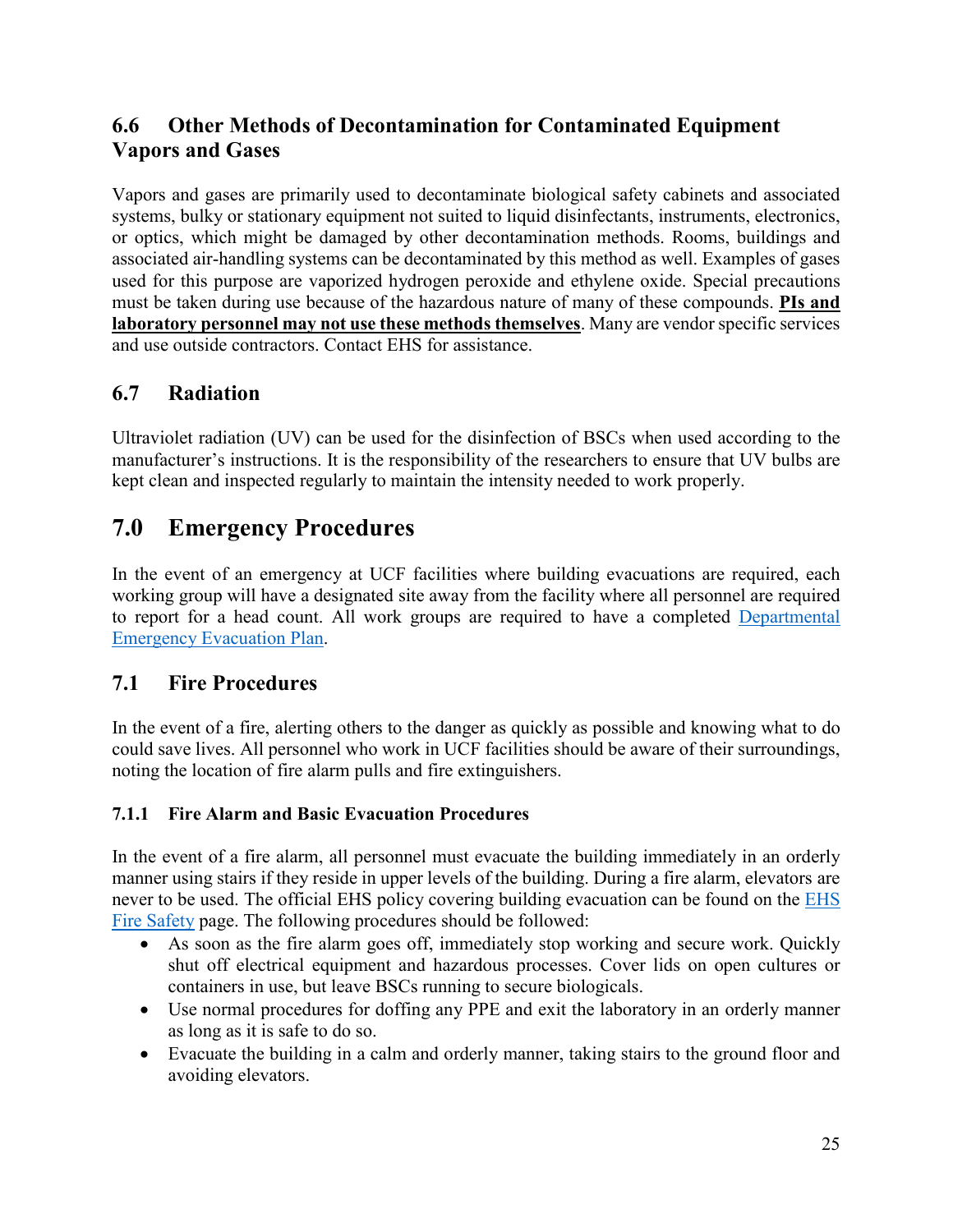- Proceed to designated meeting location for your work group outlined in the Departmental Emergency Evacuation Plan.
- Follow all instructions from first responders and be available to answer any questions about potential hazards. Be precise about where these hazards are located. Alert emergency crews to any missing persons from your group who did not report to the meeting area.
- Do not re-enter the building under any circumstances until emergency first responders announce that it is safe to reenter.

# <span id="page-30-0"></span>**7.2 In the Event of Fire or Explosion**

If encountering a fire or if smoke is smelled or seen in the laboratory, quickly secure work and begin evacuating the building according to the evacuation plan.

- Notify people in the area who may be in immediate danger as long as there is no immediate life-threatening risk to yourself.
- Perform the minimal number of necessary exiting procedures that can be executed safely.
- If your clothing catches fire, remain calm and do not run. **STOP, DROP, and ROLL**. If there is a drench hose or safety shower nearby, attempt to use it and immediately exit the building.
- Activate the fire alarm using the pull stations or alert somebody to do so while proceeding to the exit. **Never attempt to fight any fire if you are untrained, if the fire is large or uncontained, or if your exit is at risk**. Pull stations for fire alarms are located in the interior of each corridor and at all exits throughout the building.
- If you have successfully attempted to fight a small, contained fire, exit the laboratory using the minimal number of safety procedures that can be executed safely and proceed immediately to the designated meeting spot determined in your work group's Departmental Emergency Evacuation Plan.
- If the fire is not successfully contained, exit the laboratory and proceed immediately to the designated meeting spot for your work group. Under no circumstances should you re-enter the building for any reason.
- Once you have proceeded to your designated meeting location, call 911. Be sure to alert them to any potential hazards in your work space that may pose a risk to them. Alert them to any missing persons who have not proceeded to the designated meeting site.
- Follow all instructions given to you by first responders and under no circumstances should you re-enter the facility unless first responders have given you the clearance to do so.
- If your PI is not already aware of the situation, you must notify your PI immediately along with EHS of the incident.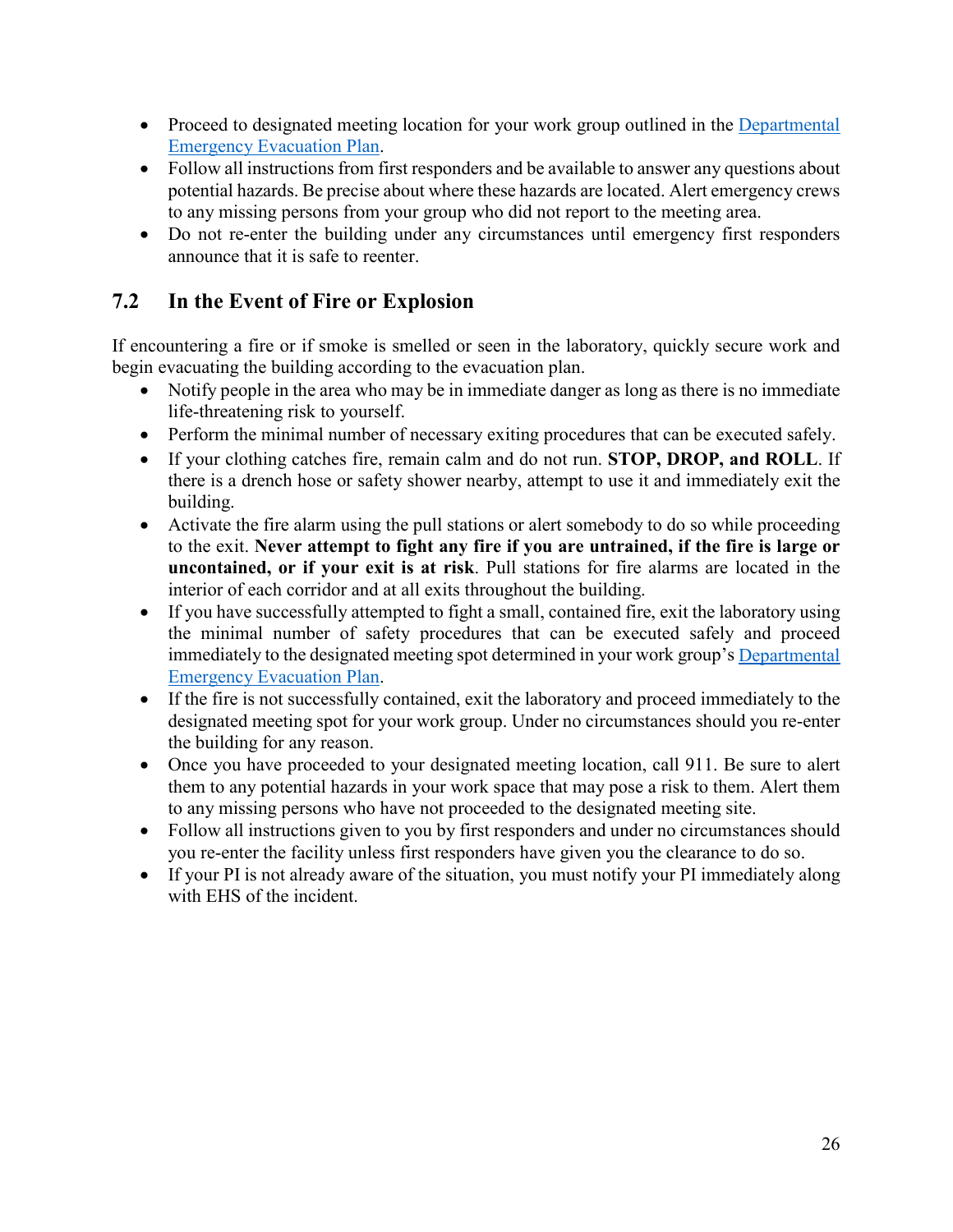# <span id="page-31-0"></span>**7.3 In the Event of Flooding**

If flooding is discovered upon entry into any UCF facility, Work Control must be immediately notified at 407-823-5223 (available 24 hours a day). When encountering flooding, use the following procedures:

- Attempt to locate the source of flooding and if able to do so, stop it.
- If a leak occurs or if flooding begins in a laboratory, secure all work. Biologicals should be covered and secured in BSCs or incubators/freezers, not left on benches where they will present a risk to work crews.
- Contact Work Control at the number above and report the situation.
- If the water is clean and not contaminated with biohazardous agents or materials, attempt to locate the source of flooding and stop the leak. The leak can be cleaned up with a mop and bucket. If the leak is not contained, exit the laboratory using standard procedures.
- If the water is dirty, contaminated with sewage or biohazardous agents or materials, do not attempt to locate the source and stop the leak. Immediately exit the work space executing the number of exit procedures reasonably safe to perform. Inform Work Control of these hazards and wait for their instructions before re-entering the work area.
- If you suspect the water may be electrified, do not attempt to enter into the water or stop the leak. Immediately exit the work space. Inform Work Control of the potential electrical hazard and wait for their instructions before re-entering the work area.
- If the PI of the designated work space is not yet aware of the situation, alert the PI as soon as possible.

# <span id="page-31-1"></span>**7.4 In the Event of Power Failure**

Power failures can occur at any time. Most laboratories in UCF facilities run on backup power, and power interruptions should be minimal. However, should any interruption to power occur, take the following steps:

- Stop all work immediately and secure all biologicals. Doff PPE properly and exit the work area.
- Immediately call UCF Work Control at 407-823-5223 and notify the PI for the work space. Do not return to work until instructed that the issue has been resolved.

# <span id="page-31-2"></span>**7.5 In the Event of Severe Weather**

In the event of severe weather such as hurricanes, consult the UCF [Office of Emergency](https://police.ucf.edu/emergencymanagement)  [Management](https://police.ucf.edu/emergencymanagement) and pay attention to the [UCF Alert](https://police.ucf.edu/ucfalert) system for weather updates. Prepare your work space for the event. For especially severe storms, such as a Category 3 or higher, work groups should prepare for potentially long interruptions to power. Steps should be taken to secure biologicals from loss.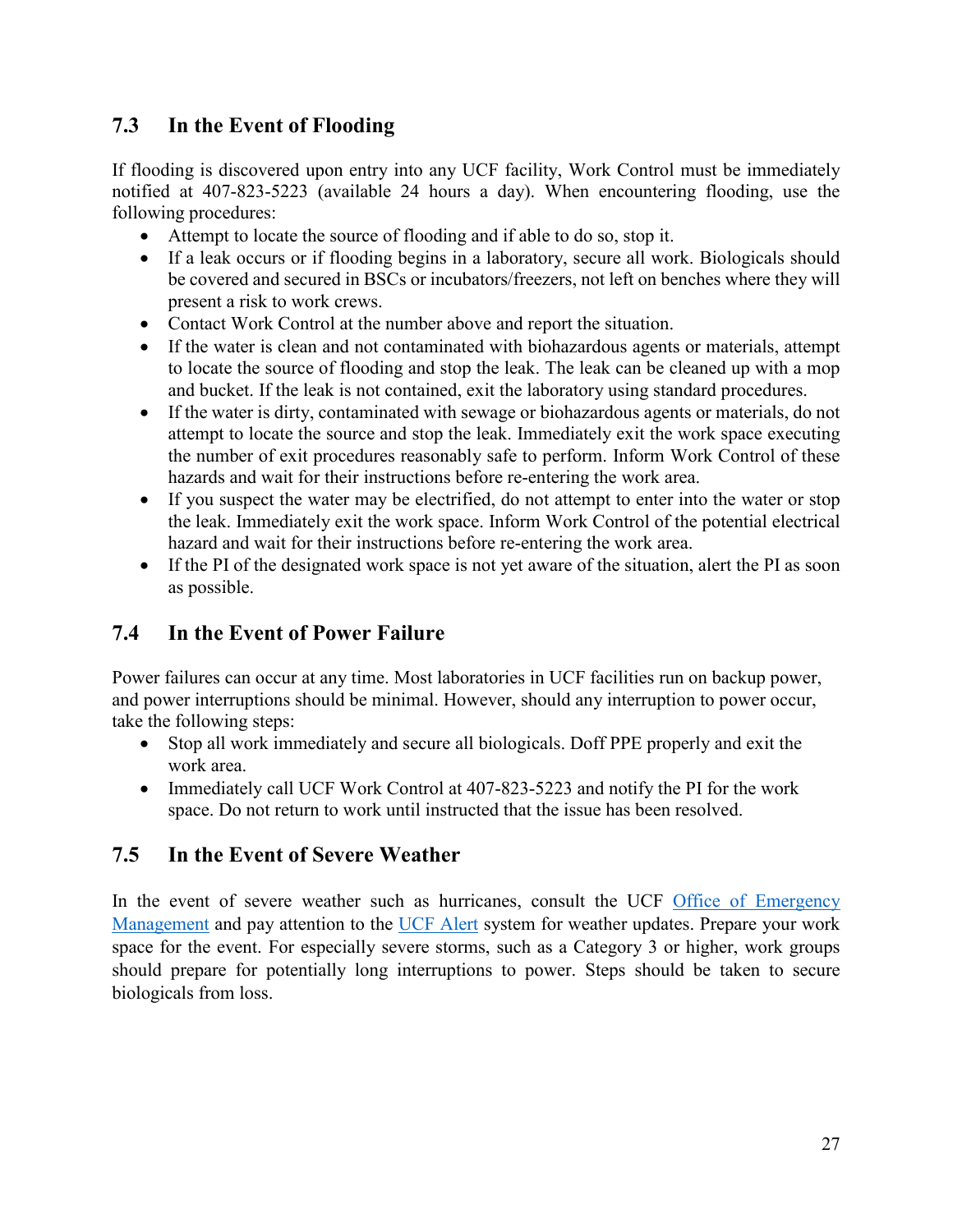# <span id="page-32-0"></span>**Appendix A: Contact Information**

| <b>UCF Work Control</b>      | <b>UCF Police Department</b>                  |
|------------------------------|-----------------------------------------------|
| <b>Facilities Operations</b> | 3610 Libra Drive                              |
| 407-823-5223                 | Orlando, FL 32816                             |
| Available 24 hours           | 407-823-5555 (non-emergency)                  |
|                              | In the event of a life-threatening emergency, |
|                              | call 911.                                     |

# **Environmental Health and Safety (EHS)**

| <b>Office of the Director</b>                                     |                      |                     |                           |
|-------------------------------------------------------------------|----------------------|---------------------|---------------------------|
| Director                                                          | Renee Michel         | 407-823-<br>3747    | Renee.Michel@ucf.edu      |
| Administrative<br>Assistant                                       | Angela Moreira       | 407-823-<br>6300    | Angela.Moreira@ucf.edu    |
| <b>Research and Environmental Support</b>                         |                      |                     |                           |
| <b>Biological Safety</b><br>Coordinator<br>(Biosafety Officer)    | Melina Kinsey        | 407-823-<br>1526    | Melina.Kinsey@ucf.edu     |
| Chemical Safety and<br>Security,<br>Sr. Coordinator               | Sandra Hick          | 407-823-<br>3307    | Sandra.Hick@ucf.edu       |
| Environmental<br>Management<br>Coordinator                        | David Bock           | 407-823-<br>0707    | David.Bock@ucf.edu        |
| <b>Health Sciences</b><br>Campus<br>Safety Coordinator            | Thaismary<br>Morales | $407 - 266$<br>7080 | Thaismary.Morales@ucf.edu |
| Laboratory Safety<br>Coordinator<br>(Chemical Hygiene<br>Officer) | <b>Brian Butkus</b>  | 407-823-<br>5498    | Brian.Butkus@ucf.edu      |
| <b>Radiation Safety</b><br>Officer                                | Renee Michel         | 407-823-<br>3747    | Renee.Michel@ucf.edu      |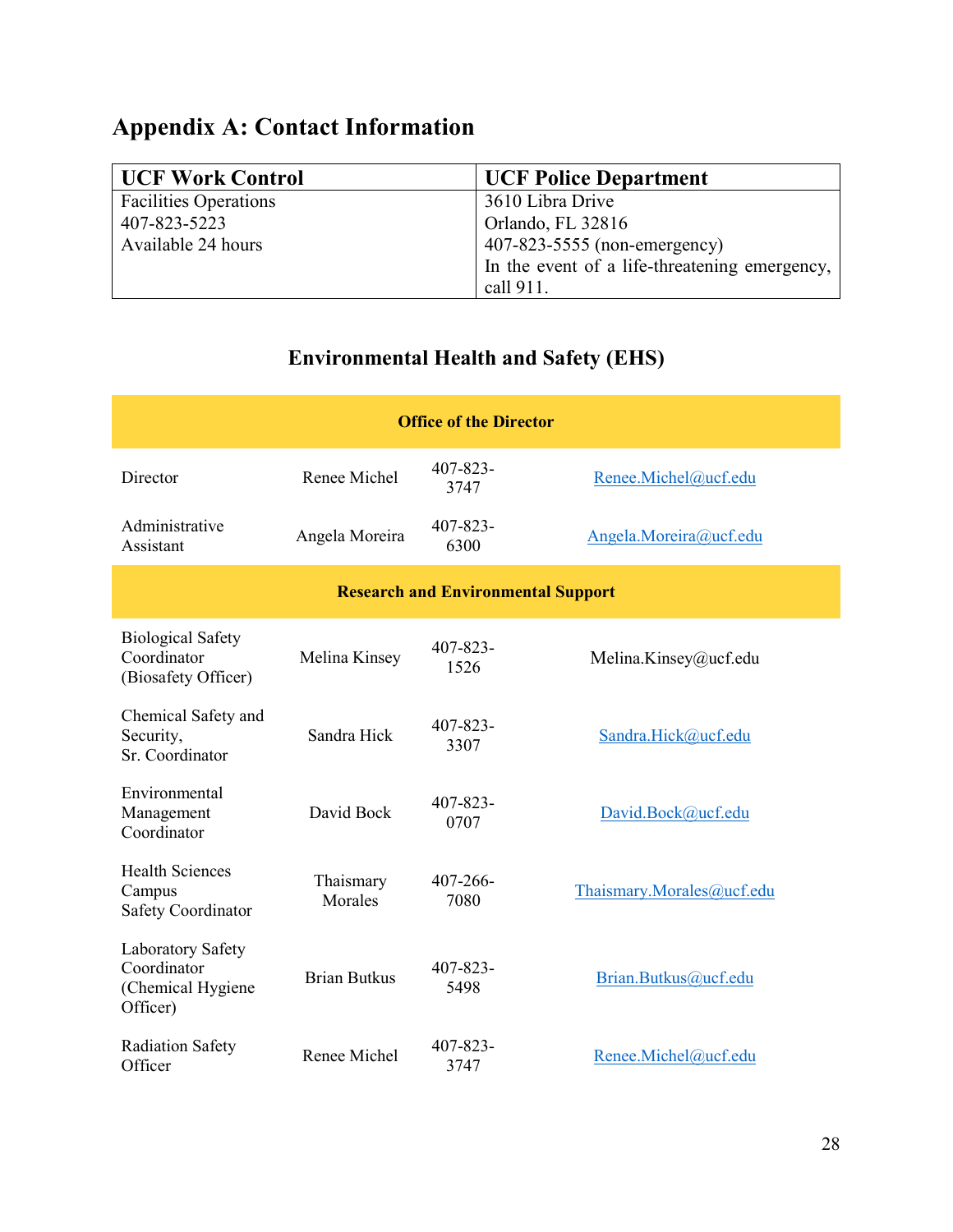| Research and<br>Environmental<br>Support Specialist        | Aaron Young              | $407 - 823 -$<br>2887 | Aaron.Young@ucf.edu          |
|------------------------------------------------------------|--------------------------|-----------------------|------------------------------|
| Research and<br>Environmental<br>Support Specialist        | Emma Hamoui              | $407 - 823 -$<br>0756 | Emma.Hamoui@ucf.edu          |
| Research and<br>Environmental<br><b>Support Specialist</b> | <b>Bart</b><br>Longchamp | $407 - 823 -$<br>0206 | Barthelemy.Longchamp@ucf.edu |

|                                                         |                 | <b>Workplace Safety</b> |                            |
|---------------------------------------------------------|-----------------|-------------------------|----------------------------|
| <b>Assistant Director</b>                               | José Vazquez    | $407 - 823 -$<br>2605   | Jose.Vazquez@ucf.edu       |
| Occupational $&$<br><b>Industrial Safety</b><br>Manager | Noel Crespo     | $407 - 823 -$<br>6077   | $N$ oel.Crespo $@$ ucf.edu |
| Laboratory Safety<br>Specialist                         | Franco Del Pino | $407 - 823 -$<br>2886   | Franco.DelPino@ucf.edu     |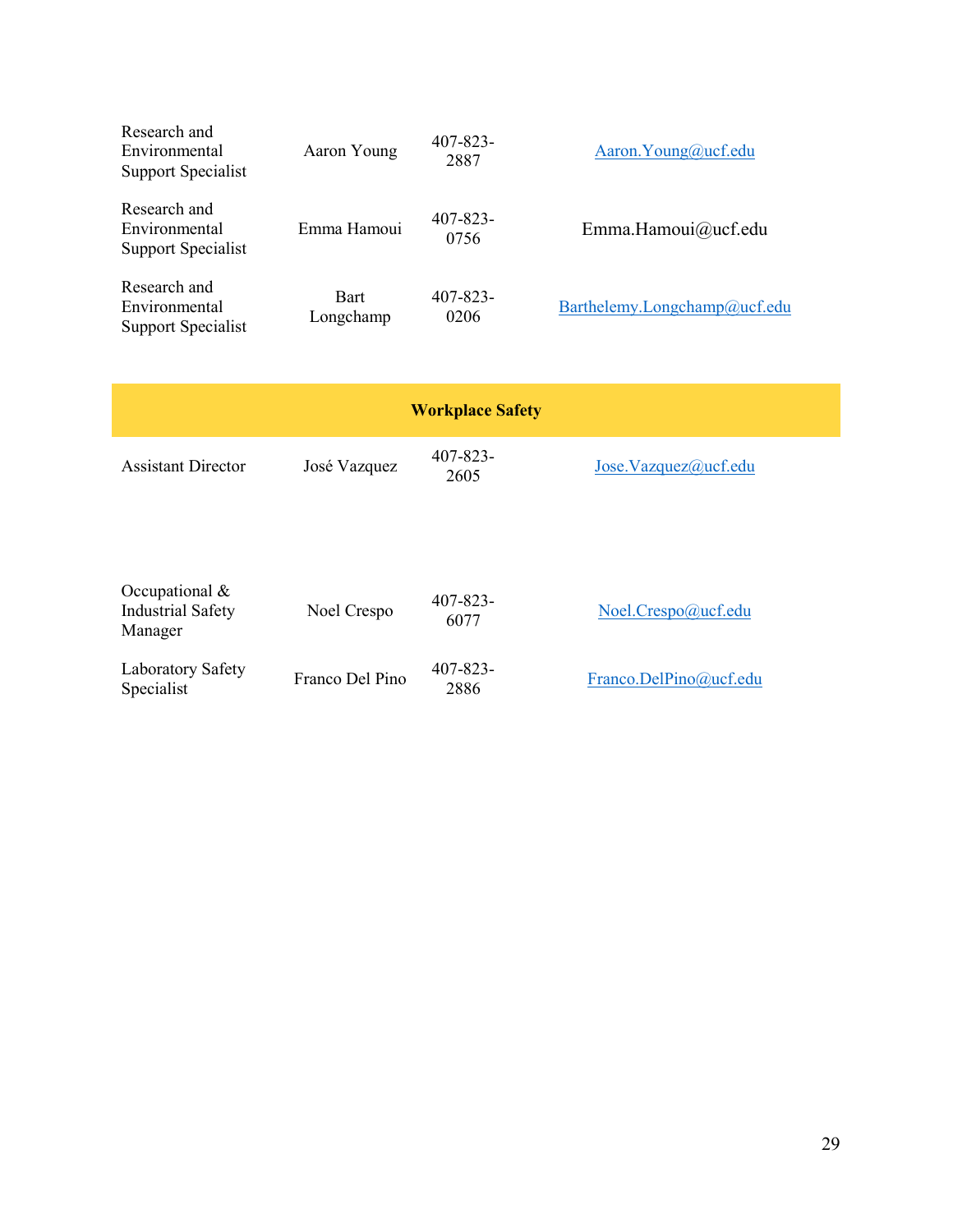**Appendix B: Biological Spill Hazard Sign**

<span id="page-34-0"></span>

| CAUTION                                                                                                             |           |
|---------------------------------------------------------------------------------------------------------------------|-----------|
| DO NOT ENTER<br><b>Biohazard</b>                                                                                    |           |
| Spill<br>Created 08.29.08, using Industrial Safety Sign Builder by St. Claire, Inc. www.stclaire.com (888) 741-8252 | Initials: |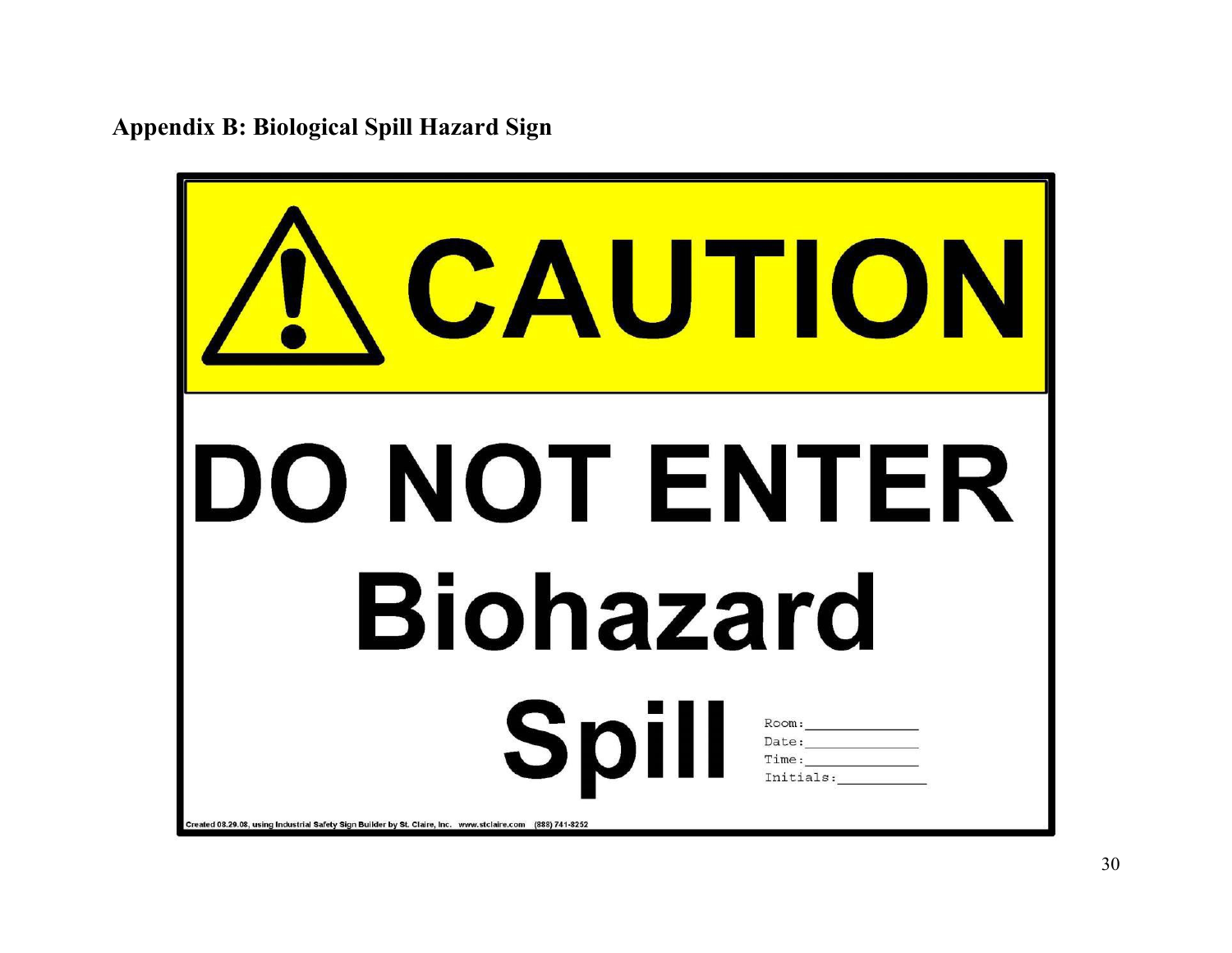# <span id="page-35-0"></span>**Appendix C: Laboratory Biosafety Level Criteria**

*The material in this section is taken directly from the 6th edition of the CDC/NIH's Biosafety in Microbiological and Biomedical Laboratories (BMBL 6th ed.). The 6th edition of this manual was released by the Dept. of Health and Human Services in 2020 and remains the standard in the application of good biosafety practices. At all times shall researchers adhere to the following criteria in their designated spaces and conform their practices to this standard. It is highly recommended that researchers download this freely available publication and keep it as a reference in their laboratory spaces.* 

Biosafety Level 1 Biosafety Level 1 (BSL-1) is suitable for work involving well-characterized agents not known to consistently cause disease in immunocompetent adult humans and that present minimal potential hazard to laboratory personnel and the environment. BSL-1 laboratories are not necessarily separated from the general traffic patterns in the building. Work is typically conducted on open benchtops using standard microbiological practices. Special containment equipment or facility design is not generally required but may be used as determined by appropriate risk assessment. Laboratory personnel receive specific training in the procedures conducted in the laboratory and are supervised by a scientist with training in microbiology or a related science. The following standard practices, safety equipment, and facility specifications are recommended for BSL-1.

Standard Microbiological Practices

- The laboratory supervisor enforces the institutional policies that control safety in and access to the laboratory.
- The laboratory supervisor ensures that laboratory personnel receive appropriate training regarding their duties, potential hazards, manipulations of infectious agents, necessary precautions to minimize exposures, and hazard/exposure evaluation procedures (e.g., physical hazards, splashes, aerosolization) and that appropriate records are maintained. Personnel receive annual updates and additional training when equipment, procedures, or policies change. All persons entering the facility are advised of the potential hazards, are instructed on the appropriate safeguards, and read and follow instructions on practices and procedures. An institutional policy regarding visitor training, occupational health requirements, and safety communication is considered.
- Personal health status may affect an individual's susceptibility to infection and ability to receive available immunizations or prophylactic interventions. Therefore, all personnel, and particularly those of reproductive age and/or those having conditions that may predispose them to increased risk for infection (e.g., organ transplant, medical immunosuppressive agents), are provided information regarding immune competence and susceptibility to infectious agents. Individuals having such conditions are encouraged to self-identify to the institution's healthcare provider for appropriate counseling and guidance. See Section VII.
- A safety manual specific to the facility is prepared or adopted in consultation with the facility director and appropriate safety professionals. The safety manual is available, accessible, and periodically reviewed and updated, as necessary.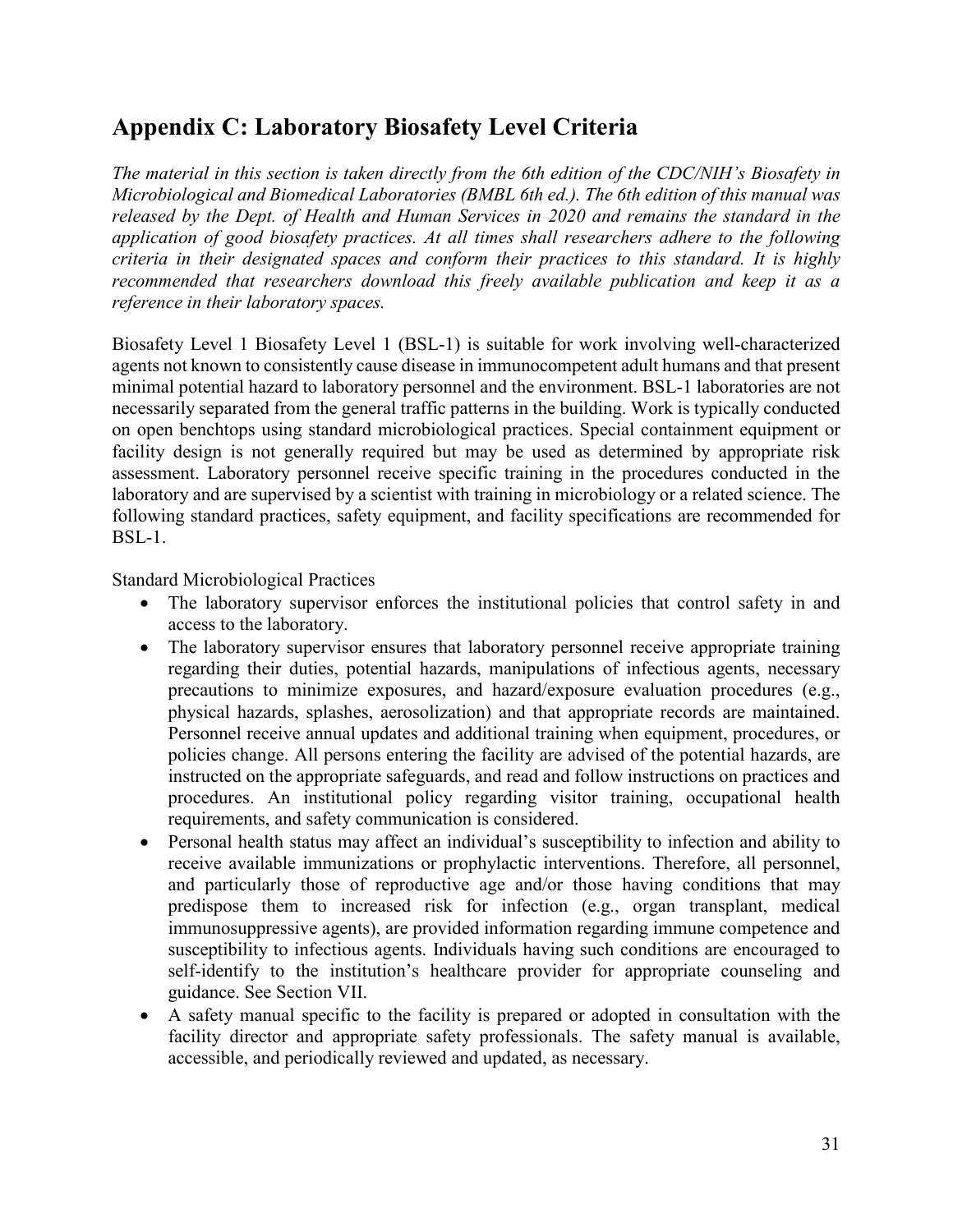- o The safety manual contains sufficient information to describe the biosafety and containment procedures for the organisms and biological materials in use, appropriate agent-specific decontamination methods, and the work performed.
- o The safety manual contains or references protocols for emergency situations, including exposures, medical emergencies, facility malfunctions, and other potential emergencies. Training in emergency response procedures is provided to emergency response personnel and other responsible staff according to institutional policies.
- A sign is posted at the entrance to the laboratory when infectious materials are present. Posted information includes: the laboratory's Biosafety Level, the supervisor's or other responsible personnel's name and telephone number, PPE requirements, general occupational health requirements (e.g., immunizations, respiratory protection), and required procedures for entering and exiting the laboratory.
- Long hair is restrained so that it cannot contact hands, specimens, containers, or equipment.
- Gloves are worn to protect hands from exposure to hazardous materials.
	- o Glove selection is based on an appropriate risk assessment.
	- o Gloves are not worn outside the laboratory.
	- o Change gloves when contaminated, glove integrity is compromised, or when otherwise necessary.
	- o Do not wash or reuse disposable gloves, and dispose of used gloves with other contaminated laboratory waste.
- Gloves and other PPE are removed in a manner that minimizes personal contamination and transfer of infectious materials outside of the areas where infectious materials and/or animals are housed or manipulated.
- Persons wash their hands after working with potentially hazardous materials and before leaving the laboratory.
- Eating, drinking, smoking, handling contact lenses, applying cosmetics, and storing food for human consumption are not permitted in laboratory areas. Food is stored outside the laboratory area.
- Mouth pipetting is prohibited. Mechanical pipetting devices are used.
- Policies for the safe handling of sharps, such as needles, scalpels, pipettes, and broken glassware are developed, implemented, and followed; policies are consistent with applicable state, federal, and local requirements. Whenever practical, laboratory supervisors adopt improved engineering and work practice controls that reduce risk of sharps injuries. Precautions are always taken with sharp items. These include:
	- o Plasticware is substituted for glassware whenever possible.
	- o Use of needles and syringes or other sharp instruments is limited in the laboratory and is restricted to situations where there is no alternative (e.g., parenteral injection, blood collection, or aspiration of fluids from laboratory animals or diaphragm bottles). Active or passive needle-based safety devices are to be used whenever possible.
		- Uncapping of needles is performed in such a manner to reduce the potential for recoil causing an accidental needlestick.
		- Needles are not bent, sheared, broken, recapped, removed from disposable syringes, or otherwise manipulated by hand before disposal.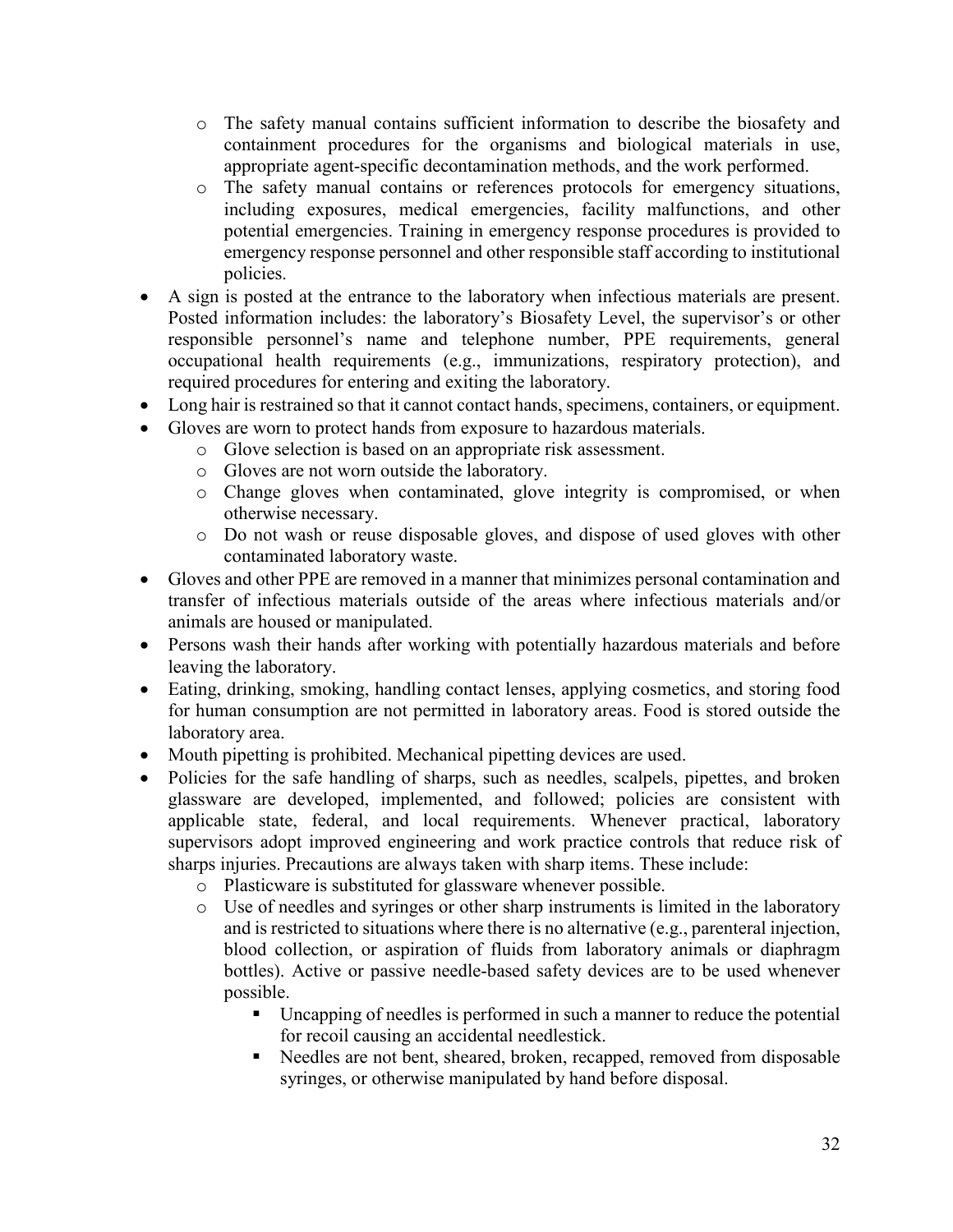- If absolutely necessary to remove a needle from a syringe (e.g., to prevent lysing blood cells) or recap a needle (e.g., loading syringes in one room and injecting animals in another), a hands-free device or comparable safety procedure must be used (e.g., a needle remover on a sharps container, the use of forceps to hold the cap when recapping a needle).
- Used, disposable needles and syringes are carefully placed in punctureresistant containers used for sharps disposal immediately after use. The sharps disposal container is located as close to the point of use as possible.
- o Non-disposable sharps are placed in a hard-walled container for transport to a processing area for decontamination, preferably by autoclaving. d. Broken glassware is not handled directly. Instead, it is removed using a brush and dustpan, tongs, or forceps.
- Perform all procedures to minimize the creation of splashes and/or aerosols.
- Decontaminate work surfaces after completion of work and after any spill or splash of potentially infectious material with appropriate disinfectant. Spills involving infectious materials are contained, decontaminated, and cleaned up by staff who are properly trained and equipped to work with infectious material. A spill procedure is developed and posted within the laboratory.
- Decontaminate all cultures, stocks, and other potentially infectious materials before disposal using an effective method, consistent with applicable institutional, local, and state requirements. Depending on where the decontamination will be performed, the following methods are used prior to transport:
	- o Materials to be decontaminated outside of the immediate laboratory are placed in a durable, leak-proof container and secured for transport. For infectious materials, the outer surface of the container is disinfected prior to moving materials and the transport container has a universal biohazard label.
	- o Materials to be removed from the facility for decontamination are packed in accordance with applicable local, state, and federal regulations.
- An effective integrated pest management program is implemented.
- Animals and plants not associated with the work being performed are not permitted in the laboratory.
- •

B. Special Practices None required.

C. Safety Equipment (Primary Barriers and Personal Protective Equipment)

- Special containment devices or equipment, such as biosafety cabinets (BSCs), are not generally required.
- Protective laboratory coats, gowns, or uniforms are worn to prevent contamination of personal clothing.
- Protective eyewear is worn by personnel when conducting procedures that have the potential to create splashes and sprays of microorganisms or other hazardous materials. Eye protection and face protection are disposed of with other contaminated laboratory waste or decontaminated after use.
- In circumstances where research animals are present in the laboratory, the risk assessment considers appropriate eye, face, and respiratory protection, as well as potential animal allergens.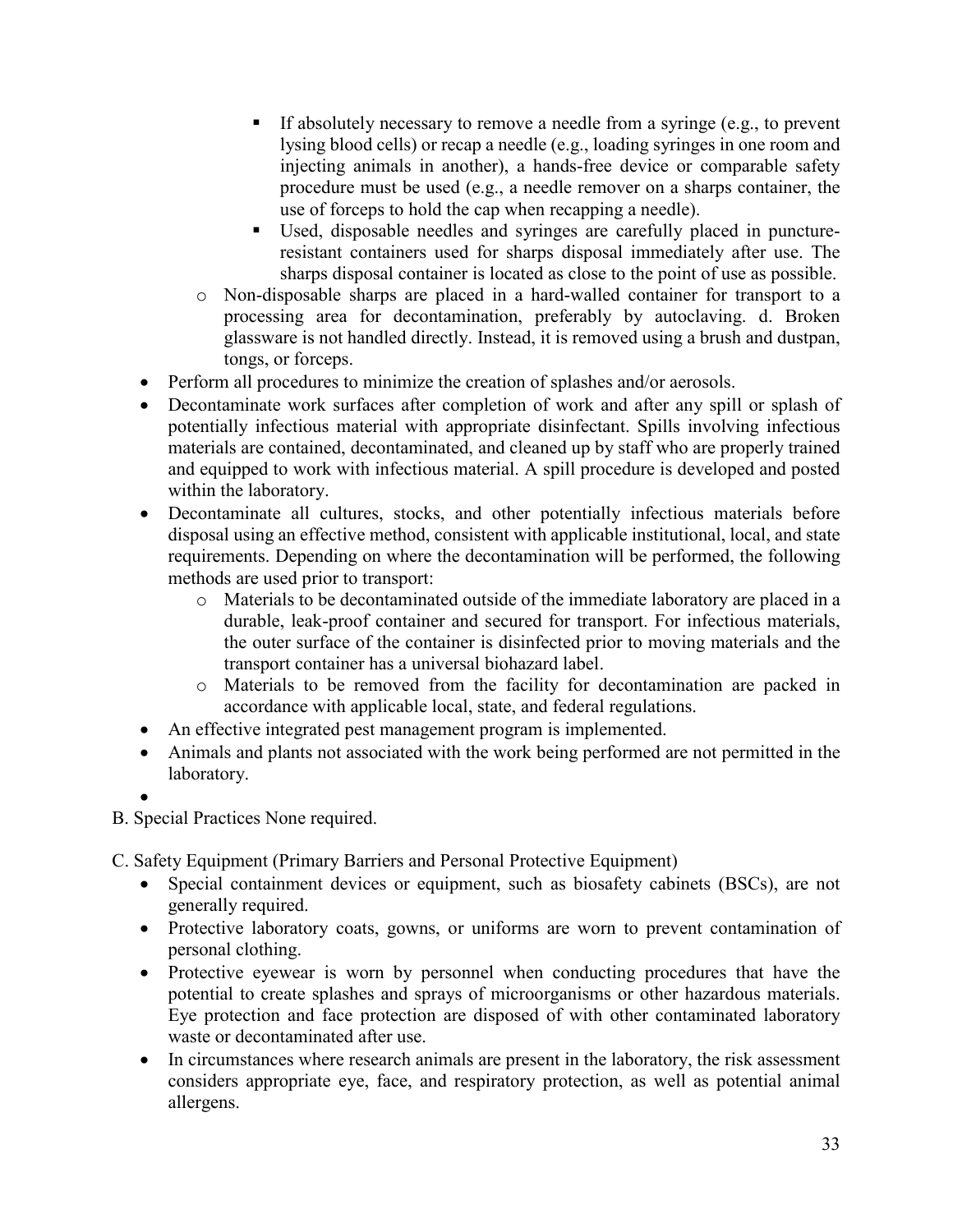D. Laboratory Facilities (Secondary Barriers)

- Laboratories have doors for access control.
- Laboratories have a sink for handwashing.
- An eyewash station is readily available in the laboratory.
- The laboratory is designed so that it can be easily cleaned.
	- o Carpets and rugs in laboratories are not appropriate.
	- o Spaces between benches, cabinets, and equipment are accessible for cleaning.
- Laboratory furniture can support anticipated loads and uses.
	- o Benchtops are impervious to water and resistant to heat, organic solvents, acids, alkalis, and other chemicals.
	- o Chairs used in laboratory work are covered with a non-porous material that can be easily cleaned and decontaminated with appropriate disinfectant.
- Laboratory windows that open to the exterior are fitted with screens. 7. Illumination is adequate for all activities and avoids reflections and glare that could impede vision.

Biosafety Level 2 Biosafety Level 2 (BSL-2) builds upon BSL-1. BSL-2 is suitable for work with agents associated with human disease and pose moderate hazards to personnel and the environment. BSL-2 differs from BSL-1 primarily because: 1) laboratory personnel receive specific training in handling pathogenic agents and are supervised by scientists competent in handling infectious agents and associated procedures; 2) access to the laboratory is restricted when work is being conducted; and 3) all procedures in which infectious aerosols or splashes may be created are conducted in BSCs or other physical containment equipment. The following standard and special practices, safety equipment, and facility specifications are recommended for BSL-2.

Standard Microbiological Practices

- The laboratory supervisor enforces the institutional policies that control safety in and access to the laboratory.
- The laboratory supervisor ensures that laboratory personnel receive appropriate training regarding their duties, potential hazards, manipulations of infectious agents, necessary precautions to minimize exposures, and hazard/exposure evaluation procedures (e.g., physical hazards, splashes, aerosolization) and that appropriate records are maintained. Personnel receive annual updates and additional training when equipment, procedures, or policies change. All persons entering the facility are advised of the potential hazards, are instructed on the appropriate safeguards, and read and follow instructions on practices and procedures. An institutional policy regarding visitor training, occupational health requirements, and safety communication is considered.
- Personal health status may affect an individual's susceptibility to infection and ability to receive available immunizations or prophylactic interventions. Therefore, all personnel, and particularly those of reproductive age and/or those having conditions that may predispose them to increased risk for infection (e.g., organ transplant, medical immunosuppressive agents), are provided information regarding immune competence and susceptibility to infectious agents. Individuals having such conditions are encouraged to self-identify to the institution's healthcare provider for appropriate counseling and guidance.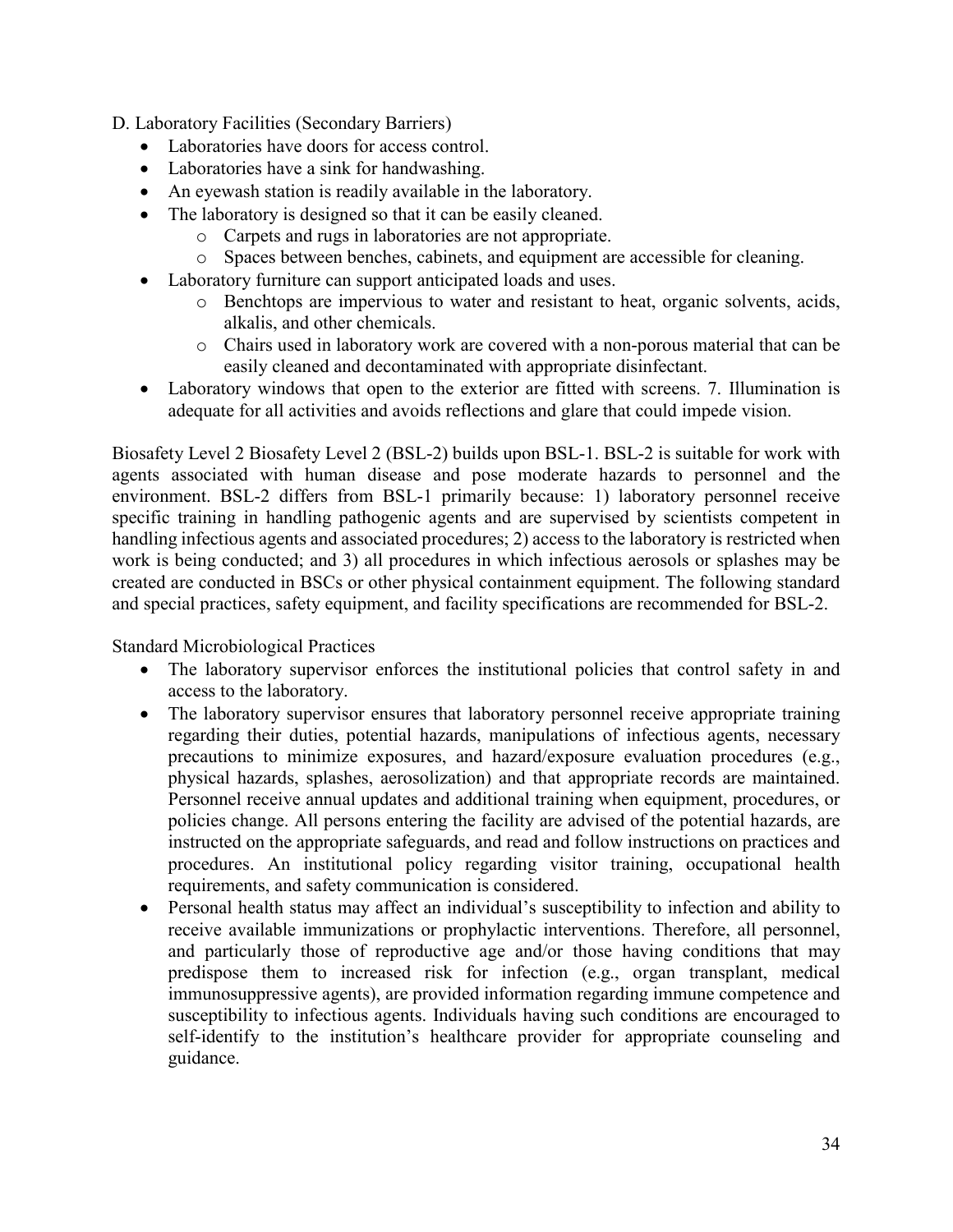- A safety manual specific to the facility is prepared or adopted in consultation with the facility director and appropriate safety professionals. The safety manual is available, accessible, and periodically reviewed and updated as necessary.
	- o The safety manual contains sufficient information to describe the biosafety and containment procedures for the organisms and biological materials in use, appropriate agent-specific decontamination methods, and the work performed.
	- o The safety manual contains or references protocols for emergency situations, including exposures, medical emergencies, facility malfunctions, and other potential emergencies. Training in emergency response procedures is provided to emergency response personnel and other responsible staff according to institutional policies.
- A sign incorporating the universal biohazard symbol is posted at the entrance to the laboratory when infectious materials are present. Posted information includes: the laboratory's Biosafety Level, the supervisor's or other responsible personnel's name and telephone number, PPE requirements, general occupational health requirements (e.g., immunizations, respiratory protection), and required procedures for entering and exiting the laboratory. Agent information is posted in accordance with the institutional policy.
- Long hair is restrained so that it cannot contact hands, specimens, containers, or equipment.
- Gloves are worn to protect hands from exposure to hazardous materials.
	- o Glove selection is based on an appropriate risk assessment.
	- o Gloves are not worn outside the laboratory.
	- o Change gloves when contaminated, glove integrity is compromised, or when otherwise necessary.
	- o Do not wash or reuse disposable gloves, and dispose of used gloves with other contaminated laboratory waste.
- Gloves and other PPE are removed in a manner that minimizes personal contamination and transfer of infectious materials outside of the areas where infectious materials and/or animals are housed or manipulated.
- Persons wash their hands after working with potentially hazardous materials and before leaving the laboratory.
- Eating, drinking, smoking, handling contact lenses, applying cosmetics, and storing food for human consumption are not permitted in laboratory areas. Food is stored outside the laboratory area.
- Mouth pipetting is prohibited. Mechanical pipetting devices are used.
- Policies for the safe handling of sharps, such as needles, scalpels, pipettes, and broken glassware are developed, implemented, and followed; policies are consistent with applicable state, federal, and local requirements. Whenever practical, laboratory supervisors adopt improved engineering and work practice controls that reduce risk of sharps injuries. Precautions are always taken with sharp items. These include:
	- o Plasticware is substituted for glassware whenever possible.
	- o Use of needles and syringes or other sharp instruments is limited in the laboratory and is restricted to situations where there is no alternative (e.g., parenteral injection, blood collection, or aspiration of fluids from laboratory animals or diaphragm bottles). Active or passive needle-based safety devices are to be used whenever possible.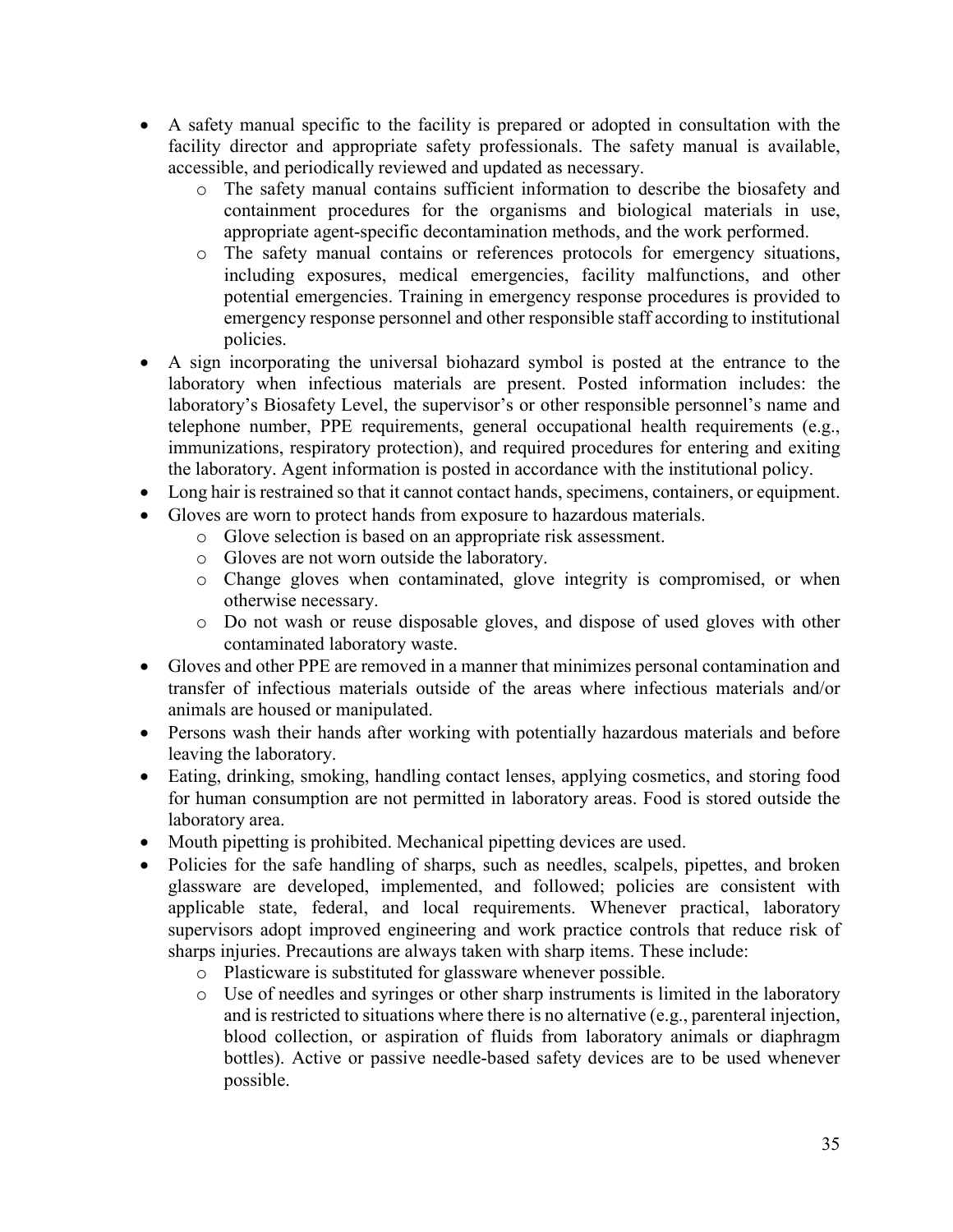- o Uncapping of needles is performed in such a manner to reduce the potential for recoil causing an accidental needlestick.
- o Needles are not bent, sheared, broken, recapped, removed from disposable syringes, or otherwise manipulated by hand before disposal.
- o If absolutely necessary to remove a needle from a syringe (e.g., to prevent lysing blood cells) or recap a needle (e.g., loading syringes in one room and injecting animals in another), a hands-free device or comparable safety procedure must be used (e.g., a needle remover on a sharps container, the use of forceps to hold the cap when recapping a needle).
- o Used, disposable needles and syringes are carefully placed in puncture-resistant containers used for sharps disposal immediately after use. The sharps disposal container is located as close to the point of use as possible.
	- Non-disposable sharps are placed in a hard-walled container for transport to a processing area for decontamination, preferably by autoclaving.
	- **Broken glassware is not handled directly. Instead, it is removed using a brush** and dustpan, tongs, or forceps.
- o Perform all procedures to minimize the creation of splashes and/or aerosols.
- o Decontaminate work surfaces after completion of work and after any spill or splash of potentially infectious material with appropriate disinfectant. Spills involving infectious materials are contained, decontaminated, and cleaned up by staff who are properly trained and equipped to work with infectious material. A spill procedure is developed and posted within the laboratory.
- o Decontaminate all cultures, stocks, and other potentially infectious materials before disposal using an effective method, consistent with applicable institutional, local, and state requirements. Depending on where the decontamination will be performed, the following methods are used prior to transport:
	- Materials to be decontaminated outside of the immediate laboratory are placed in a durable, leak-proof container and secured for transport. For infectious materials, the outer surface of the container is disinfected prior to moving materials and the transport container has a universal biohazard label.
	- Materials to be removed from the facility for decontamination are packed in accordance with applicable local, state, and federal regulations. 1
- 6. An effective integrated pest management program is implemented. Animals and plants not associated with the work being performed are not permitted in the laboratory.

#### Special Practices

- Access to the laboratory is controlled when work is being conducted.
- The laboratory supervisor is responsible for ensuring that laboratory personnel demonstrate proficiency in standard microbiological practices and techniques for working with agents requiring BSL-2 containment.
- Laboratory personnel are provided medical surveillance, as appropriate, and offered available immunizations for agents handled or potentially present in the laboratory.
- Properly maintained BSCs or other physical containment devices are used, when possible, whenever:
	- o Procedures with a potential for creating infectious aerosols or splashes are conducted. These include pipetting, centrifuging, grinding, blending, shaking,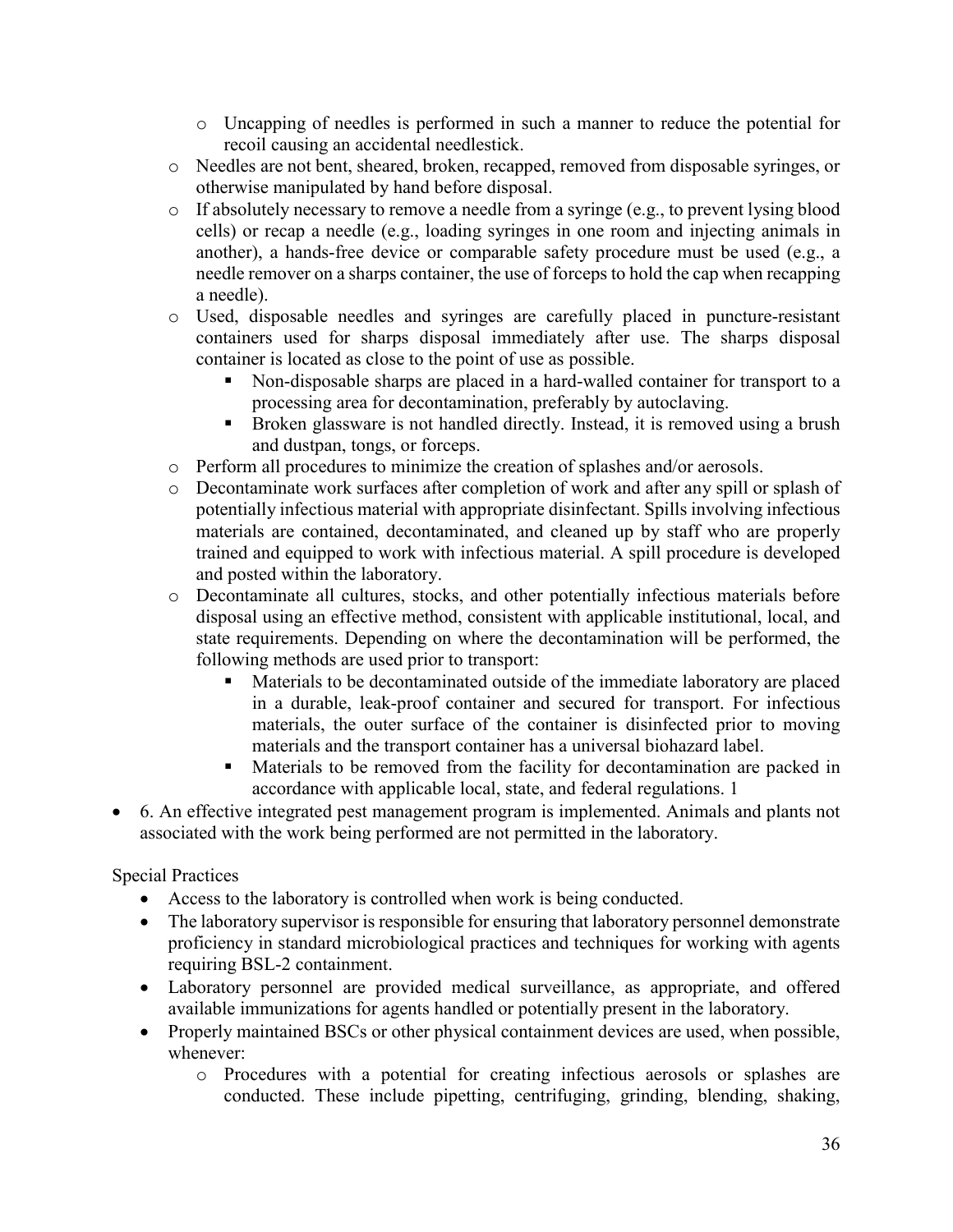mixing, sonicating, opening containers of infectious materials, inoculating animals intranasally, and harvesting infected tissues from animals or eggs.

- o High concentrations or large volumes of infectious agents are used. Such materials may be centrifuged in the open laboratory using sealed rotors or centrifuge safety cups with loading and unloading of the rotors and centrifuge safety cups in the BSC or another containment device.
- o If it is not possible to perform a procedure within a BSC or other physical containment device, a combination of appropriate personal protective equipment and administrative controls are used, based on a risk assessment.
- Laboratory equipment is decontaminated routinely; after spills, splashes, or other potential contamination; and before repair, maintenance, or removal from the laboratory.
- A method for decontaminating all laboratory waste is available (e.g., autoclave, chemical disinfection, incineration, or other validated decontamination method).
- Incidents that may result in exposure to infectious materials are immediately evaluated per institutional policies. All such incidents are reported to the laboratory supervisor and any other personnel designated by the institution. Appropriate records are maintained.

Safety Equipment (Primary Barriers and Personal Protective Equipment)

- Protective laboratory coats, gowns, or uniforms designated for laboratory use are worn while working with hazardous materials and removed before leaving for non-laboratory areas (e.g., cafeteria, library, and administrative offices). Protective clothing is disposed of appropriately or deposited for laundering by the institution. Laboratory clothing is not taken home.
- Eye protection and face protection (e.g., safety glasses, goggles, mask, face shield or other splatter guard) are used for manipulations or activities that may result in splashes or sprays of infectious or other hazardous materials. Eye protection and face protection are disposed of with other contaminated laboratory waste or decontaminated after use.
- The risk assessment considers whether respiratory protection is needed for the work with hazardous materials. If needed, relevant staff are enrolled in a properly constituted respiratory protection program.
- In circumstances where research animals are present in the laboratory, the risk assessment considers appropriate eye, face, and respiratory protection, as well as potential animal allergens.

Laboratory Facilities (Secondary Barriers)

- Laboratory doors are self-closing and have locks in accordance with the institutional policies.
- Laboratories have a sink for handwashing. It should be located near the exit door.
- An eyewash station is readily available in the laboratory.
- The laboratory is designed so that it can be easily cleaned.
	- o Carpets and rugs in laboratories are not appropriate.
	- o Spaces between benches, cabinets, and equipment are accessible for cleaning.
- Laboratory furniture can support anticipated loads and uses.
	- o Benchtops are impervious to water and resistant to heat, organic solvents, acids, alkalis, and other chemicals.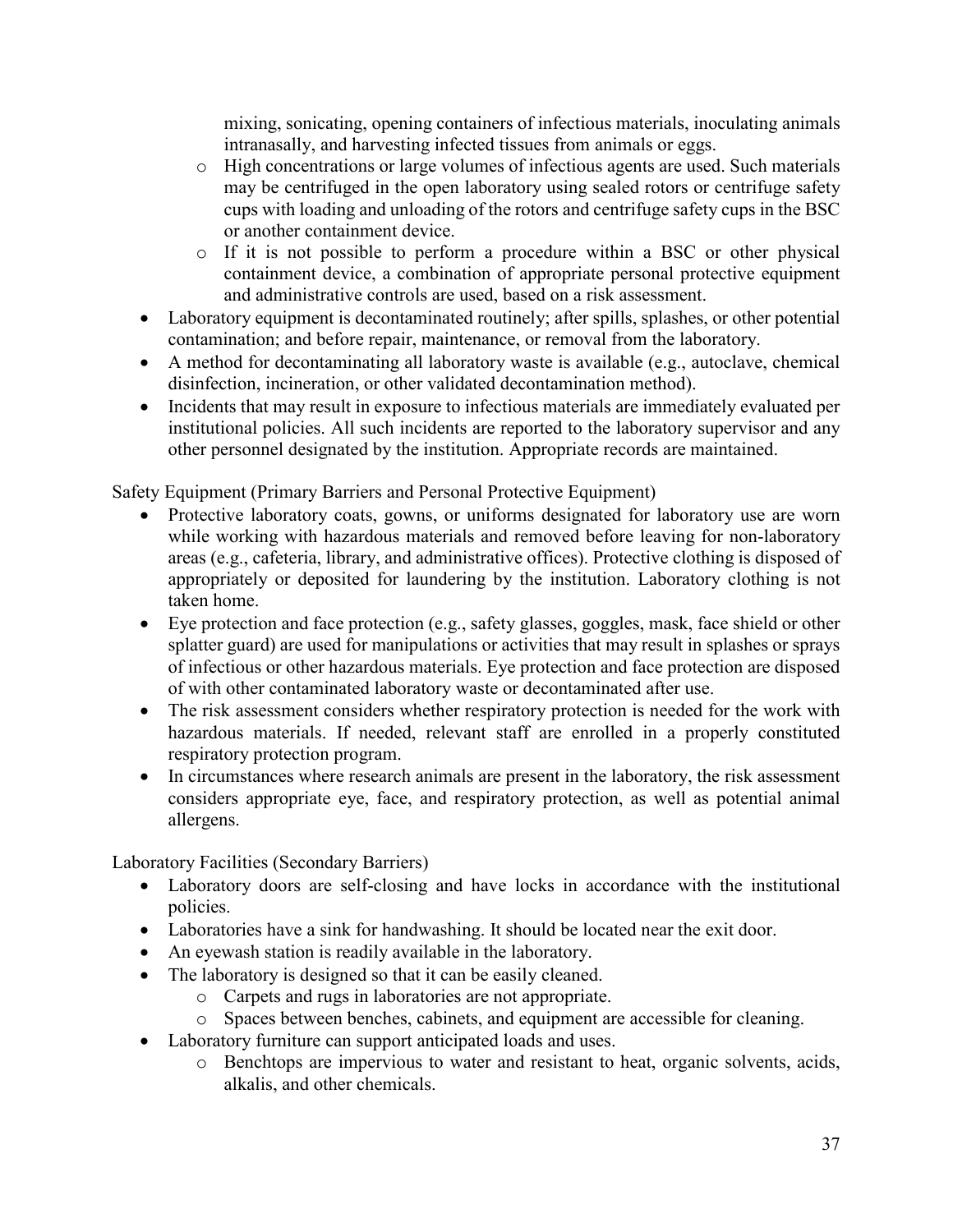- o Chairs used in laboratory work are covered with a non-porous material that can be easily cleaned and decontaminated with appropriate disinfectant.
- Laboratory windows that open to the exterior are not recommended. However, if a laboratory does have windows that open to the exterior, they are fitted with screens.
- Illumination is adequate for all activities and avoids reflections and glare that could impede vision.
- Vacuum lines in use are protected with liquid disinfectant traps and in-line HEPA filters or their equivalent. Filters are replaced, as needed, or are on a replacement schedule determined by a risk assessment.
- There are no specific requirements for ventilation systems. However, the planning of new facilities considers mechanical ventilation systems that provide an inward flow of air without recirculation to spaces outside of the laboratory.
- BSCs and other primary containment barrier systems are installed and operated in a manner to ensure their effectiveness.
	- o BSCs are installed so that fluctuations of the room air supply and exhaust do not interfere with proper operations. BSCs are located away from doors, windows that can be opened, heavily traveled laboratory areas, and other possible airflow disruptions.
	- o BSCs can be connected to the laboratory exhaust system by either a canopy connection (Class IIA only) or directly exhausted to the outside through a hard connection (Class IIB, IIC, or III). Class IIA or IIC BSC exhaust can be safely recirculated back into the laboratory environment if no volatile toxic chemicals are used in the cabinet.
	- o BSCs are certified at least annually to ensure correct performance.

**Biosafety Level 3** facility design and practices are covered in UCF's separate BSL-3 manual.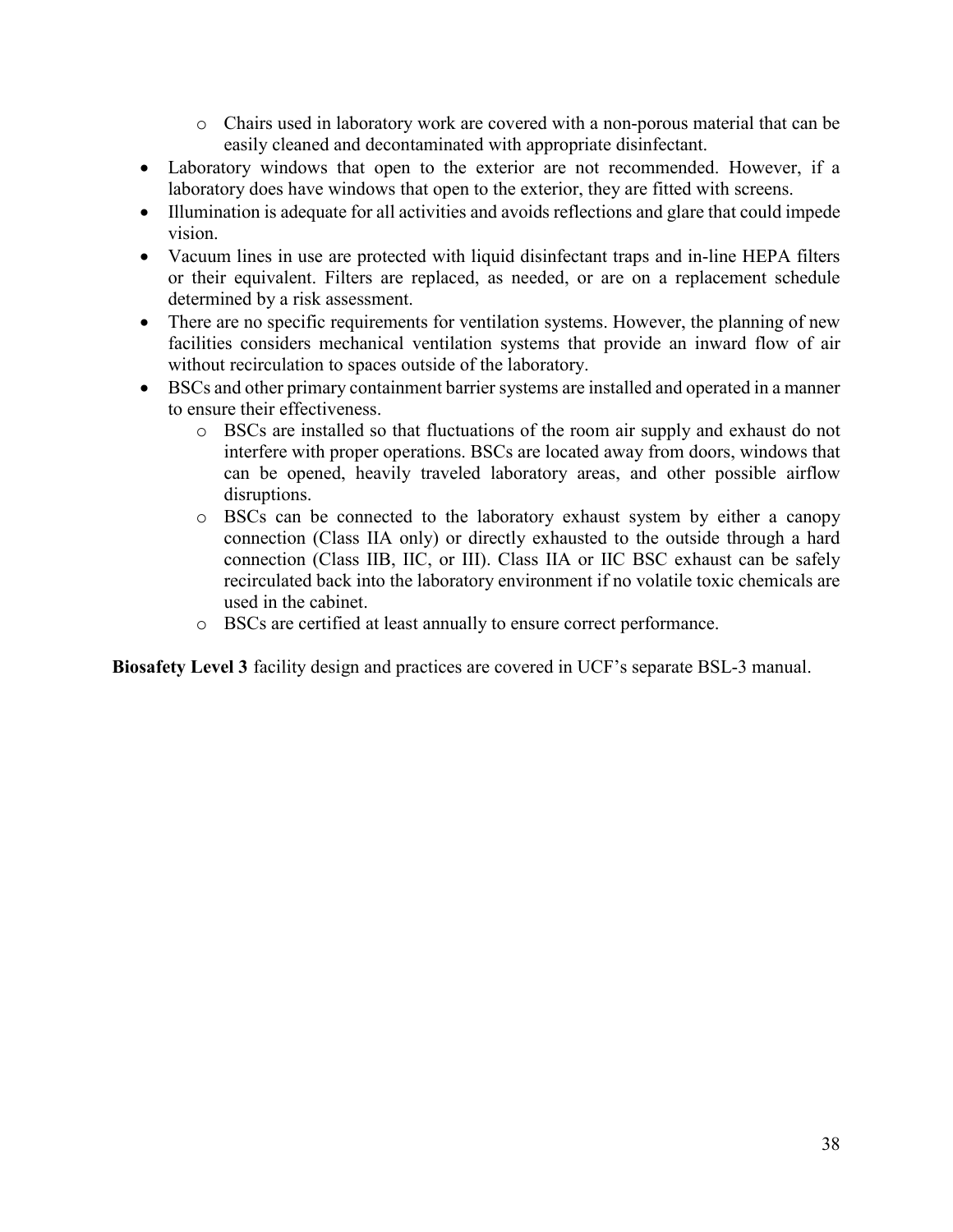# <span id="page-43-0"></span>**Appendix D: References in This Manual and Additional Resources**

UCF Environmental Health and Safety [\(Environmental Health and Safety Homepage\)](http://www.ehs.ucf.edu/)

- [Biological Safety](https://ehs.ucf.edu/biological-safety)
- [Contacts](https://ehs.ucf.edu/staff-directory)
- [EHS Policies and Procedures](https://ehs.ucf.edu/policies/)
- [UCF Alert System](https://police.ucf.edu/ucfalert)
- [UCF Respiratory Protection Program](https://ehs.ucf.edu/wp-content/uploads/sites/3/2019/08/Respiratory-Protection-Procedure.pdf)
- [UCF Controlled Substances Procedures](https://ehs.ucf.edu/controlled-substances)
- [Office of Emergency Management](http://emergency.ucf.edu/)

#### Forms Available:

- [Biological Agent Registration Application](https://ehs.ucf.edu/wp-content/uploads/sites/3/2021/10/BARA.2021_MK-1.pdf)
- Incident Report Form

#### UCF Manuals:

- [Bloodborne Pathogens Exposure Control Plan](https://ehs.ucf.edu/wp-content/uploads/sites/3/2019/10/UCF-BBP-ECP_8-26-2019.approved.pdf)
- [Laboratory Safety Manual](https://ehs.ucf.edu/wp-content/uploads/sites/3/2021/08/Laboratory-Safety-Manual-2018.pdf)

Biosafety in Microbiological and Biomedical Laboratories, 6<sup>th</sup> edition

Other Health Services Resources:

- [AmeriSys](http://www.amerisys-info.com/)
- [UCF Student Health Services](https://studenthealth.ucf.edu/)